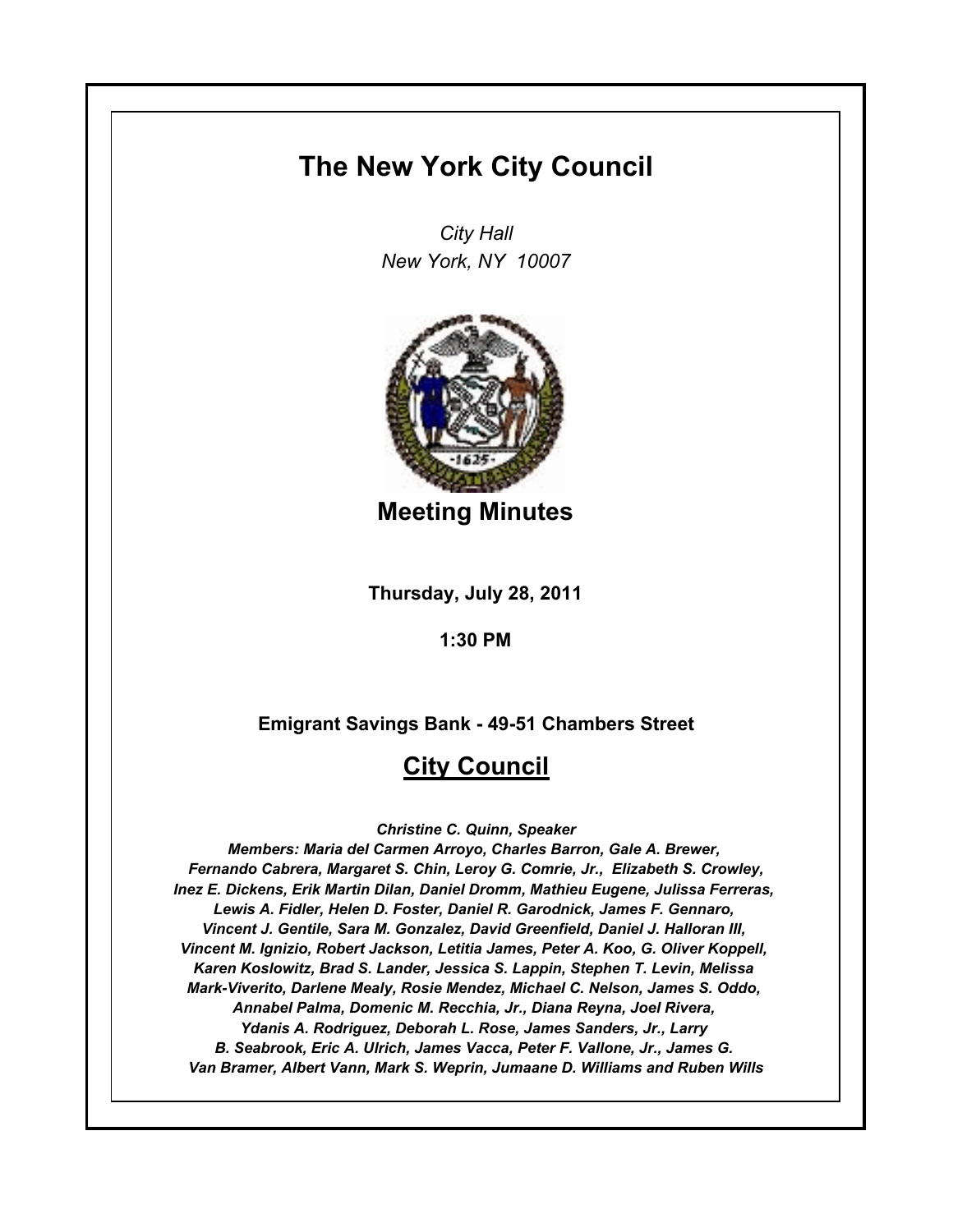#### *The President Pro Tempore (Council Member Rivera)*

#### 1. Roll Call

#### **Present:**

Speaker Quinn, Barron, Brewer, Cabrera, Chin, Comrie Jr., Crowley, Dickens, Dilan, Dromm, Eugene, Ferreras, Fidler, Garodnick, Gennaro, Gentile, Gonzalez, Greenfield, Halloran III, Ignizio, Jackson, James, Koo, Koppell, Koslowitz, Lander, Lappin, Levin, Mark-Viverito, Mealy, Nelson, Oddo, Recchia Jr., Reyna, Rivera, Rodriguez, Rose, Ulrich, Vacca, Vallone Jr., Van Bramer, Weprin, Williams and Wills

#### **Absent:**

Arroyo, Mendez, Sanders Jr., Seabrook and Vann

#### **Maternity:**

Foster

#### **Medical:**

Palma

*The presence of a quorum was announced by The President Pro Tempore (Council Member Rivera).*

#### 2. Invocation

*The Invocation was delivered by: Council Member Fernando Cabrera.*

*Council Member Nelson moved to spread the Invocation in full upon the Record.*

#### 3. Adoption of Minutes

*None*

# 4. Messages & Papers from the Mayor

*None*

#### 5. Communications from City, County & Borough Offices

**M 0566-2011 Communication from the Bronx Borough President - Submitting the name of Orlando Marin to the Council for its advice and consent regarding his appointment to the New York City Planning Commission, pursuant to Section 192 of the City Charter.**

*Attachments:* Committee Report, Resolution, Hearing Testimony 8/17/11

**This Communication was Referred to Comm by Council to the Committee on Rules, Privileges and Elections**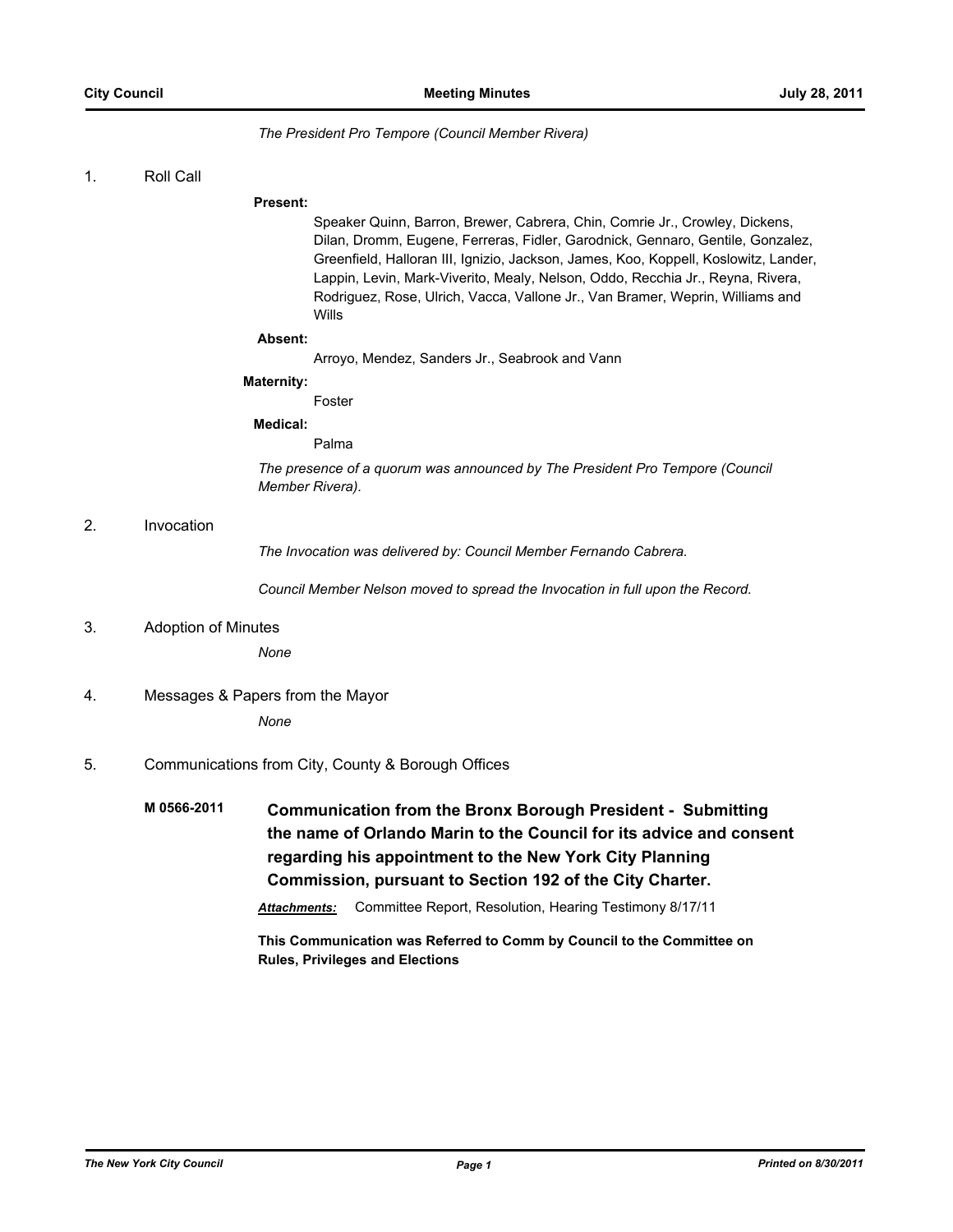| M 0567-2011 | <b>Communication from the Democratic Committee of Richmond</b><br>County - Submitting for the Advice & Consent of the Council, the<br>name of Maria R. Guastella, for appointment as the Richmond<br><b>County Democratic Commissioner of Elections, pursuant to</b><br>Section 3 - 204 (2) of the Election Law.                                             |
|-------------|--------------------------------------------------------------------------------------------------------------------------------------------------------------------------------------------------------------------------------------------------------------------------------------------------------------------------------------------------------------|
|             | Attachments:<br>Committee Report, Resolution, Hearing Transcript, Hearing Testimony<br>7/28/11, Hearing Transcript - Stated Meeting 7-28-11                                                                                                                                                                                                                  |
|             | This Communication was Referred to Comm by Council to the Committee on<br><b>Rules, Privileges and Elections</b>                                                                                                                                                                                                                                             |
| M 0568-2011 | Communication from the Office of Management & Budget - Transfer<br>City funds between various agencies in Fiscal Year 2011 to<br>implement changes to the City's expense budget, pursuant to<br>Section 107(b) of the New York City Charter. (MN-4)                                                                                                          |
|             | <b>Attachments:</b><br>Resolution, Committee Report, Memorandum, Hearing Transcript, Hearing<br>Transcript - Stated Meeting 7-28-11                                                                                                                                                                                                                          |
|             | This Communication was Referred to Comm by Council to the Committee on<br><b>Finance</b>                                                                                                                                                                                                                                                                     |
| M 0569-2011 | <b>Communication from the Department of Housing Preservation and</b><br>Development - Submitting Third Party Transfer Program Brooklyn,<br>In Rem Action No. 52, Community Districts No. 12, 14, 16, 18,<br><b>Council Districts No. 37, 40, 46, 48.</b>                                                                                                     |
|             | This Communication was Referred to Comm by Council to the Committee on<br><b>Housing and Buildings</b>                                                                                                                                                                                                                                                       |
| M 0570-2011 | <b>Communication from the Department of Housing Preservation and</b><br>Development - Submitting Third Party Transfer Program Brooklyn,<br>In Rem Action No. 52, Community Districts No. 3, 4, 8, 12, 16,<br><b>Council Districts No. 34, 36, 40, 41.</b>                                                                                                    |
|             | This Communication was Referred to Comm by Council to the Committee on<br><b>Housing and Buildings</b>                                                                                                                                                                                                                                                       |
| M 0571-2011 | Communication from the Taxi & Limousine Commission -<br>Submitting its approval of an application for a new base station<br>license Dollar Express Car & Limo., Inc, Council District 24,<br>pursuant to Section 19-511(i), of the administrative code of the city<br>of New York.<br>This Communication was Referred to Comm by Council to the Committee on |
|             | <b>Transportation</b>                                                                                                                                                                                                                                                                                                                                        |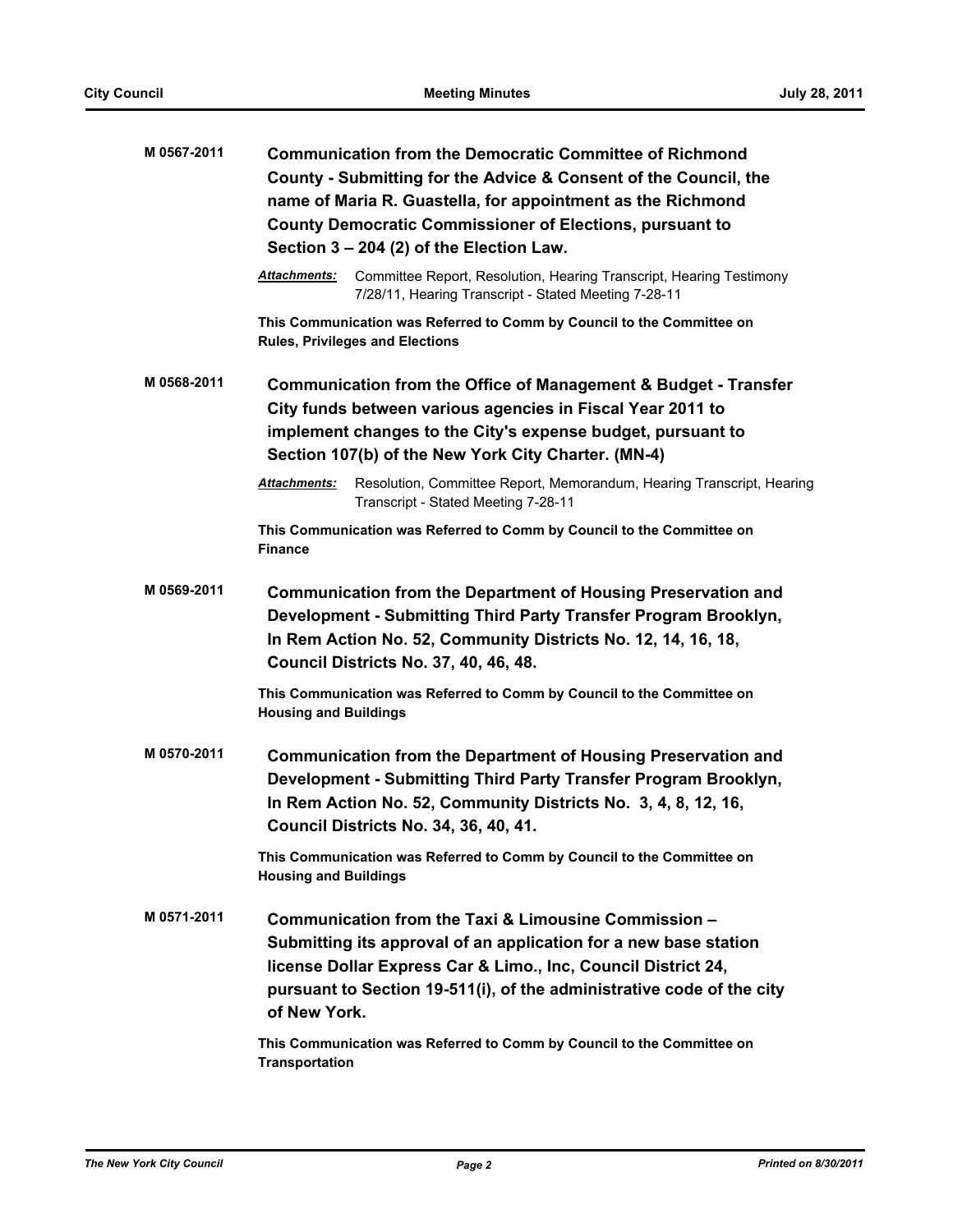| M 0572-2011 | Communication from the Taxi & Limousine Commission -<br>Submitting its approval of an application for a new base station<br>license J & B Car & Limo. Service Inc., Council District 45, pursuant<br>to Section 19-511(i), of the administrative code of the city of New<br>York.                       |
|-------------|---------------------------------------------------------------------------------------------------------------------------------------------------------------------------------------------------------------------------------------------------------------------------------------------------------|
|             | This Communication was Referred to Comm by Council to the Committee on<br><b>Transportation</b>                                                                                                                                                                                                         |
| M 0573-2011 | Communication from the Taxi & Limousine Commission -<br>Submitting its approval of an application for a new base station<br>license Mathes Service, Inc. D/b/a Nunu Rochdale Car Service,<br>Council District 28, pursuant to Section 19-511(i), of the<br>administrative code of the city of New York. |
|             | This Communication was Referred to Comm by Council to the Committee on<br><b>Transportation</b>                                                                                                                                                                                                         |
| M 0574-2011 | Communication from the Taxi & Limousine Commission -<br>Submitting its approval of an application for a new base station<br>license Ten One Con Corp., Council District 26, pursuant to Section<br>19-511(i), of the administrative code of the city of New York.                                       |
|             | This Communication was Referred to Comm by Council to the Committee on<br><b>Transportation</b>                                                                                                                                                                                                         |
| M 0575-2011 | Communication from the Taxi & Limousine Commission -<br>Submitting its approval of an application for a renewal base station<br>license 810 Car Service Corp, Council District 37, pursuant to<br>Section 19-511(i), of the administrative code of the city of New York.                                |
|             | This Communication was Referred to Comm by Council to the Committee on<br><b>Transportation</b>                                                                                                                                                                                                         |
| M 0576-2011 | Communication from the Taxi & Limousine Commission -<br>Submitting its approval of an application for a renewal base station<br>license 910 Car Service Inc., Council District 37, pursuant to<br>Section 19-511(i), of the administrative code of the city of New York.                                |
|             | This Communication was Referred to Comm by Council to the Committee on<br><b>Transportation</b>                                                                                                                                                                                                         |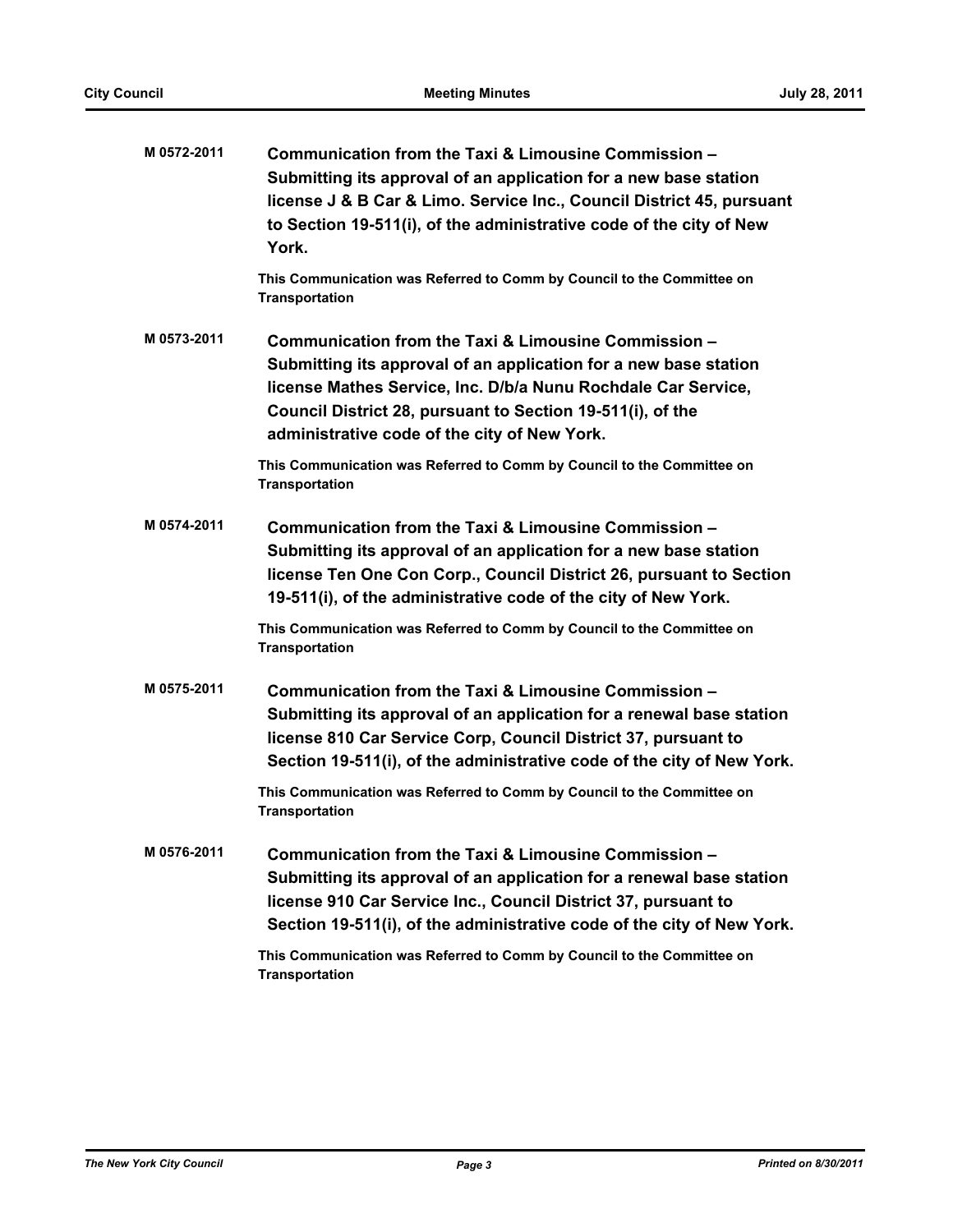| M 0577-2011 | Communication from the Taxi & Limousine Commission -<br>Submitting its approval of an application for a renewal base station<br>license Barrios Car Service, Council District 8, pursuant to Section<br>19-511(i), of the administrative code of the city of New York.                  |
|-------------|-----------------------------------------------------------------------------------------------------------------------------------------------------------------------------------------------------------------------------------------------------------------------------------------|
|             | This Communication was Referred to Comm by Council to the Committee on<br><b>Transportation</b>                                                                                                                                                                                         |
| M 0578-2011 | Communication from the Taxi & Limousine Commission -<br>Submitting its approval of an application for a renewal base station<br>license Bee-Bee Car & Limo. Corp., Council District 42, pursuant to<br>Section 19-511(i), of the administrative code of the city of New York.           |
|             | This Communication was Referred to Comm by Council to the Committee on<br><b>Transportation</b>                                                                                                                                                                                         |
| M 0579-2011 | Communication from the Taxi & Limousine Commission -<br>Submitting its approval of an application for a renewal base station<br>license Belle Rock of Beach Channel Inc., Council District 32,<br>pursuant to Section 19-511(i), of the administrative code of the city<br>of New York. |
|             | This Communication was Referred to Comm by Council to the Committee on<br><b>Transportation</b>                                                                                                                                                                                         |
| M0580-2011  | Communication from the Taxi & Limousine Commission -<br>Submitting its approval of an application for a renewal base station<br>license Boulevard Trans. Inc., Council District 29, pursuant to<br>Section 19-511(i), of the administrative code of the city of New York.               |
|             | This Communication was Referred to Comm by Council to the Committee on<br><b>Transportation</b>                                                                                                                                                                                         |
| M0581-2011  | Communication from the Taxi & Limousine Commission -<br>Submitting its approval of an application for a renewal base station<br>license Caprice Car Service No. 2 Inc., Council District 20, pursuant<br>to Section 19-511(i), of the administrative code of the city of New<br>York.   |
|             | This Communication was Referred to Comm by Council to the Committee on<br><b>Transportation</b>                                                                                                                                                                                         |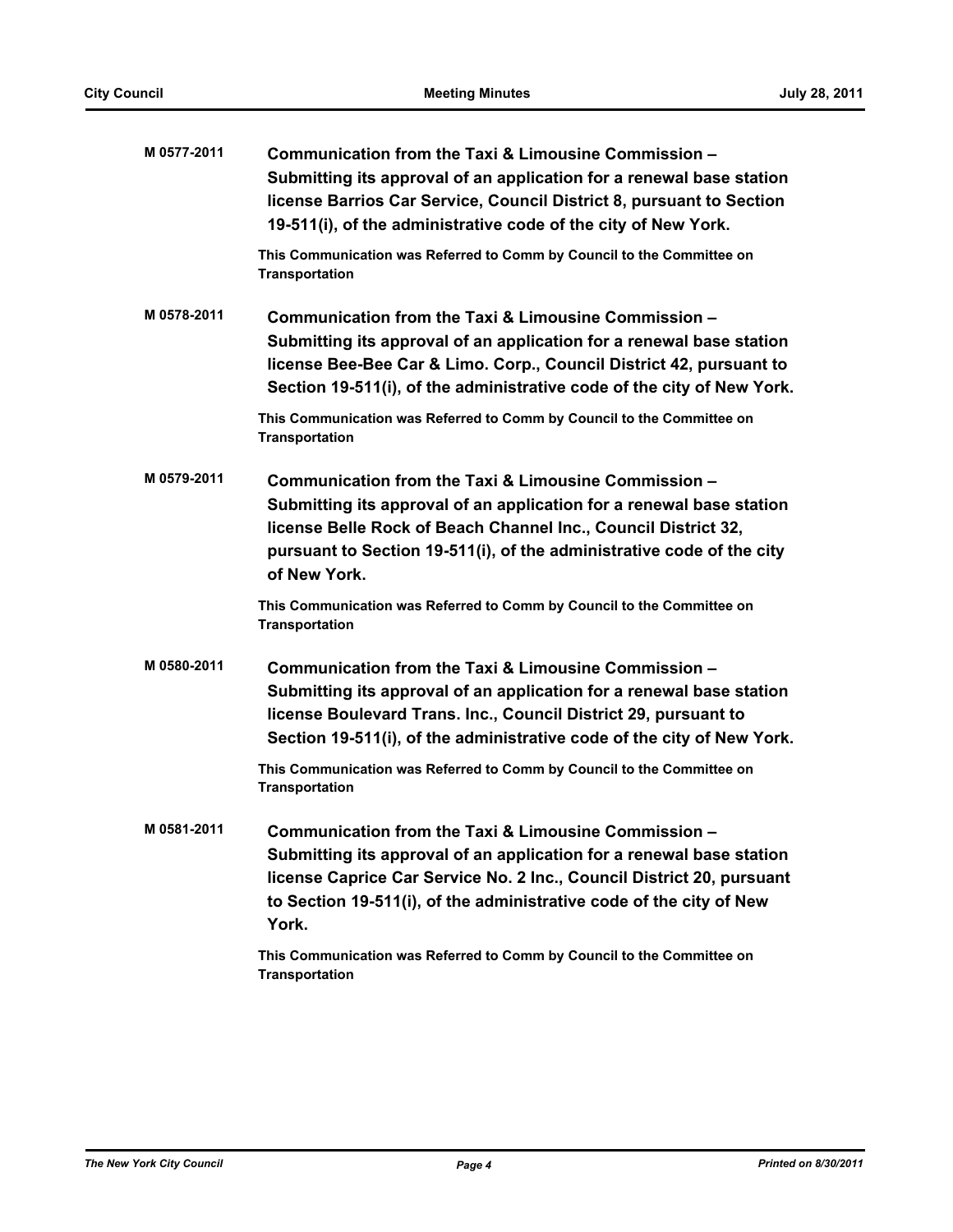| M 0582-2011 | Communication from the Taxi & Limousine Commission -<br>Submitting its approval of an application for a renewal base station<br>license Cobblehill Car Service Inc., Council District 33, pursuant to<br>Section 19-511(i), of the administrative code of the city of New York.                                                                                                                             |
|-------------|-------------------------------------------------------------------------------------------------------------------------------------------------------------------------------------------------------------------------------------------------------------------------------------------------------------------------------------------------------------------------------------------------------------|
|             | This Communication was Referred to Comm by Council to the Committee on<br><b>Transportation</b>                                                                                                                                                                                                                                                                                                             |
| M 0583-2011 | Communication from the Taxi & Limousine Commission -<br>Submitting its approval of an application for a renewal base station<br>license Community Car Service Corp., Council District 12, pursuant<br>to Section 19-511(i), of the administrative code of the city of New<br>York.                                                                                                                          |
|             | This Communication was Referred to Comm by Council to the Committee on<br><b>Transportation</b>                                                                                                                                                                                                                                                                                                             |
| M 0584-2011 | Communication from the Taxi & Limousine Commission -<br>Submitting its approval of an application for a renewal base station<br>license Deline Car livery Service Corp., Council District 35,<br>pursuant to Section 19-511(i), of the administrative code of the city<br>of New York.                                                                                                                      |
|             | This Communication was Referred to Comm by Council to the Committee on<br><b>Transportation</b>                                                                                                                                                                                                                                                                                                             |
| M 0585-2011 | Communication from the Taxi & Limousine Commission -<br>Submitting its approval of an application for a renewal base station<br>license Dial 7 Car & Limousine Service Inc. D/b/a Tel Aviv Car &<br>Limousine Service, Council District 26, pursuant to Section<br>19-511(i), of the administrative code of the city of New York.<br>This Communication was Referred to Comm by Council to the Committee on |
|             | Transportation                                                                                                                                                                                                                                                                                                                                                                                              |
| M 0586-2011 | Communication from the Taxi & Limousine Commission -<br>Submitting its approval of an application for a renewal base station<br>F.J.A. Livery Corp. D/b/a Village Car Service, Council District 50,<br>pursuant to Section 19-511(i), of the administrative code of the city<br>of New York.                                                                                                                |
|             | This Communication was Referred to Comm by Council to the Committee on<br><b>Transportation</b>                                                                                                                                                                                                                                                                                                             |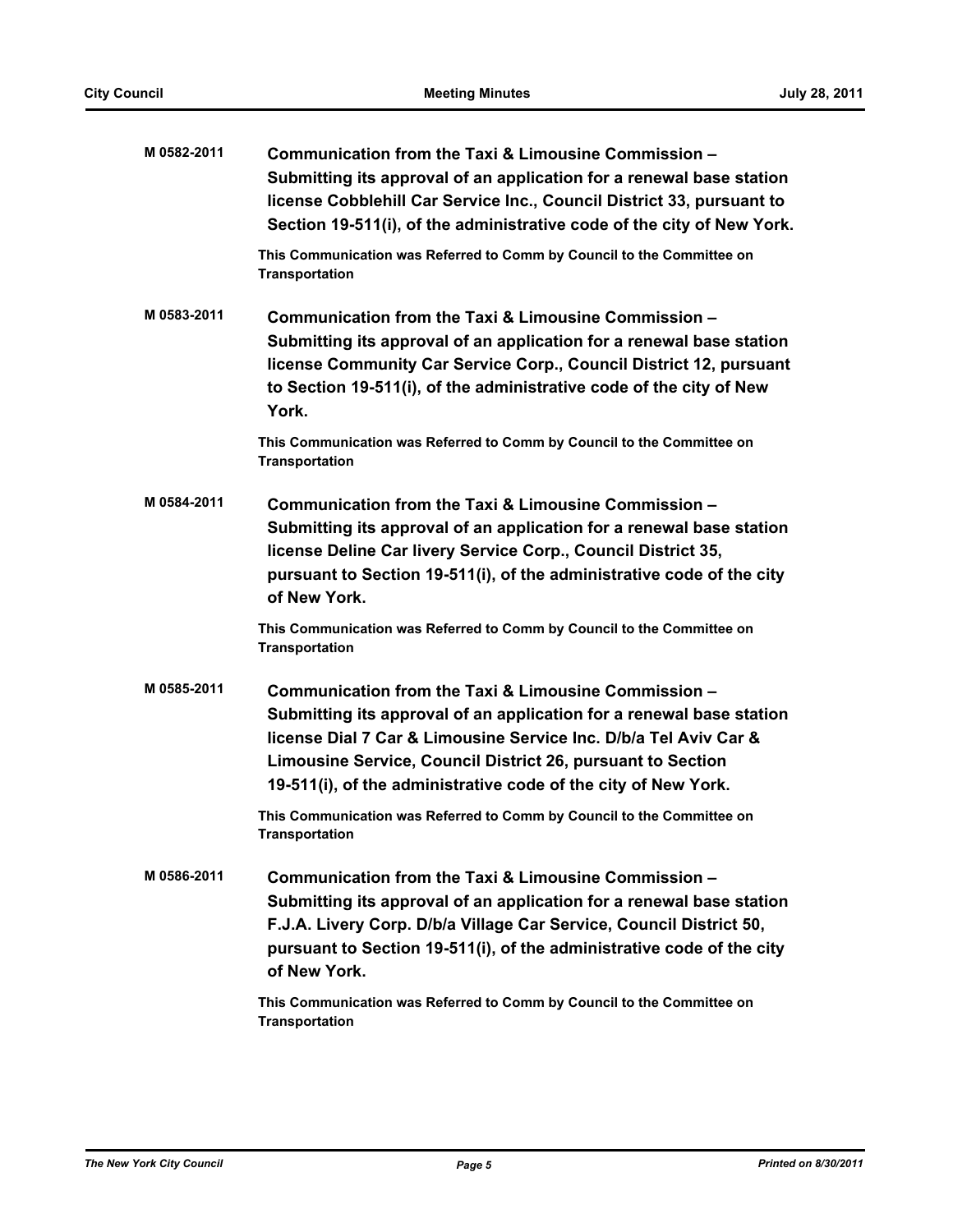| M 0587-2011 | Communication from the Taxi & Limousine Commission -<br>Submitting its approval of an application for a renewal base station<br>license Flushing Limo. Transportation Corp., Council District 19,<br>pursuant to Section 19-511(i), of the administrative code of the city<br>of New York.                       |
|-------------|------------------------------------------------------------------------------------------------------------------------------------------------------------------------------------------------------------------------------------------------------------------------------------------------------------------|
|             | This Communication was Referred to Comm by Council to the Committee on<br><b>Transportation</b>                                                                                                                                                                                                                  |
| M0588-2011  | Communication from the Taxi & Limousine Commission -<br>Submitting its approval of an application for a renewal base station<br>license Habirah Inc. D/b/a Elat Car & Limousine, Council District 44,<br>pursuant to Section 19-511(i), of the administrative code of the city<br>of New York.                   |
|             | This Communication was Referred to Comm by Council to the Committee on<br><b>Transportation</b>                                                                                                                                                                                                                  |
| M 0589-2011 | Communication from the Taxi & Limousine Commission -<br>Submitting its approval of an application for a renewal base station<br>license Liberty Car Service, Council District 34, pursuant to Section<br>19-511(i), of the administrative code of the city of New York.                                          |
|             | This Communication was Referred to Comm by Council to the Committee on<br><b>Transportation</b>                                                                                                                                                                                                                  |
| M 0590-2011 | Communication from the Taxi & Limousine Commission -<br>Submitting its approval of an application for a renewal base station<br>license Llama limo. Car Service Corp., Council District 16, pursuant<br>to Section 19-511(i), of the administrative code of the city of New<br>York.                             |
|             | This Communication was Referred to Comm by Council to the Committee on<br><b>Transportation</b>                                                                                                                                                                                                                  |
| M 0591-2011 | Communication from the Taxi & Limousine Commission -<br>Submitting its approval of an application for a renewal base station<br>license MAJ Management Inc. D/b/a City & Ride Car & Limo.<br>Service, Council District 44, pursuant to Section 19-511(i), of the<br>administrative code of the city of New York. |
|             | This Communication was Referred to Comm by Council to the Committee on<br><b>Transportation</b>                                                                                                                                                                                                                  |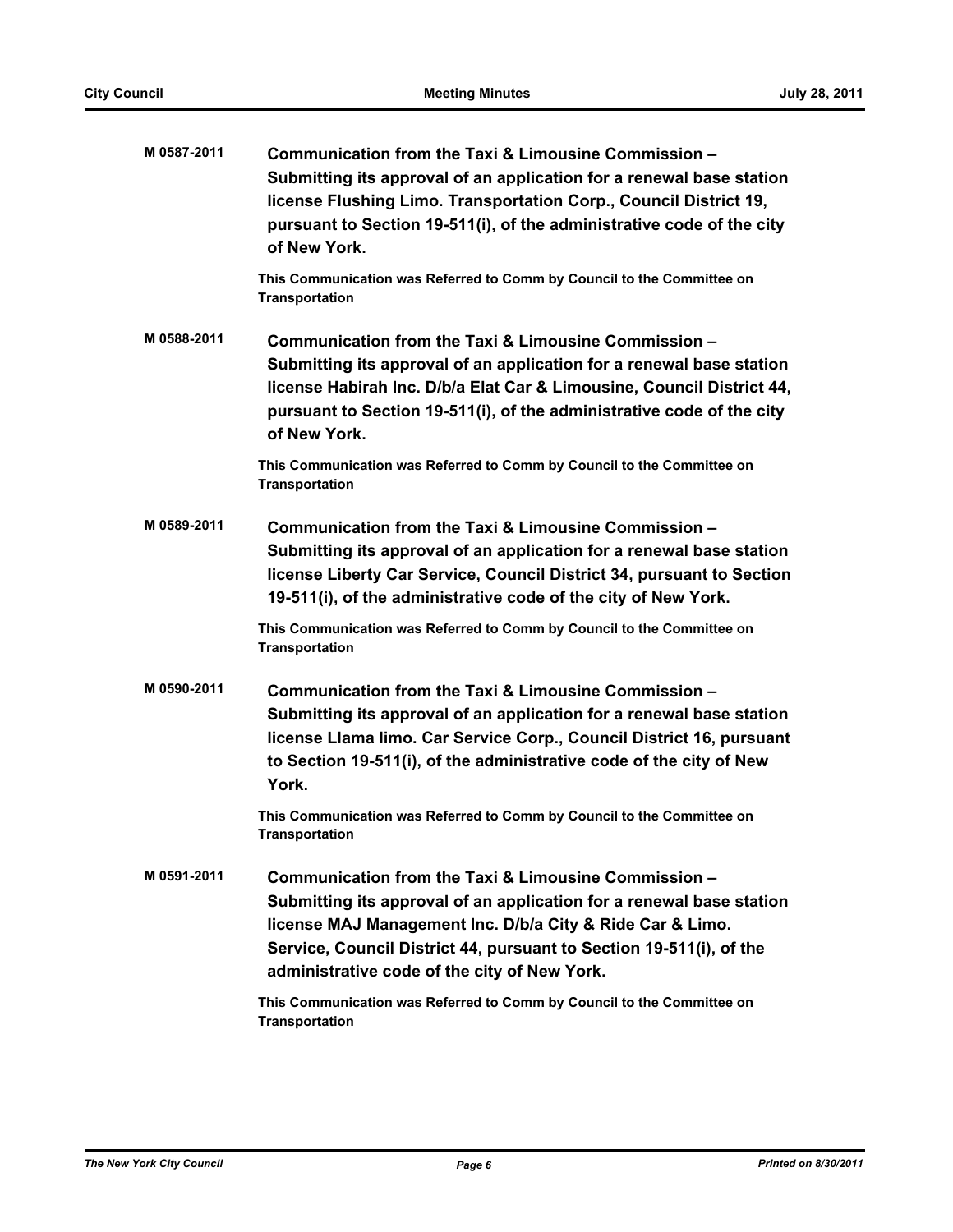| M 0592-2011 | Communication from the Taxi & Limousine Commission -<br>Submitting its approval of an application for a renewal base station<br>license Mega Mex Inc., Council District 40, pursuant to Section<br>19-511(i), of the administrative code of the city of New York.                                             |
|-------------|---------------------------------------------------------------------------------------------------------------------------------------------------------------------------------------------------------------------------------------------------------------------------------------------------------------|
|             | This Communication was Referred to Comm by Council to the Committee on<br><b>Transportation</b>                                                                                                                                                                                                               |
| M 0593-2011 | Communication from the Taxi & Limousine Commission -<br>Submitting its approval of an application for a renewal base station<br>license Metro Luxury Inc., Council District 8, pursuant to Section<br>19-511(i), of the administrative code of the city of New York.                                          |
|             | This Communication was Referred to Comm by Council to the Committee on<br><b>Transportation</b>                                                                                                                                                                                                               |
| M 0594-2011 | Communication from the Taxi & Limousine Commission -<br>Submitting its approval of an application for a renewal base station<br>license Moe Limo. & Car Service Inc., Council District 21, pursuant<br>to Section 19-511(i), of the administrative code of the city of New<br>York.                           |
|             | This Communication was Referred to Comm by Council to the Committee on<br><b>Transportation</b>                                                                                                                                                                                                               |
| M 0595-2011 | Communication from the Taxi & Limousine Commission -<br>Submitting its approval of an application for a renewal base station<br>license Moisha Express inc., Council District 39, pursuant to<br>Section 19-511(i), of the administrative code of the city of New York.                                       |
|             | This Communication was Referred to Comm by Council to the Committee on<br><b>Transportation</b>                                                                                                                                                                                                               |
| M 0596-2011 | Communication from the Taxi & Limousine Commission -<br>Submitting its approval of an application for a renewal base station<br>license N.Y. Kings Transportation Inc. D/b/a Kings Car Service,<br>Council District 47, pursuant to Section 19-511(i), of the<br>administrative code of the city of New York. |
|             | This Communication was Referred to Comm by Council to the Committee on<br><b>Transportation</b>                                                                                                                                                                                                               |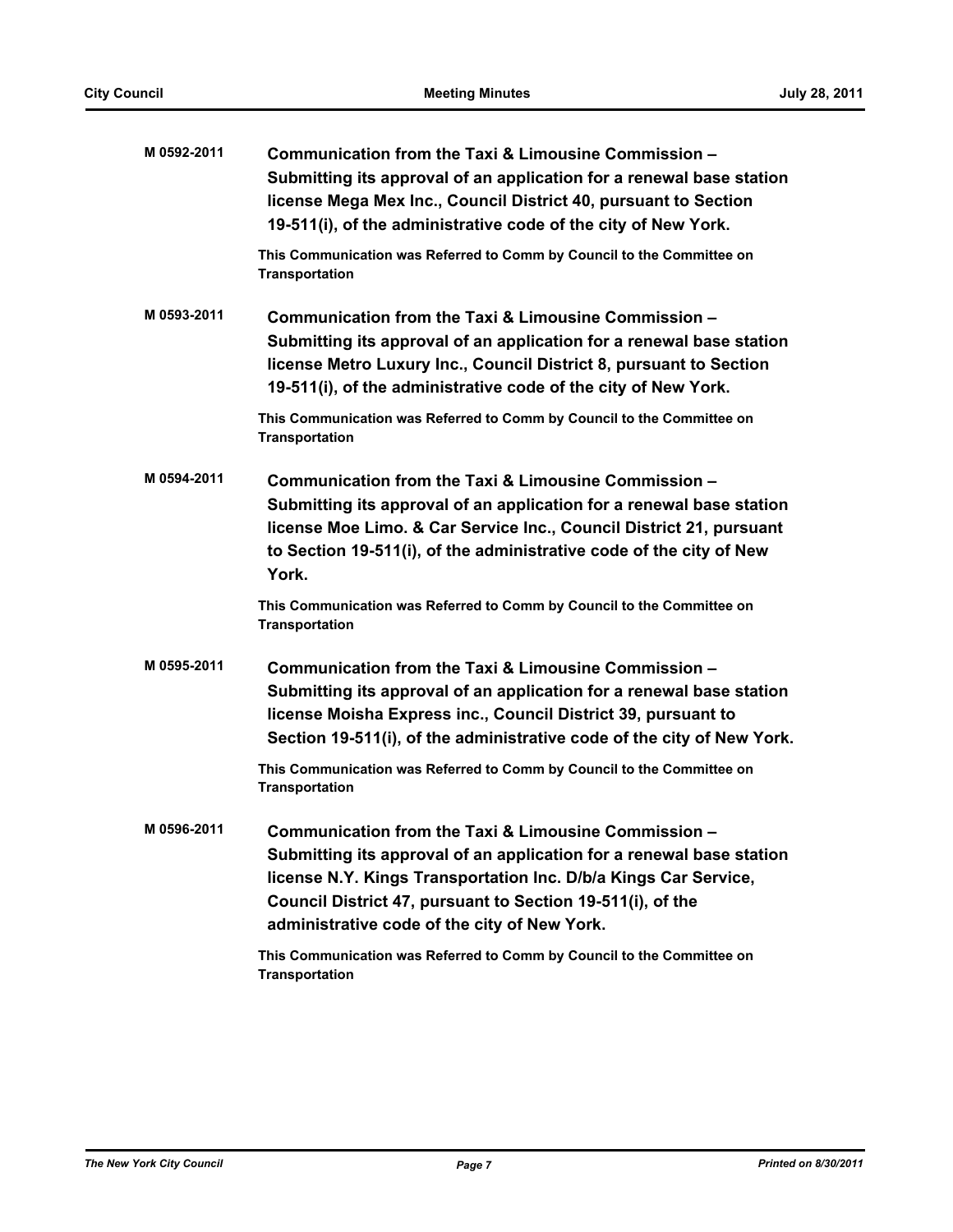| M 0597-2011 | Communication from the Taxi & Limousine Commission -<br>Submitting its approval of an application for a renewal base station<br>license Premium Bronx Corp., Council District 15, pursuant to<br>Section 19-511(i), of the administrative code of the city of New York.              |
|-------------|--------------------------------------------------------------------------------------------------------------------------------------------------------------------------------------------------------------------------------------------------------------------------------------|
|             | This Communication was Referred to Comm by Council to the Committee on<br><b>Transportation</b>                                                                                                                                                                                      |
| M 0598-2011 | Communication from the Taxi & Limousine Commission -<br>Submitting its approval of an application for a renewal base station<br>license Professional Car Service Inc., Council District 10, pursuant<br>to Section 19-511(i), of the administrative code of the city of New<br>York. |
|             | This Communication was Referred to Comm by Council to the Committee on<br><b>Transportation</b>                                                                                                                                                                                      |
| M 0599-2011 | Communication from the Taxi & Limousine Commission -<br>Submitting its approval of an application for a renewal base station<br>license Queens Village Inc., Council District 27, pursuant to Section<br>19-511(i), of the administrative code of the city of New York.              |
|             | This Communication was Referred to Comm by Council to the Committee on<br><b>Transportation</b>                                                                                                                                                                                      |
| M0600-2011  | Communication from the Taxi & Limousine Commission -<br>Submitting its approval of an application for a renewal base station<br>license Rechev of Brooklyn Inc., Council District 44, pursuant to<br>Section 19-511(i), of the administrative code of the city of New York.          |
|             | This Communication was Referred to Comm by Council to the Committee on<br><b>Transportation</b>                                                                                                                                                                                      |
| M 0601-2011 | Communication from the Taxi & Limousine Commission -<br>Submitting its approval of an application for a renewal base station<br>license Safari Transportation Inc., Council District 36, pursuant to<br>Section 19-511(i), of the administrative code of the city of New York.       |
|             | This Communication was Referred to Comm by Council to the Committee on<br><b>Transportation</b>                                                                                                                                                                                      |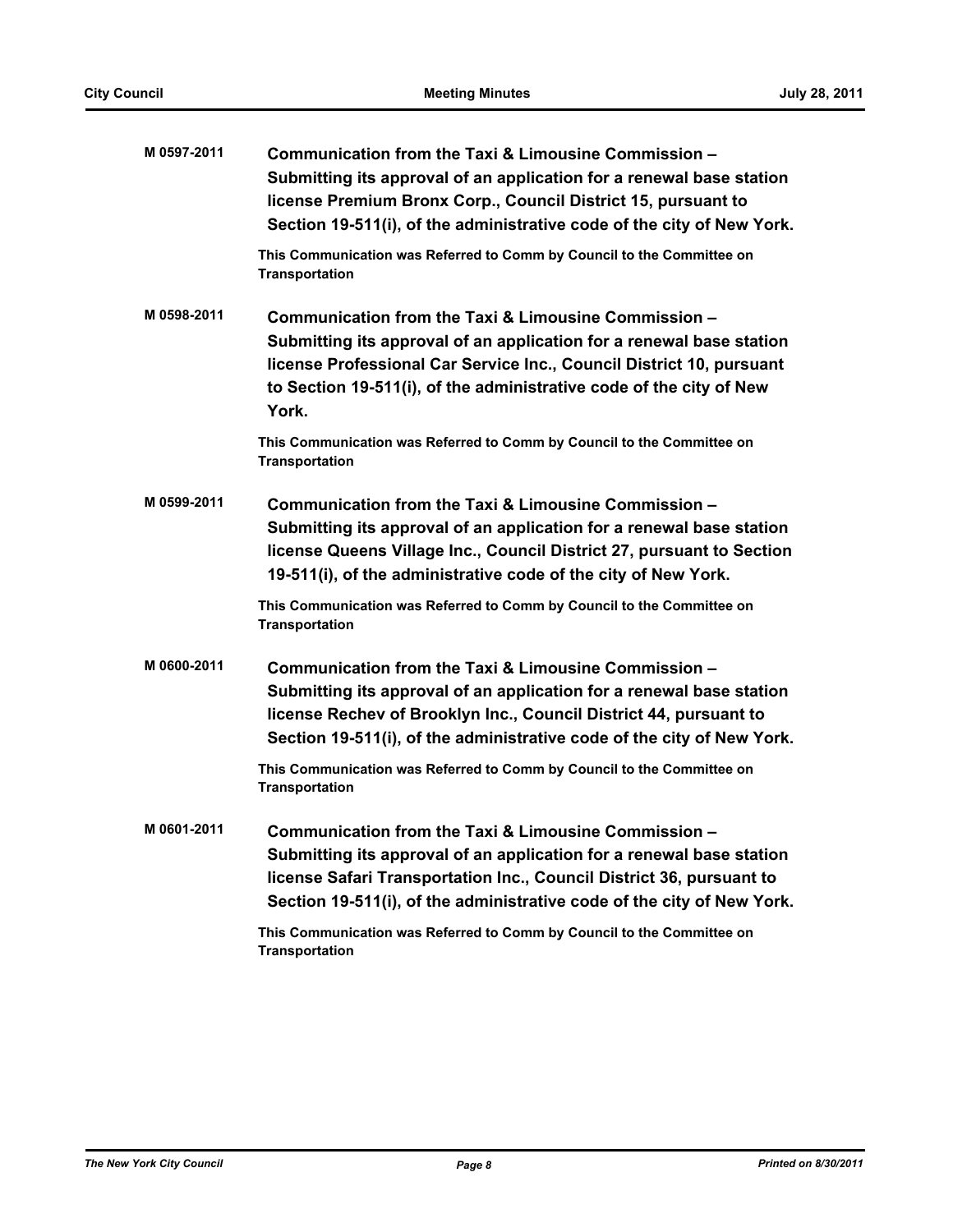| M0602-2011  | Communication from the Taxi & Limousine Commission -<br>Submitting its approval of an application for a renewal base station<br>license SHMT Inc. D/b/a Mill Basin Car Service, Council District 46,<br>pursuant to Section 19-511(i), of the administrative code of the city<br>of New York. |
|-------------|-----------------------------------------------------------------------------------------------------------------------------------------------------------------------------------------------------------------------------------------------------------------------------------------------|
|             | This Communication was Referred to Comm by Council to the Committee on<br><b>Transportation</b>                                                                                                                                                                                               |
| M0603-2011  | Communication from the Taxi & Limousine Commission -<br>Submitting its approval of an application for a renewal base station<br>license T-D Maintenance Corp, Council District 30, pursuant to<br>Section 19-511(i), of the administrative code of the city of New York.                      |
|             | This Communication was Referred to Comm by Council to the Committee on<br><b>Transportation</b>                                                                                                                                                                                               |
| M0604-2011  | Communication from the Taxi & Limousine Commission -<br>Submitting its approval of an application for a renewal base station<br>license The New Brooklyn Car Service Inc., Council District 33,<br>pursuant to Section 19-511(i), of the administrative code of the city<br>of New York.      |
|             | This Communication was Referred to Comm by Council to the Committee on<br><b>Transportation</b>                                                                                                                                                                                               |
| M 0605-2011 | Communication from the Taxi & Limousine Commission -<br>Submitting its approval of an application for a renewal base station<br>license USA Car Service Inc., Council District 43, pursuant to<br>Section 19-511(i), of the administrative code of the city of New York.                      |
|             | This Communication was Referred to Comm by Council to the Committee on<br><b>Transportation</b>                                                                                                                                                                                               |
| M 0606-2011 | Communication from the Taxi & Limousine Commission -<br>Submitting its approval of an application for a renewal base station<br>license Wakefield Leasing Maintenance Corp., Council District 11,<br>pursuant to Section 19-511(i), of the administrative code of the city<br>of New York.    |
|             | This Communication was Referred to Comm by Council to the Committee on<br><b>Transportation</b>                                                                                                                                                                                               |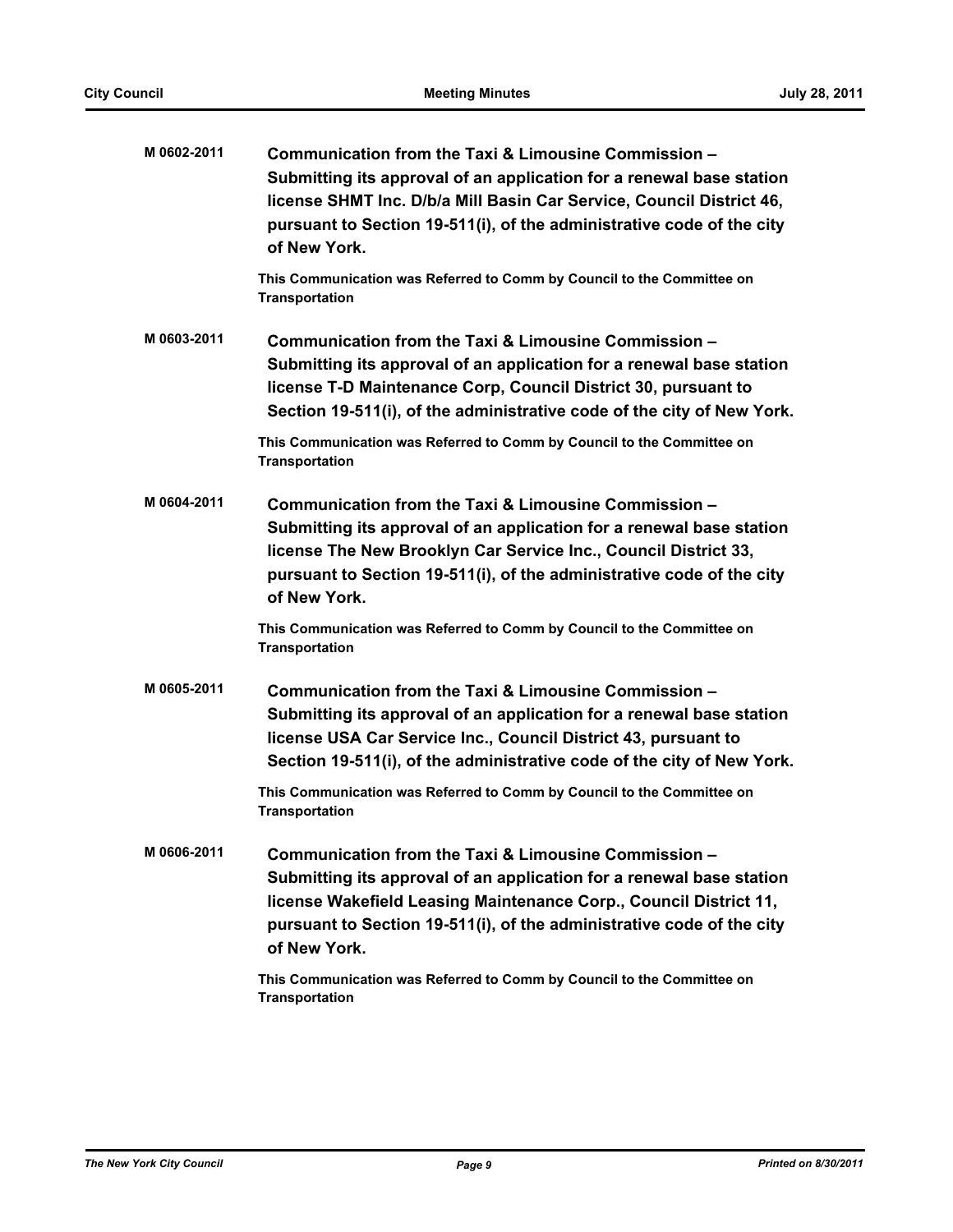| M 0607-2011 | Communication from the Taxi & Limousine Commission -<br>Submitting its approval of an application for a renewal base station<br>license Washington Radio Dispatch Inc., Council District 10,<br>pursuant to Section 19-511(i), of the administrative code of the city<br>of New York.           |
|-------------|-------------------------------------------------------------------------------------------------------------------------------------------------------------------------------------------------------------------------------------------------------------------------------------------------|
|             | This Communication was Referred to Comm by Council to the Committee on<br><b>Transportation</b>                                                                                                                                                                                                 |
| M 0608-2011 | Communication from the Taxi & Limousine Commission -<br>Submitting its approval of an application for a renewal base station<br>license Williamsburg Car & Messenger Service LLC, Council<br>District 43, pursuant to Section 19-511(i), of the administrative code<br>of the city of New York. |
|             | This Communication was Referred to Comm by Council to the Committee on<br><b>Transportation</b>                                                                                                                                                                                                 |
| M 0609-2011 | Communication from the Taxi & Limousine Commission -<br>Submitting its approval of an application for a renewal and<br>relocation base station license Mazin Car & Limo Service, Council<br>District 32, pursuant to Section 19-511(i), of the administrative code<br>of the city of New York.  |
|             | This Communication was Referred to Comm by Council to the Committee on<br><b>Transportation</b>                                                                                                                                                                                                 |
| M 0610-2011 | Communication from the Taxi & Limousine Commission -<br>Submitting its approval of an application for a relocation base<br>station license Freedom Limo. & Car Service, Council District 41,<br>pursuant to Section 19-511(i), of the administrative code of the city<br>of New York.           |
|             | This Communication was Referred to Comm by Council to the Committee on<br><b>Transportation</b>                                                                                                                                                                                                 |
| M 0611-2011 | Communication from the Taxi & Limousine Commission -<br>Submitting its approval of an application for a relocation base<br>station license Kennedy Radio Dispatch Inc., Council District 7,<br>pursuant to Section 19-511(i), of the administrative code of the city<br>of New York.            |
|             | This Communication was Referred to Comm by Council to the Committee on<br><b>Transportation</b>                                                                                                                                                                                                 |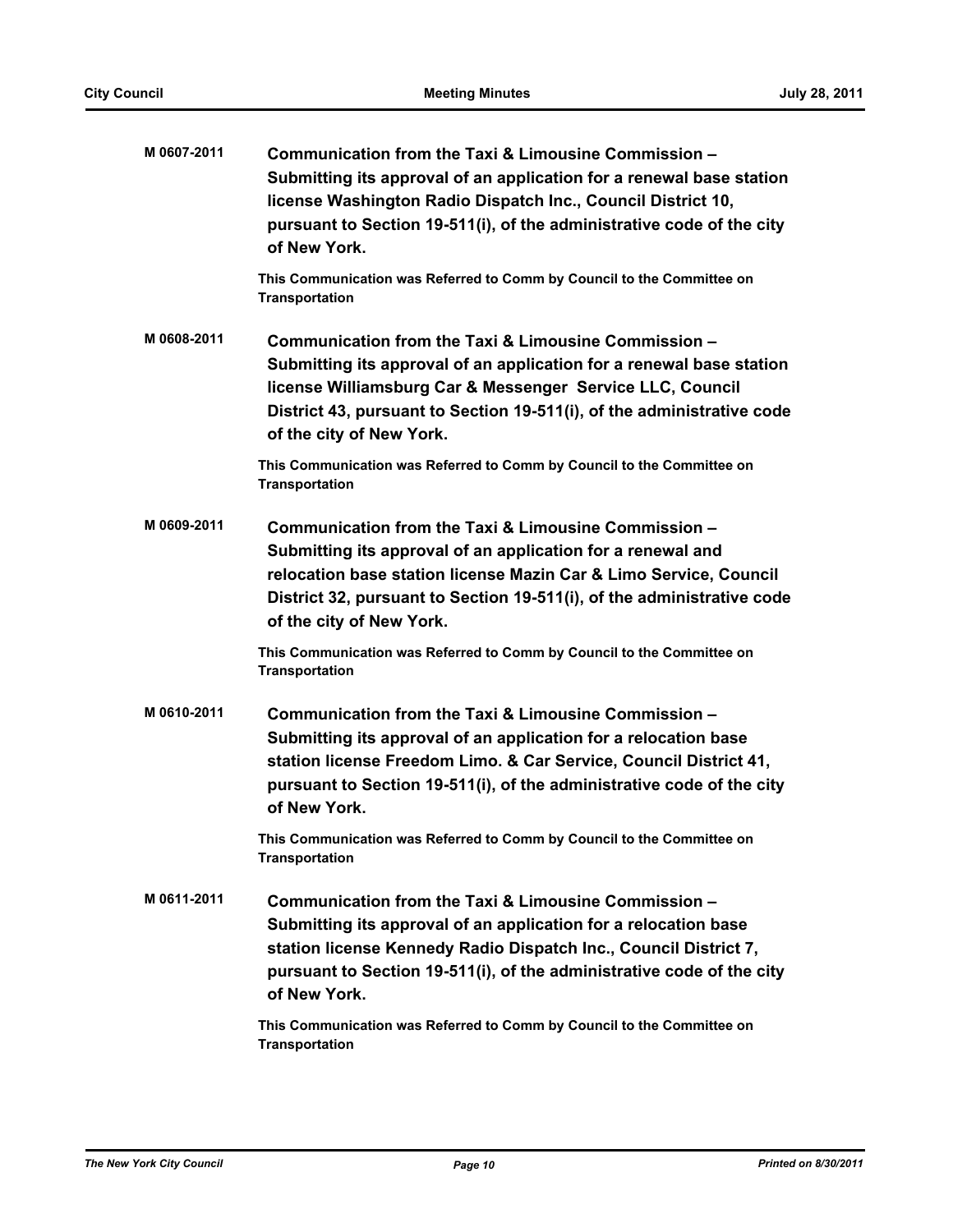| M 0612-2011 | Communication from the Taxi & Limousine Commission -<br>Submitting its approval of an application for a renewal and<br>ownership change base station license Mirage Limousine Service,<br>Inc. D/b/a UFO Private Car & Limousine Service, Council District 26,<br>pursuant to Section 19-511(i), of the administrative code of the city<br>of New York.                                                                              |
|-------------|--------------------------------------------------------------------------------------------------------------------------------------------------------------------------------------------------------------------------------------------------------------------------------------------------------------------------------------------------------------------------------------------------------------------------------------|
|             | This Communication was Referred to Comm by Council to the Committee on<br><b>Transportation</b>                                                                                                                                                                                                                                                                                                                                      |
| M 0613-2011 | Communication from the Taxi & Limousine Commission -<br>Submitting its approval of an application for a renewal and<br>ownership change base station license New Commando Car<br>Service Corp. D/b/a N.Y. Saeta, Council District 21, pursuant to<br>Section 19-511(i), of the administrative code of the city of New York.                                                                                                          |
|             | This Communication was Referred to Comm by Council to the Committee on<br><b>Transportation</b>                                                                                                                                                                                                                                                                                                                                      |
| M0614-2011  | Communication from the Taxi & Limousine Commission -<br>Submitting its approval of an application for a renewal and<br>ownership change base station license New Mexicana Car Service<br>Il Inc. D/b/a Azteca Express, Council District 38, pursuant to Section<br>19-511(i), of the administrative code of the city of New York.<br>This Communication was Referred to Comm by Council to the Committee on<br><b>Transportation</b> |
| M 0615-2011 | Communication from the Taxi & Limousine Commission -<br>Submitting its approval of an application for a renewal and<br>ownership change base station license Royal Car and Limo<br>Service, Council District 32, pursuant to Section 19-511(i), of the<br>administrative code of the city of New York.                                                                                                                               |
|             | This Communication was Referred to Comm by Council to the Committee on<br><b>Transportation</b>                                                                                                                                                                                                                                                                                                                                      |
| M 0616-2011 | Communication from the Taxi & Limousine Commission -<br>Submitting its approval of an application for a renewal and<br>ownership change base station license S.I. Speed Inc., Council<br>District 51, pursuant to Section 19-511(i), of the administrative code<br>of the city of New York.                                                                                                                                          |
|             | This Communication was Referred to Comm by Council to the Committee on<br><b>Transportation</b>                                                                                                                                                                                                                                                                                                                                      |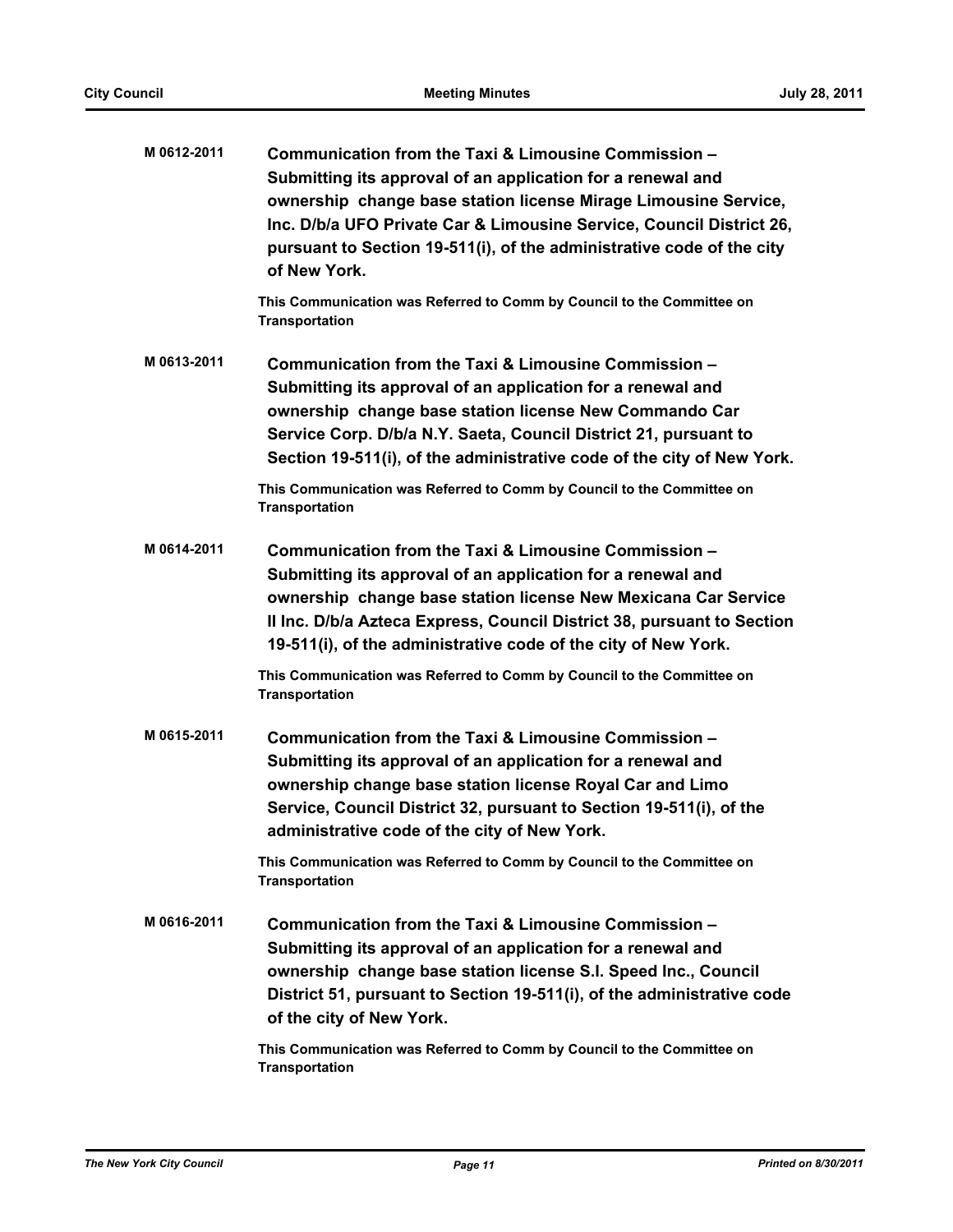## **M 0621-2011 Damien Griffin, Council candidate for appointment to the Soil and Water Conservation District Board Pursuant to Sections 6 and 7 of the New York State Soil and Water Conservation Districts Law.**

*Attachments:* Committee Report, Resolution, Hearing Transcript, Hearing Testimony 7/28/11, Hearing Transcript - Stated Meeting 7-28-11

**This Communication was Referred to Comm by Council to the Committee on Rules, Privileges and Elections**

6. Petitions and Communications

*None*

- 7. Land Use Call-Ups
	- **M 0617-2011 By The Speaker (Council Member Quinn): Pursuant to Rule 11.20(b) of the Council and Section 20-226(g) or 20-225(g) of the New York City Administrative Code, the Council resolves that the action of the Department of Consumer Affairs approving an unenclosed sidewalk café located at 28 Seventh Avenue South, CB 2 Application no. 20115580 TCM, shall be subject to review by the Council.**

*Attachments:* Hearing Transcript - Stated Meeting 7-28-11

**A motion was made that this Land Use Call-Up be Approved, by Council approved by Consent Roll Call.**

**M 0618-2011 By The Speaker (Council Member Quinn): Pursuant to Rule 11.20(b) of the Council and Section 20-226(g) or 20-225(g) of the New York City Administrative Code, the Council resolves that the action of the Department of Consumer Affairs approving an unenclosed sidewalk café located at 627 Ninth Avenue, CB 4 Application no. 20115475 TCM, shall be subject to review by the Council.**

*Attachments:* Hearing Transcript - Stated Meeting 7-28-11

**A motion was made that this Land Use Call-Up be Approved, by Council approved by Consent Roll Call.**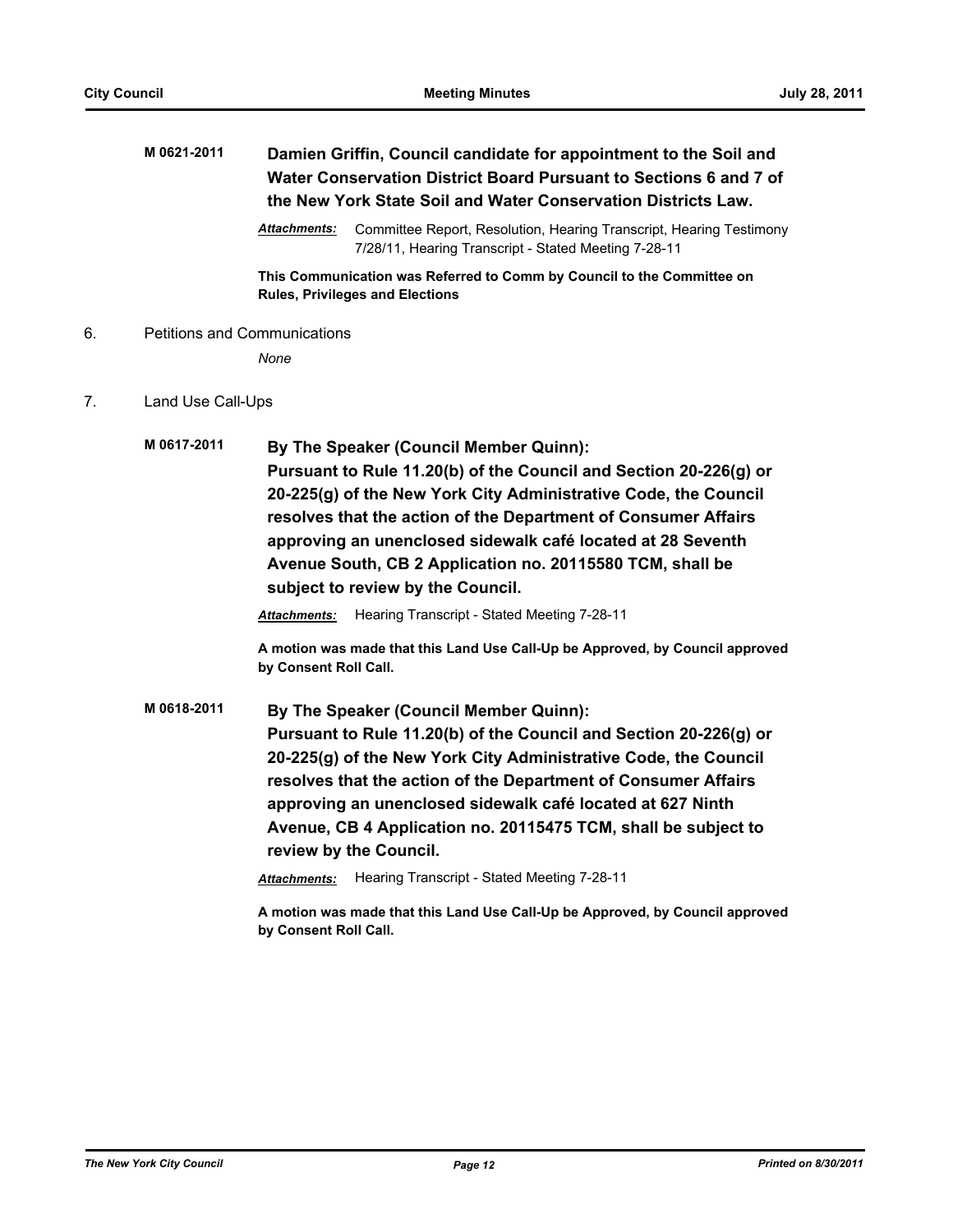**M 0619-2011 By Council Member Levin: Pursuant to Rule 11.20(b) of the Council and Section 20-226(g) or 20-225(g) of the New York City Administrative Code, the Council resolves that the action of the Department of Consumer Affairs approving an unenclosed sidewalk café located at 128 Smith Street, CB 2, Application no. 20115653 TCK shall be subject to review by the Council.**

*Attachments:* Hearing Transcript - Stated Meeting 7-28-11

**A motion was made that this Land Use Call-Up be Approved, by Council approved by Consent Roll Call.**

**M 0620-2011 By Council Member Reyna:**

**Pursuant to Rule 11.20(b) of the Council and Section 20-226(g) or 20-225(g) of the New York City Administrative Code, the Council resolves that the action of the Department of Consumer Affairs approving an unenclosed sidewalk café located at 318 Grand Street, CB 1, Application no. 20115678 TCK shall be subject to review by the Council.**

*Attachments:* Hearing Transcript - Stated Meeting 7-28-11

**A motion was made that this Land Use Call-Up be Approved, by Council approved by Consent Roll Call.**

*The President Pro Tempore (Council Member Rivera) put the question whether the Council would agree with and adopt such motion which was decided in the affirmative by the following vote:*

#### Passed The Consent Agenda

#### **A motion was made that these files be approved by consent vote.**

| <b>Affirmative:</b> | 44 - |  |
|---------------------|------|--|
|---------------------|------|--|

Speaker Quinn, Barron, Brewer, Cabrera, Chin, Comrie Jr., Crowley, Dickens, Dilan, Dromm, Eugene, Ferreras, Fidler, Garodnick, Gennaro, Gentile, Gonzalez, Greenfield, Halloran III, Ignizio, Jackson, James, Koo, Koppell, Koslowitz, Lander, Lappin, Levin, Mark-Viverito, Mealy, Nelson, Oddo, Recchia Jr., Reyna, Rivera, Rodriguez, Rose, Ulrich, Vacca, Vallone Jr., Van Bramer, Weprin, Williams and Wills

#### **Absent:** 5 -

Arroyo, Mendez, Sanders Jr., Seabrook and Vann

#### **Maternity:** 1 -

Foster

#### **Medical:** 1 -

Palma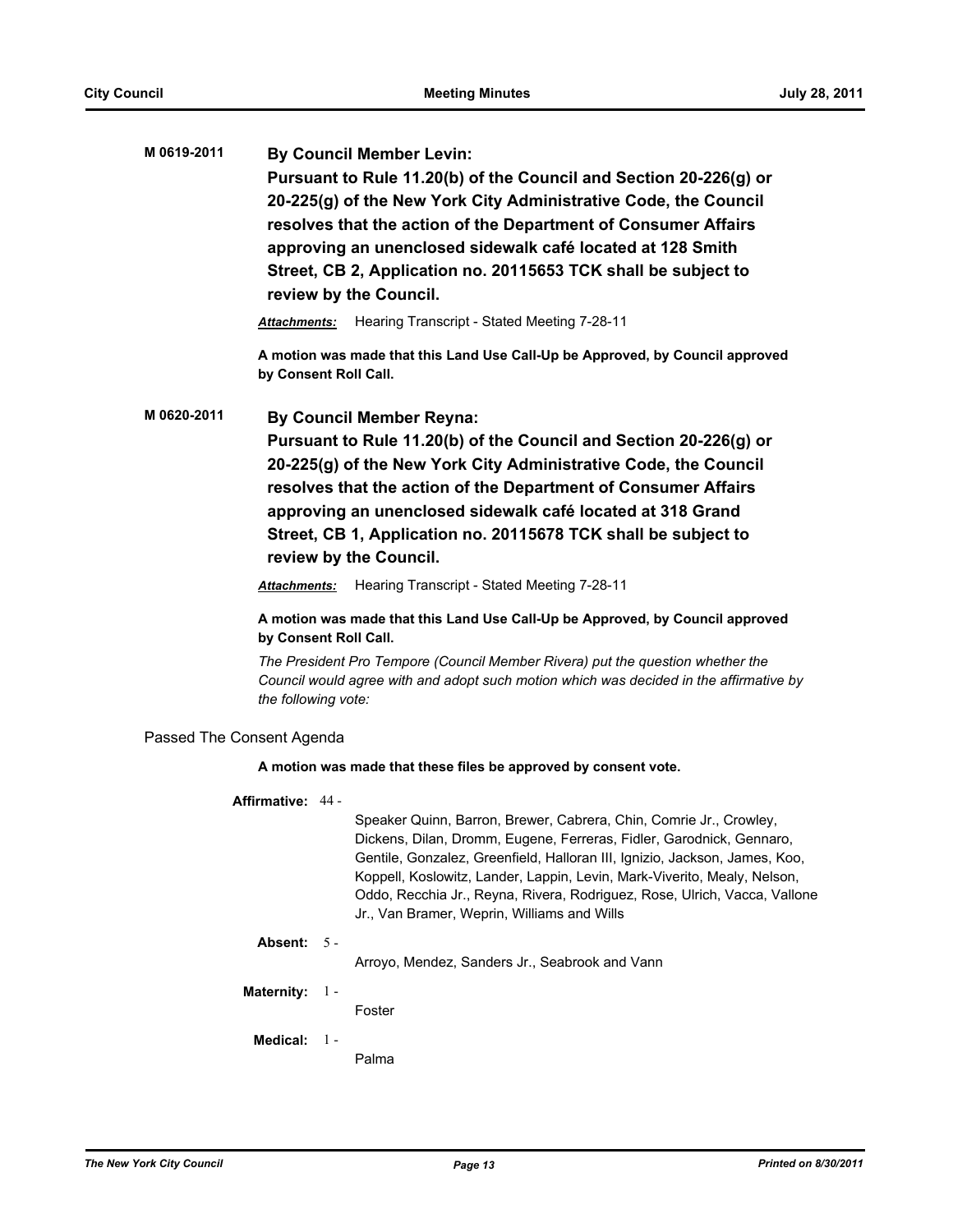*At this point, the President Pro Tempore (Council Member Rivera) declared that the aforementioned items were adopted and referred to the Committee on Land Use and to the appropriate Land Use Subcommittee.*

- 8. Communication from the Speaker
- 9. Discussion of General Orders
- 10. Reports of Special Committees *None*
- 11. Reports of Standing Committees

Report of the Committee on Contracts

**Int 0452-2011 A Local Law to amend the administrative code of the city of New York, in relation to the purchase of New York state food.**

> *Attachments:* Int. No. 452 - 1/18/11, Committee Report 2/28/11, Hearing Testimony 2/28/11, Hearing Testimony 2/28/11 (Con't), Hearing Transcript 2/28/11, Committee Report 7/26/11, Hearing Transcript 7/26/11, Hearing Transcript - Stated Meeting 7-28-11

**A motion was made that this Introduction be Approved by Council approved by Consent Roll Call.**

**Enactment No:** 2011/050

**Int 0461-2011 A Local Law to amend the administrative code of the city of New York, in relation to establishing packaging reduction guidelines for contractors with city agencies.**

> *Attachments:* Int. No. 461 - 1/18/11, Committee Report 2/28/11, Hearing Transcript 2/28/11, Committee Report 7/26/11, Hearing Testimony 7/26/11, Hearing Transcript 7/26/11, Hearing Transcript - Stated Meeting 7-28-11

**A motion was made that this Introduction be Approved by Council approved by Consent Roll Call.**

**Enactment No:** 2011/051

Report of the Committee on Finance

**M 0568-2011 Communication from the Office of Management & Budget - Transfer City funds between various agencies in Fiscal Year 2011 to implement changes to the City's expense budget, pursuant to Section 107(b) of the New York City Charter. (MN-4)**

> *Attachments:* Resolution, Committee Report, Memorandum, Hearing Transcript, Hearing Transcript - Stated Meeting 7-28-11

**A motion was made that this Communicatoin be Approved, by Council approved by Consent Roll Call.**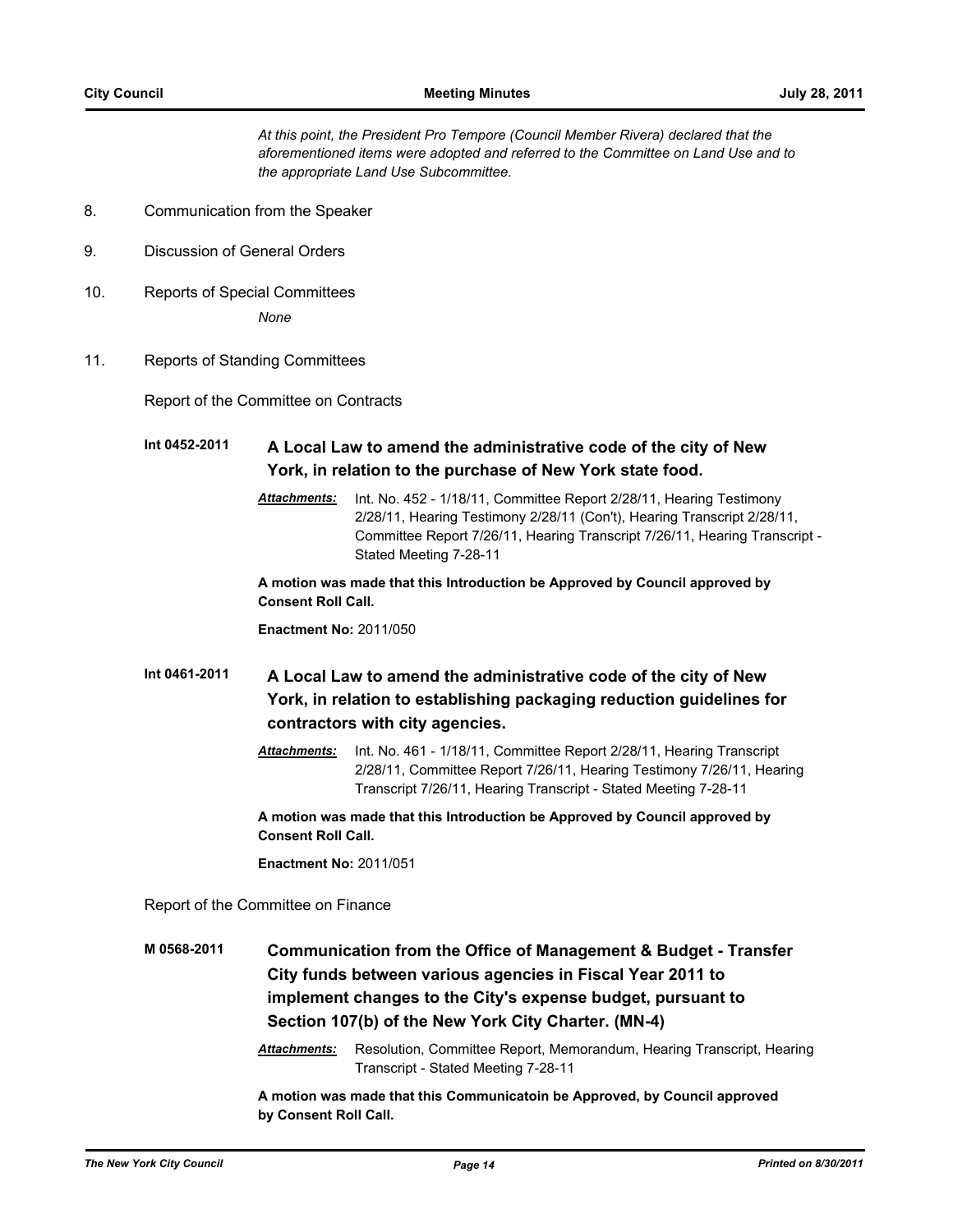| Res 0963-2011 | <b>RESOLUTION APPROVING THE MODIFICATION OF UNITS OF</b><br><b>APPROPRIATION AND THE TRANSFER OF CITY FUNDS</b><br>BETWEEN AGENCIES PROPOSED BY THE MAYOR PURSUANT<br>TO SECTION 107(b) OF THE CHARTER OF THE CITY OF NEW<br>YORK. |
|---------------|------------------------------------------------------------------------------------------------------------------------------------------------------------------------------------------------------------------------------------|
|               | Committee Report, Memorandum, Hearing Transcript - Stated Meeting<br>Attachments:<br>$7 - 28 - 11$                                                                                                                                 |
|               | A motion was made that this Resolution be Approved, by Council approved by<br><b>Consent Roll Call.</b>                                                                                                                            |
| Res 0960-2011 | Resolution approving the new designation and changes in the<br>designation of certain organizations to receive funding in the<br><b>Expense Budget.</b>                                                                            |
|               | Committee Report, Hearing Transcript, Hearing Transcript - Stated Meeting<br><b>Attachments:</b><br>$7 - 28 - 11$                                                                                                                  |
|               | A motion was made that this Resolution be Approved, by Council approved by<br><b>Consent Roll Call.</b>                                                                                                                            |
| LU 0435-2011  | Findlay Teller, Block 2435, Lots 44 and 45, Bronx, Council District<br>No.16.                                                                                                                                                      |
|               | <b>Attachments:</b><br>Resolution, Memorandum, Hearing Transcript, Hearing Transcript - Stated<br>Meeting 7-28-11                                                                                                                  |
|               | A motion was made that this Land Use Application be Approved, by Council<br>approved by Consent Roll Call.                                                                                                                         |
| Res 0965-2011 | Resolution approving an exemption from real property taxes for<br>property located at (Block 2435, Lots 44 and 45), The Bronx,<br>pursuant to Section 577 of the Private Housing Finance Law<br>(Preconsidered L.U. No. 435).      |
|               | Memorandum, Hearing Transcript - Stated Meeting 7-28-11<br><b>Attachments:</b>                                                                                                                                                     |
|               | A motion was made that this Resolution be Approved, by Council approved by<br><b>Consent Roll Call.</b>                                                                                                                            |
| LU 0436-2011  | Lafayette Boynton, Block 3623, Lot 1, Bronx, Council District No. 17                                                                                                                                                               |
|               | Resolution, Memorandum, Hearing Transcript, Hearing Transcript - Stated<br>Attachments:<br>Meeting 7-28-11                                                                                                                         |
|               | A motion was made that this Land Use Application be Approved, by Council<br>approved by Consent Roll Call.                                                                                                                         |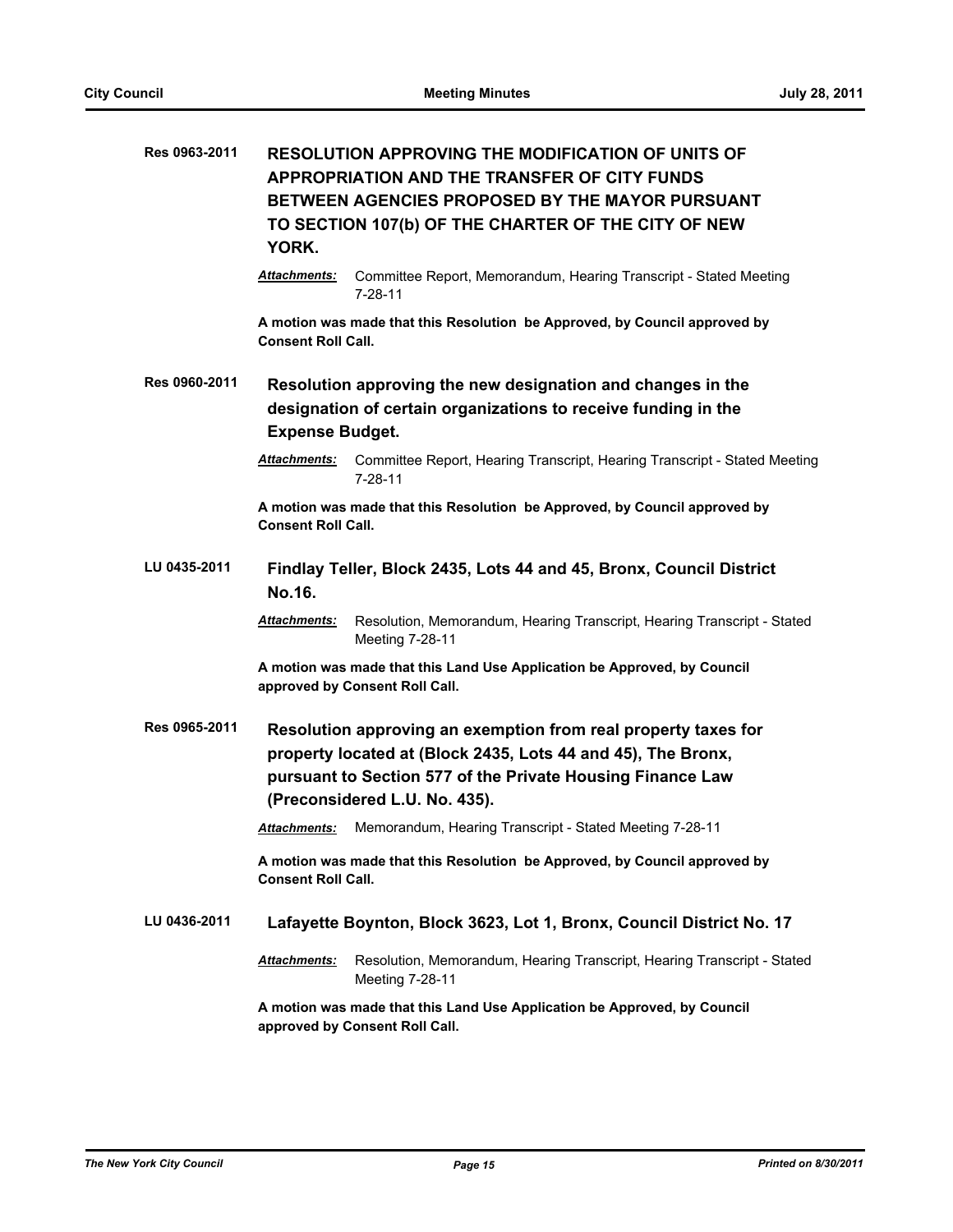## **Res 0966-2011 Resolution approving an exemption from real property taxes for property located at (Block 3623, Lot1), The Bronx, pursuant to Section 577 of the Private Housing Finance Law (Preconsidered L.U. No. 436).**

*Attachments:* Memorandum, Hearing Transcript - Stated Meeting 7-28-11

**A motion was made that this Resolution be Approved, by Council approved by Consent Roll Call.**

Report of the Committee on Governmental Operations

**Int 0248-2010 A Local Law to amend the administrative code of the city of New York, in relation to establishing reporting requirements for the department of citywide administrative services on the status of city-owned real property**

> *Attachments:* Int. No. 248 - 5/25/10, Proposed Int. No. 248-A - 6/16/11, Committee Report 6/16/11, Hearing Testimony 6/16/11, Hearing Transcript 6/16/11, Committee Report 7/27/11, Hearing Transcript 7/27/11, Hearing Transcript - Stated Meeting 7-28-11

**A motion was made that this Introduction be Approved by Council approved by Consent Roll Call.**

**Enactment No:** 2011/048

- **Int 0615-2011 A Local Law to amend the administrative code of the city of New York, in relation to establishing reporting requirements regarding the production, processing, distribution and consumption of food in and for the city, and to repeal section 17-325.2 of the administrative code of the city of New York, relating to reports on green carts.**
	- *Attachments:* Preconsidered Int. No. 615, Proposed Int. No. 615-A 6/16/11, Committee Report 6/16/11, Hearing Testimony 6/16/11, Hearing Transcript 6/16/11, Committee Report 7/27/11, Hearing Transcript 7/27/11, Hearing Transcript - Stated Meeting 7-28-11

**A motion was made that this Introduction be Approved by Council approved by Consent Roll Call.**

**Enactment No:** 2011/052

Report of the Committee on Housing and Buildings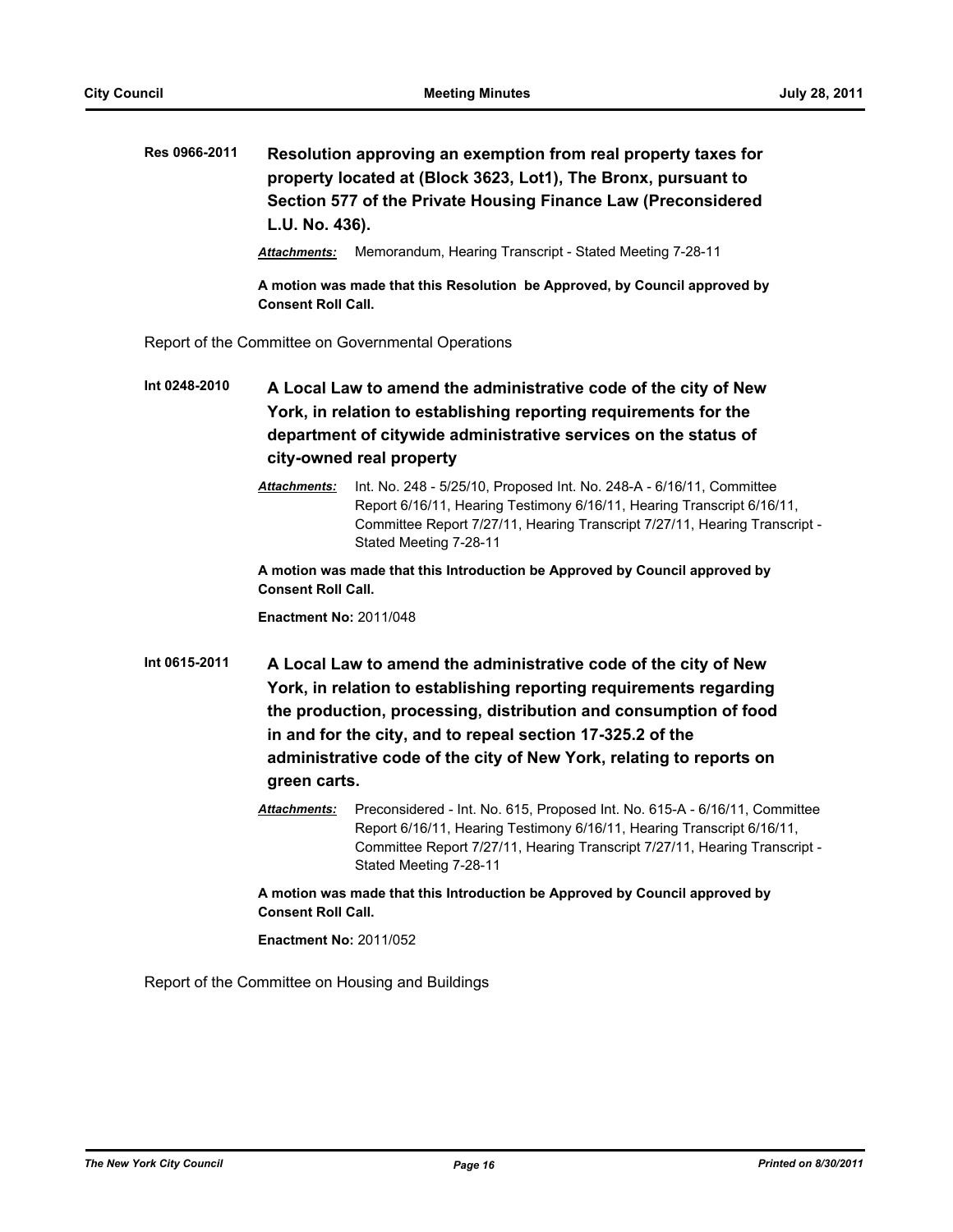### **Int 0338-2010 A Local Law to amend the administrative code of the city of New York and the New York city building code, in relation to greenhouses.**

*Attachments:* Int No 338 - 9/29/10, Committee Report 10-20-10, Hearing Testimony 10-20-10, Hearing Testimony - Jerilyn Perine 10-20-10, Hearing Testimony - Small Winds Concerns 10-20-10, Hearing Testimony - Wendy Todd 10-20-10, Hearing Testimony - Matt Levin 10-20-10, Hearing Testimony - Michael Seilback10-20-10, Hearing Testimony - Benjamin Flanner 10-20-10, Hearing Testimony - Anthony Pereira 10-20-10, Hearing Transcript 10-20-10, Committee Report 7/28/11, Hearing Transcript 7/28/11, Hearing Transcript - Stated Meeting 7-28-11

**A motion was made that this Introduction be Approved by Council approved by Roll Call.**

**Affirmative:** 43 - Speaker Quinn, Barron, Brewer, Cabrera, Chin, Comrie Jr., Crowley, Dickens, Dilan, Dromm, Eugene, Ferreras, Garodnick, Gennaro, Gentile, Gonzalez, Greenfield, Halloran III, Ignizio, Jackson, James, Koo, Koppell, Koslowitz, Lander, Lappin, Levin, Mark-Viverito, Mealy, Nelson, Oddo, Recchia Jr., Reyna, Rivera, Rodriguez, Rose, Ulrich, Vacca, Vallone Jr., Van Bramer, Weprin, Williams and Wills **Negative:** 1 - Fidler **Absent:** 5 - Arroyo, Mendez, Sanders Jr., Seabrook and Vann **Maternity:** 1 - Foster **Medical:** 1 - Palma **Enactment No:** 2011/049

Report of the Committee on Land Use

**LU 0389-2011 Uniform land use review procedure application no. C 110250 HAK, an Urban Development Action Area Designation and Project, located at 21 Truxton Street, and the disposition of such property, Borough of Brooklyn, Council District no. 37. This matter is subject to Council Review and action pursuant to §197-c and §197-d of the New York City Charter and Article 16 of the General Municipal Law.**

> *Attachments:* Land Use Calendar - Week of July 25 - July 29, 2011, Hearing Transcript - Planning 7/25/11, Hearing Testimony - Planning 7/25/11, Continuation of Recessed Hearings, Land Use Calendar - July 28, 2011, Hearing Transcript - Planning 7/28/11, Hearing Transcript - Land Use 7/28/11, Committee Report, Resolution, Hearing Transcript - Stated Meeting 7-28-11

**A motion was made that this Land Use Application be Approved, by Council approved by Consent Roll Call.**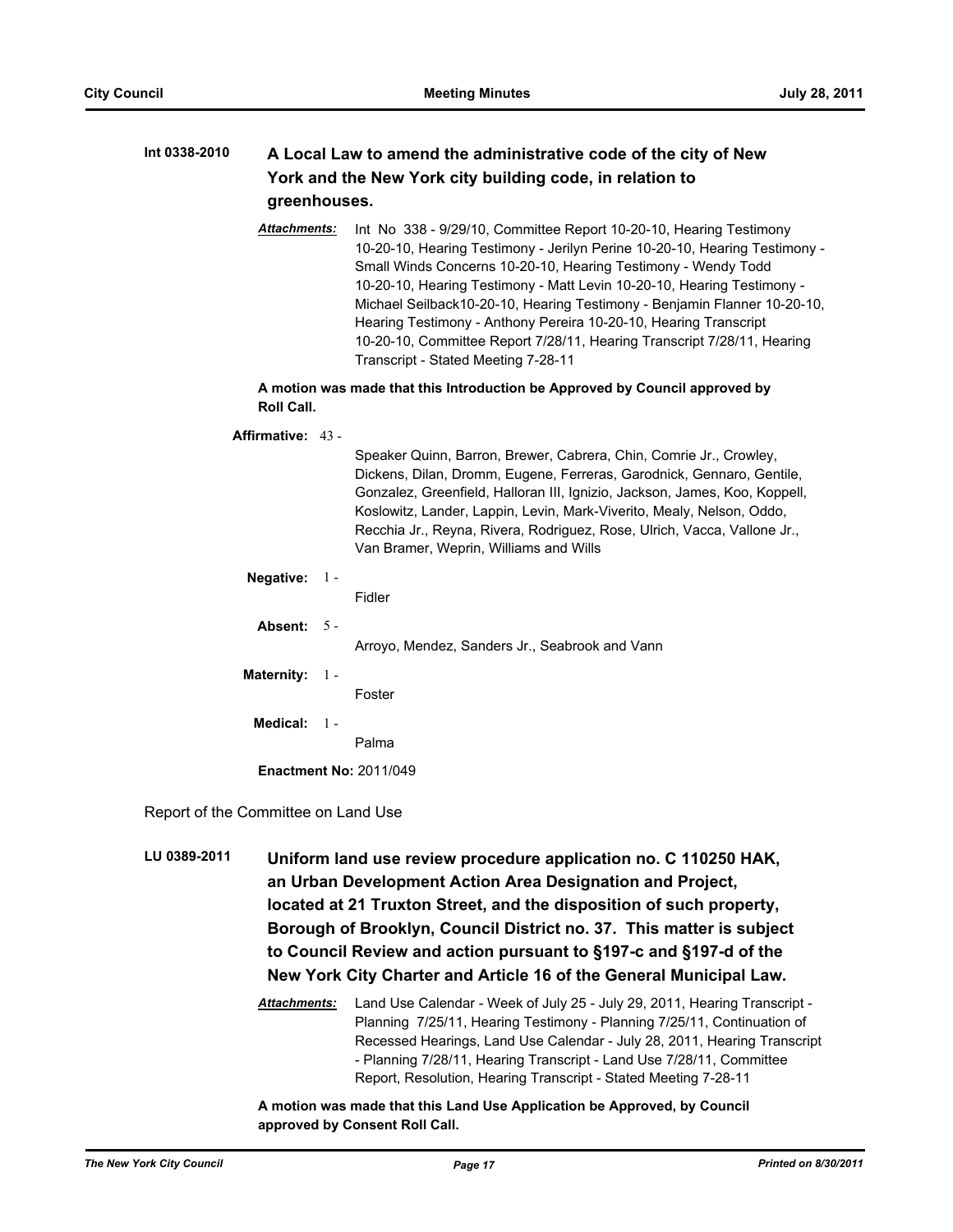**Res 0967-2011 Resolution approving the decision of the City Planning Commission on an application submitted by the New York City Department of Housing Preservation and Development, ULURP No. C 110250 HAK, approving the designation of property located at 21 Truxton Street (Block 1542, Lot 44), Borough of Brooklyn, as an Urban Development Action Area, approving the project for the area as an Urban Development Action Area Project, and approving the disposition of such property to a developer selected by the New York City Department of Housing Preservation and Development (L.U. No. 389; C 110250 HAK).**

*Attachments:* Committee Report, Hearing Transcript - Stated Meeting 7-28-11

**A motion was made that this Resolution be Approved, by Council approved by Consent Roll Call.**

**LU 0429-2011 Application no. C 080491 ZMK submitted by The Glef Ltd. pursuant to Sections 197-c and 201 of the New York City Charter for an amendment of the Zoning Map, Section No. 12c, establishing within an existing R6B District a C2-4 District, Council District no. 33.**

*Sponsors:* By Council Member Comrie Jr.

*Attachments:* Land Use Calendar - Week of July 25 - July 29, 2011, Hearing Transcript - Zoning 7/25/11, Hearing Testimony - Zoning 7/25/11, Land Use Calendar - July 26, 2011, Hearing Transcript - Land Use 7/26/11, Continuation of Recessed Hearings, Land Use Calendar - July 28, 2011, Hearing Transcript - Land Use 7/28/11, Hearing Transcript - Stated Meeting 7-28-11

**A motion was made that this Land Use Application be Approved with Modifications and Referred to the City Planning Commission.**

- **LU 0430-2011 Application no. C 100175 ZMQ submitted by TD Bank, NA pursuant to Sections 197-c and 201 of the New York City Charter for an amendment of the Zoning Map, Section No. 7d, establishing within an existing R3A District a C1-2 District, Council District 19.**
	- *Attachments:* Land Use Calendar Week of July 25 July 29, 2011, Hearing Testimony Zoning 7/25/11, Hearing Transcript - Zoning 7/25/11, Land Use Calendar - July 26, 2011, Hearing Transcript - Land Use 7/26/11, Continuation of Recessed Hearings, Land Use Calendar - July 28, 2011, Hearing Transcript - Land Use 7/28/11, Committee Report, Resolution, Hearing Transcript - Stated Meeting 7-28-11

**A motion was made that this Land Use Application be Approved, by Council approved by Consent Roll Call.**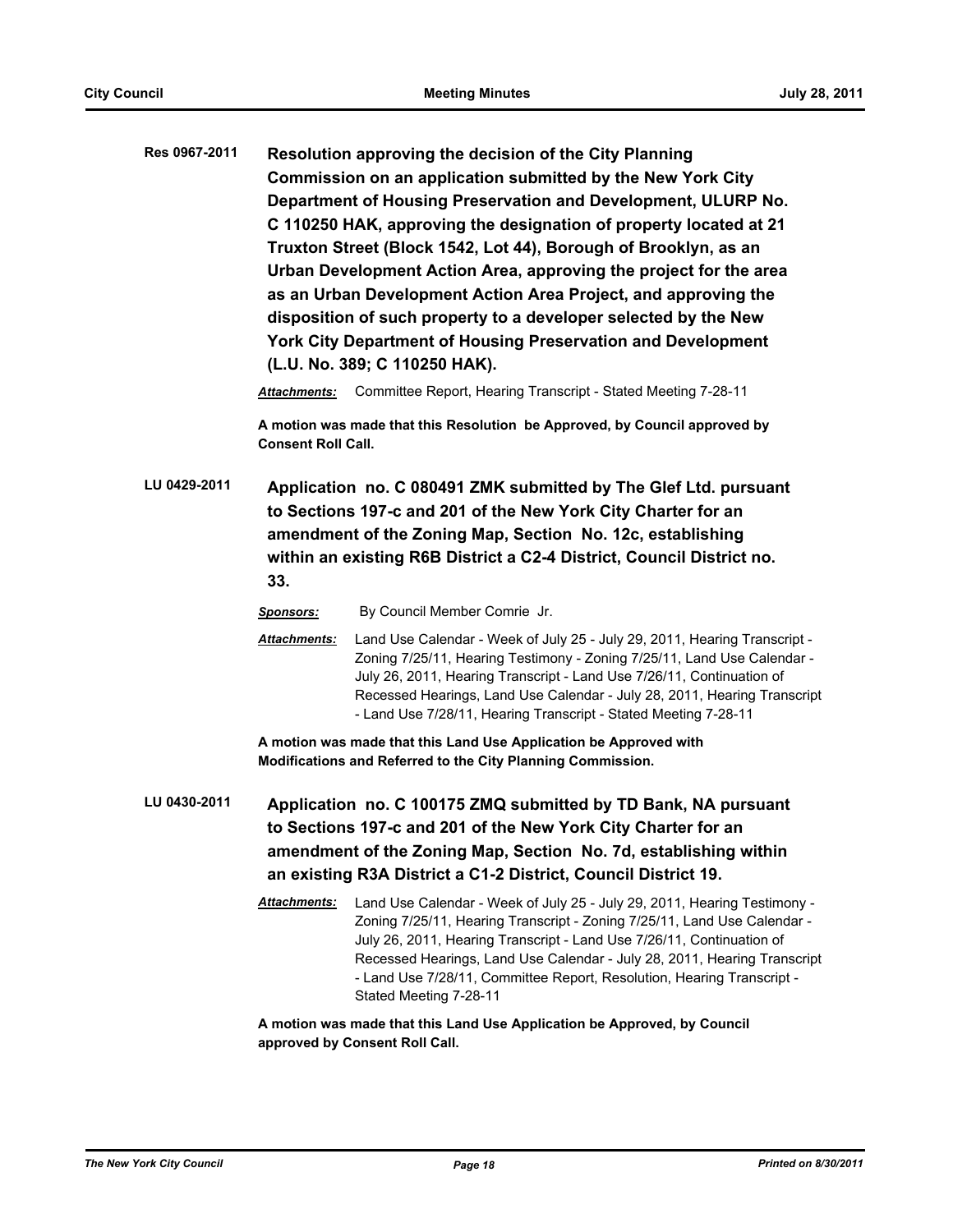| Res 0968-2011 | Resolution approving the decision of the City Planning<br>Commission on ULURP No. C 100175 ZMQ, a Zoning Map<br>amendment (L.U. No. 430).                                                                                                                                                                                                                                                                                                                                                                                                                                                     |  |  |
|---------------|-----------------------------------------------------------------------------------------------------------------------------------------------------------------------------------------------------------------------------------------------------------------------------------------------------------------------------------------------------------------------------------------------------------------------------------------------------------------------------------------------------------------------------------------------------------------------------------------------|--|--|
|               | Committee Report, Hearing Transcript - Stated Meeting 7-28-11<br><b>Attachments:</b>                                                                                                                                                                                                                                                                                                                                                                                                                                                                                                          |  |  |
|               | A motion was made that this Resolution be Approved, by Council approved by<br><b>Consent Roll Call.</b>                                                                                                                                                                                                                                                                                                                                                                                                                                                                                       |  |  |
| LU 0431-2011  | Application no. 20115689 HKK (N 110296 HKK), pursuant to §3020<br>of the Charter of the City of New York, concerning the designation<br>by Landmarks Preservation Commission of the St. Paul's<br>Evangelical Lutheran Church (List No.441, LP-2418), located at 334<br>South 5 Street, (Block 2462, Lot 2), Council District no .34.                                                                                                                                                                                                                                                         |  |  |
|               | Land Use Calendar - Week of July 25 - July 29, 2011, Hearing Transcript -<br>Attachments:<br>Landmarks 7/25/11, Hearing Testimony - Landmarks 7/25/11, Land Use<br>Calendar - July 26, 2011, Hearing Transcript - Land Use 7/26/11,<br>Continuation of Recessed Hearings, Land Use Calendar - July 28, 2011,<br>Hearing Transcript - Land Use 7/28/11, Committee Report, Resolution,<br>Hearing Transcript - Stated Meeting 7-28-11                                                                                                                                                           |  |  |
|               | A motion was made that this Land Use Application be Approved, by Council<br>approved by Consent Roll Call.                                                                                                                                                                                                                                                                                                                                                                                                                                                                                    |  |  |
| Res 0969-2011 | Resolution affirming the designation by the Landmarks<br>Preservation Commission of the St. Paul's Evangelical Lutheran<br>Church, Sunday School and Parsonage located at 334 South 5th<br>Street a.k.a. 324-334 South 5th Street and 306-312 Rodney Street<br>(Tax Map Block 2462, Lot 2), Borough of Brooklyn, Designation<br>List No. 441, LP-2418 (L.U. No. 431; 20115689 HKK; N 110296 HKK).<br>Committee Report, Hearing Transcript - Stated Meeting 7-28-11<br>Attachments:<br>A motion was made that this Resolution be Approved, by Council approved by<br><b>Consent Roll Call.</b> |  |  |
| LU 0432-2011  | Application no. 20115756 HKK (N 110345 HKK), pursuant to §3020<br>of the Charter of the City of New York, concerning the designation<br>by the Landmarks Preservation Commission of the Brooklyn Union<br>Gas Company Building (List No.442, LP-2336), located at 176<br>Remsen Street, (part of Block 255, Lot 36), Council District no. 33.                                                                                                                                                                                                                                                 |  |  |
|               | Attachments:<br>Land Use Calendar - Week of July 25 - July 29, 2011, Hearing Transcript -<br>Landmarks 7/25/11, Hearing Testimony - Landmarks 7/25/11, Land Use<br>Calendar - July 26, 2011, Hearing Transcript - Land Use 7/26/11,<br>Continuation of Recessed Hearings, Land Use Calendar - July 28, 2011,<br>Hearing Transcript - Land Use 7/28/11, Committee Report, Resolution,<br>Hearing Transcript - Stated Meeting 7-28-11                                                                                                                                                           |  |  |
|               | A motion was made that this Land Use Application be Approved, by Council                                                                                                                                                                                                                                                                                                                                                                                                                                                                                                                      |  |  |

**approved by Consent Roll Call.**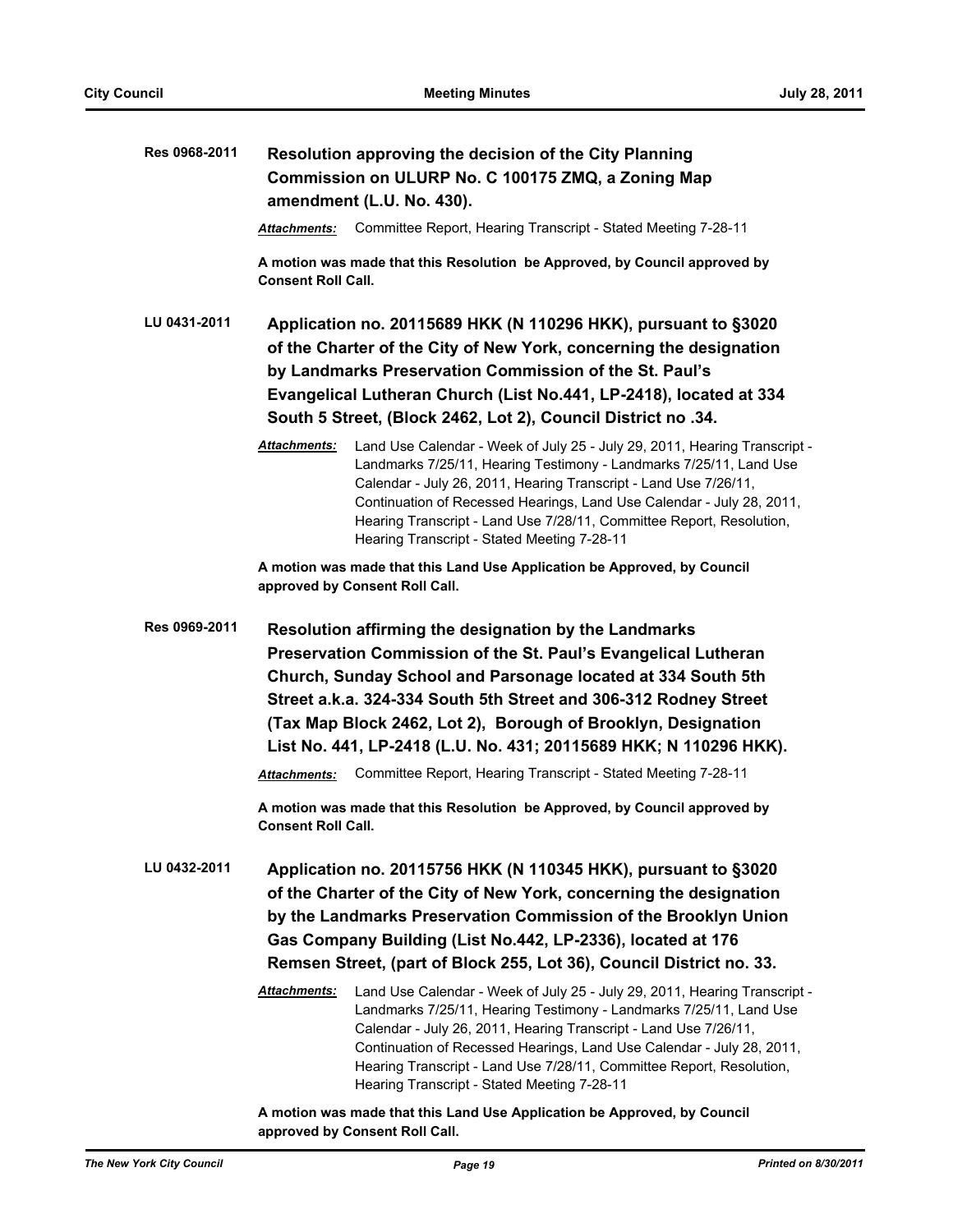| Res 0970-2011 | 110345 HKK).                                                                                                                                                                                                                                                                                                                                                                              | Resolution affirming the designation by the Landmarks<br>Preservation Commission of the Brooklyn Union Gas Company<br>Building located at 176 Remsen Street a.k.a. 172-178 Remsen Street<br>(Tax Map Block 255, Lot 36 in part), Borough of Brooklyn,<br>Designation List No. 442, LP-2336 (L.U. No. 432; 20115756 HKK; N                                                                                                 |  |
|---------------|-------------------------------------------------------------------------------------------------------------------------------------------------------------------------------------------------------------------------------------------------------------------------------------------------------------------------------------------------------------------------------------------|---------------------------------------------------------------------------------------------------------------------------------------------------------------------------------------------------------------------------------------------------------------------------------------------------------------------------------------------------------------------------------------------------------------------------|--|
|               |                                                                                                                                                                                                                                                                                                                                                                                           | <b>Attachments:</b> Committee Report, Hearing Transcript - Stated Meeting 7-28-11                                                                                                                                                                                                                                                                                                                                         |  |
|               | <b>Consent Roll Call.</b>                                                                                                                                                                                                                                                                                                                                                                 | A motion was made that this Resolution be Approved, by Council approved by                                                                                                                                                                                                                                                                                                                                                |  |
| LU 0433-2011  | Application no. 20115757 HKM (N 110344 HKM), pursuant to §3020<br>of the Charter of the City of New York, concerning the designation<br>by the Landmarks Preservation Commission of the Free Public<br>Baths of the City of New York East 54th Street bath and<br>Gymnasium (List No.442, LP-2335), located at 342-348 East 54th<br>Street, (Block 1346, Lot 32), Council District no. 5. |                                                                                                                                                                                                                                                                                                                                                                                                                           |  |
|               | <b>Attachments:</b>                                                                                                                                                                                                                                                                                                                                                                       | Land Use Calendar - Week of July 25 - July 29, 2011, Hearing Testimony -<br>Landmarks 7/25/11, Hearing Transcript - Landmarks 7/25/11, Land Use<br>Calendar - July 26, 2011, Hearing Transcript - Land Use 7/26/11,<br>Continuation of Recessed Hearings, Land Use Calendar - July 28, 2011,<br>Hearing Transcript - Land Use 7/28/11, Committee Report, Resolution,<br>Hearing Transcript - Stated Meeting 7-28-11       |  |
|               |                                                                                                                                                                                                                                                                                                                                                                                           | A motion was made that this Land Use Application be Approved, by Council<br>approved by Consent Roll Call.                                                                                                                                                                                                                                                                                                                |  |
| Res 0971-2011 | Attachments:                                                                                                                                                                                                                                                                                                                                                                              | Resolution affirming the designation by the Landmarks<br>Preservation Commission of the Free Public Baths of the City of<br>New York, East 54th Street Bath and Gymnasium located at 342-348<br>East 54th Street (Tax Map Block 1346, Lot 32), Borough of<br>Manhattan, Designation List No. 442, LP-2435 (L.U. No. 433;<br>20115757 HKM; N 110344 HKM).<br>Committee Report, Hearing Transcript - Stated Meeting 7-28-11 |  |

**A motion was made that this Resolution be Approved, by Council approved by Consent Roll Call.**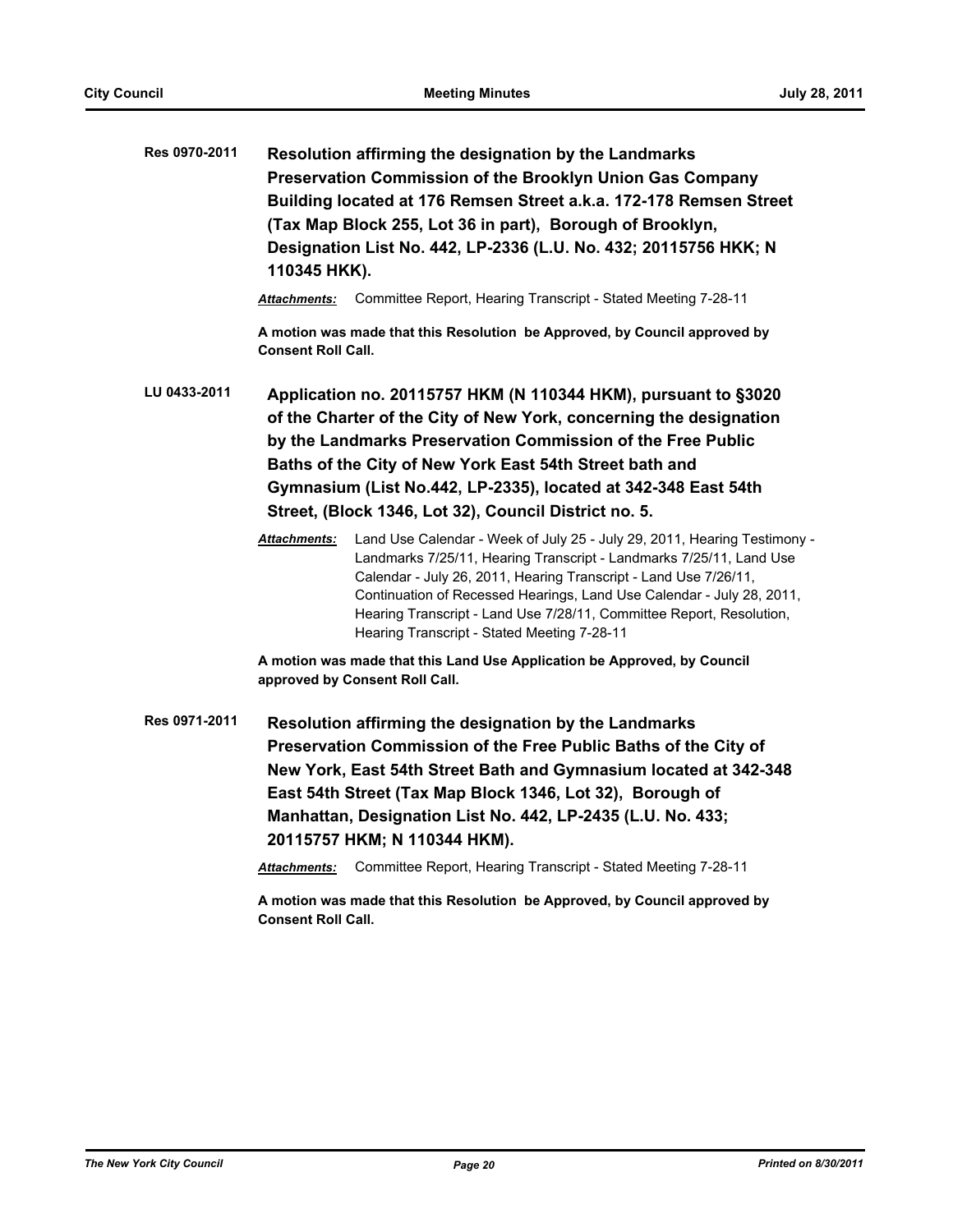- **LU 0434-2011 Uniform land use review procedure application no. C 110225 PPQ, pursuant to §197-c and §197-d of the New York City Charter concerning a change to the amount of public parking required in connection with development pursuant to the disposition of one city-owned property located at 28-10 Queens Plaza South, Borough of Queens, Council District no. 26. This application is subject to review and action by the Land Use Committee only if appealed to the Council pursuant to §197-d(b)(2) of the Charter or called up by vote of the Council pursuant to §197-d(b)(3) of the Charter.**
	- *Attachments:* Land Use Calendar Week of July 25 July 29, 2011, Hearing Transcript Planning 7/25/11, Hearing Testimony - Planning 7/25/11, Continuation of Recessed Hearings, Land Use Calendar - July 28, 2011, Hearing Transcript - Planning 7/28/11, Hearing Transcript - Land Use 7/28/11, Committee Report, Resolution, Hearing Transcript - Stated Meeting 7-28-11

**A motion was made that this Land Use Application be Approved, by Council approved by Consent Roll Call.**

**Res 0972-2011 Resolution approving the decision of the City Planning Commission on ULURP No. C 110225 PPQ, for a modification to a previously approved disposition of one (1) city-owned property located at 28-10 Queens Plaza South (Block 420), Borough of Queens, pursuant to zoning (L.U. No. 434).**

*Attachments:* Committee Report, Hearing Transcript - Stated Meeting 7-28-11

**A motion was made that this Resolution be Approved, by Council approved by Consent Roll Call.**

- **LU 0437-2011 Application no. 20105361 SCQ, a proposed site for a new, approximately 800 seat Primary/Intermediate School Facility to be located at 97-36 43rd Avenue (Block 1628, Lot 21), Community School District No. 24, Borough of Queens. This matter is subject to Council review and action pursuant Section 1732 of the New York State Public Authorities Law.**
	- *Attachments:* Land Use Calendar Week of July 25 July 29, 2011, Hearing Testimony Landmarks 7/25/11, Hearing Transcript - Landmarks 7/25/11, Land Use Calendar - July 26, 2011, Hearing Transcript - Land Use 7/26/11, Continuation of Recessed Hearings, Land Use Calendar - July 28, 2011, Hearing Transcript - Land Use 7/28/11, Committee Report, Resolution, Hearing Transcript - Stated Meeting 7-28-11

**A motion was made that this Land Use Application be Approved, by Council approved by Consent Roll Call.**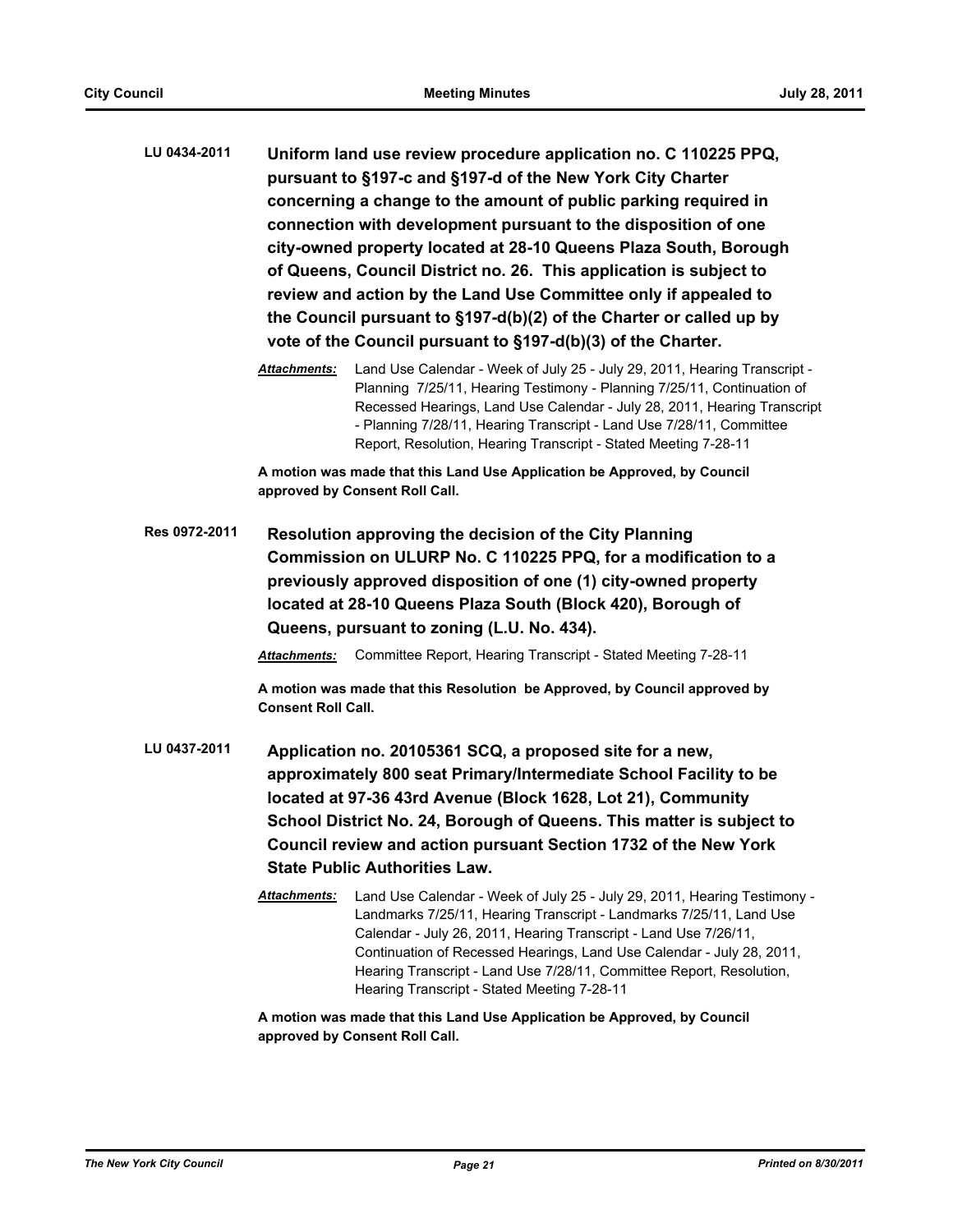| Res 0973-2011 | Resolution approving the site plan for a new, approximately<br>785-Seat Intermediate School Facility and Schoolyard (I.S. 311,<br>Queens), to be located at 97-36 43rd Avenue (Tax Block 1628, Tax<br>Lot 21), Borough of Queens; (Non-ULURP No. 20105361 SCQ;<br>Preconsidered L.U. No. 437).                                                                |                                                                                                                                                                                                                                                                                                                                                                                                                     |  |
|---------------|---------------------------------------------------------------------------------------------------------------------------------------------------------------------------------------------------------------------------------------------------------------------------------------------------------------------------------------------------------------|---------------------------------------------------------------------------------------------------------------------------------------------------------------------------------------------------------------------------------------------------------------------------------------------------------------------------------------------------------------------------------------------------------------------|--|
|               | Attachments:                                                                                                                                                                                                                                                                                                                                                  | Committee Report, Hearing Transcript - Stated Meeting 7-28-11                                                                                                                                                                                                                                                                                                                                                       |  |
|               | <b>Consent Roll Call.</b>                                                                                                                                                                                                                                                                                                                                     | A motion was made that this Resolution be Approved, by Council approved by                                                                                                                                                                                                                                                                                                                                          |  |
| LU 0438-2011  | Application no. 20115806 SCM, a proposed site for a new,<br>approximately 476 seat Primary School Facility to be located at 1<br>Peck Slip (Block 106, Lot 6), Community School District No. 2,<br>Borough of Manhattan. This matter is subject to Council review and<br>action pursuant Section 1732 of the New York State Public<br><b>Authorities Law.</b> |                                                                                                                                                                                                                                                                                                                                                                                                                     |  |
|               | Attachments:                                                                                                                                                                                                                                                                                                                                                  | Land Use Calendar - Week of July 25 - July 29, 2011, Hearing Testimony -<br>Landmarks 7/25/11, Hearing Transcript - Landmarks 7/25/11, Land Use<br>Calendar - July 26, 2011, Hearing Transcript - Land Use 7/26/11,<br>Continuation of Recessed Hearings, Land Use Calendar - July 28, 2011,<br>Hearing Transcript - Land Use 7/28/11, Committee Report, Resolution,<br>Hearing Transcript - Stated Meeting 7-28-11 |  |
|               |                                                                                                                                                                                                                                                                                                                                                               | A motion was made that this Land Use Application be Approved, by Council<br>approved by Consent Roll Call.                                                                                                                                                                                                                                                                                                          |  |
| Res 0974-2011 |                                                                                                                                                                                                                                                                                                                                                               | Resolution approving the site plan for a new, approximately<br>476-Seat Primary School Facility to be located at 1 Peck Slip (Tax<br>Block 106, Lot 9), Borough of Manhattan; (Non-ULURP No.<br>20115806 SCM; Preconsidered L.U. No. 438).                                                                                                                                                                          |  |

*Attachments:* Committee Report, Hearing Transcript - Stated Meeting 7-28-11

**A motion was made that this Resolution be Approved, by Council approved by Consent Roll Call.**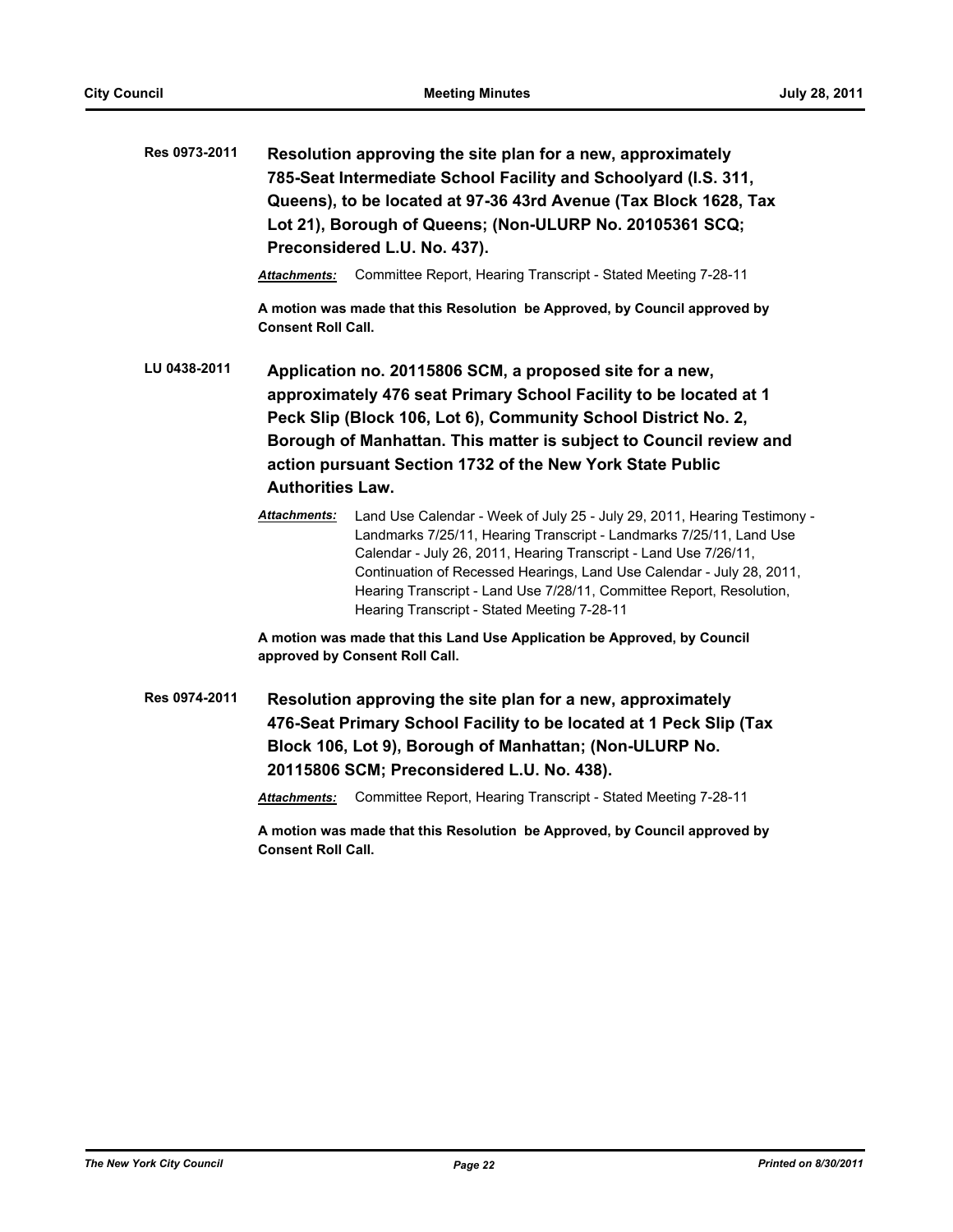- **LU 0439-2011 Application no. 20125005 SCM, a proposed site for a new, approximately 1400 seat High School Facility to be located at 530 West 44th Street (Block 1072, Lot 15), Community School District No. 2, Borough of Manhattan. This matter is subject to Council review and action pursuant Section 1732 of the New York State Public Authorities Law.**
	- *Attachments:* Land Use Calendar Week of July 25 July 29, 2011, Hearing Testimony Landmarks 7/25/11, Hearing Transcript - Landmarks 7/25/11, Land Use Calendar - July 26, 2011, Hearing Transcript - Land Use 7/26/11, Continuation of Recessed Hearings, Land Use Calendar - July 28, 2011, Hearing Transcript - Land Use 7/28/11, Committee Report, Resolution, Hearing Transcript - Stated Meeting 7-28-11

**A motion was made that this Land Use Application be Approved, by Council approved by Consent Roll Call.**

**Res 0975-2011 Resolution approving the site plan for a new, approximately 1,440-Seat High School Facility to be located at 521 West 43rd Street (Tax Block 1072, Tax Lot 15), Borough of Manhattan; (Non-ULURP No. 20125005 SCM; Preconsidered L.U. No. 439).**

*Attachments:* Committee Report, Hearing Transcript - Stated Meeting 7-28-11

**A motion was made that this Resolution be Approved, by Council approved by Consent Roll Call.**

- **LU 0440-2011 Application no. 20125006 SCQ, a proposed site for a new, approximately 1100 seat Primary School Facility to be located at 96-18 43rd Avenue (Block 1613, Lot 17), Community School District No. 24, Borough of Queens. This matter is subject to Council review and action pursuant Section 1732 of the New York State Public Authorities Law.**
	- *Attachments:* Land Use Calendar Week of July 25 July 29, 2011, Hearing Testimony Landmarks 7/25/11, Hearing Transcript - Landmarks 7/25/11, Land Use Calendar - July 26, 2011, Hearing Transcript - Land Use 7/26/11, Continuation of Recessed Hearings, Land Use Calendar - July 28, 2011, Hearing Transcript - Land Use 7/28/11, Committee Report, Resolution, Hearing Transcript - Stated Meeting 7-28-11

**A motion was made that this Land Use Application be Approved, by Council approved by Consent Roll Call.**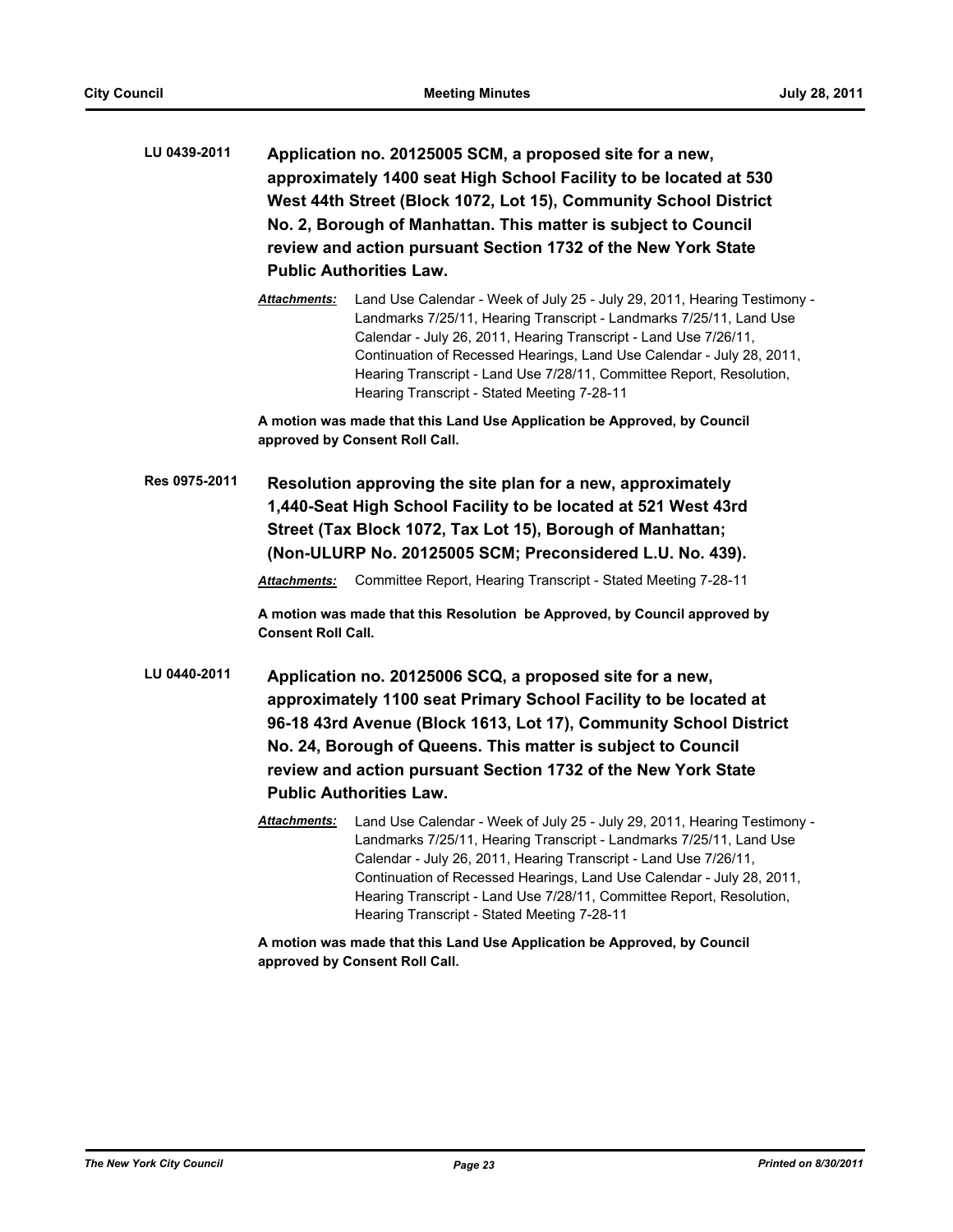**Res 0976-2011 Resolution approving the site plan for a new, approximately 1,100-Seat Primary School Facility and Schoolyard (P.S. 315, Queens), to be located at 96-18 43rd Avenue (Tax Block 1613, Tax Lot 17), Borough of Queens; (Non-ULURP No. 20125006 SCQ; Preconsidered L.U. No. 440).**

*Attachments:* Committee Report, Hearing Transcript - Stated Meeting 7-28-11

**A motion was made that this Resolution be Approved, by Council approved by Consent Roll Call.**

Report of the Committee on Rules, Privileges, and Elections

**M 0567-2011 Communication from the Democratic Committee of Richmond County - Submitting for the Advice & Consent of the Council, the name of Maria R. Guastella, for appointment as the Richmond County Democratic Commissioner of Elections, pursuant to Section 3 – 204 (2) of the Election Law.**

**A motion was made that this Communication be Approved, by Council approved by Consent Roll Call.**

**Res 0977-2011 RESOLUTION APPROVING THE APPOINTMENT BY THE COUNCIL OF MARIA R. GUASTELLA AS THE RICHMOND COUNTY DEMOCRATIC COMMISSIONER OF ELECTIONS.**

*Attachments:* Committee Report, Hearing Transcript - Stated Meeting 7-28-11

**A motion was made that this Resolution be Approved, by Council approved by Consent Roll Call.**

**M 0621-2011 Damien Griffin, Council candidate for appointment to the Soil and Water Conservation District Board Pursuant to Sections 6 and 7 of the New York State Soil and Water Conservation Districts Law.**

> *Attachments:* Committee Report, Resolution, Hearing Transcript, Hearing Testimony 7/28/11, Hearing Transcript - Stated Meeting 7-28-11

**A motion was made that this Communication be Approved, by Council approved by Consent Roll Call.**

**Res 0978-2011 RESOLUTION APPROVING THE APPOINTMENT BY THE COUNCIL OF DAMIEN GRIFFIN AS A MEMBER OF THE NEW YORK CITY SOIL AND WATER CONSERVATION DISTRICT BOARD.**

*Attachments:* Committee Report, Hearing Transcript - Stated Meeting 7-28-11

**A motion was made that this Resolution be Approved, by Council approved by Consent Roll Call.**

*Attachments:* Committee Report, Resolution, Hearing Transcript, Hearing Testimony 7/28/11, Hearing Transcript - Stated Meeting 7-28-11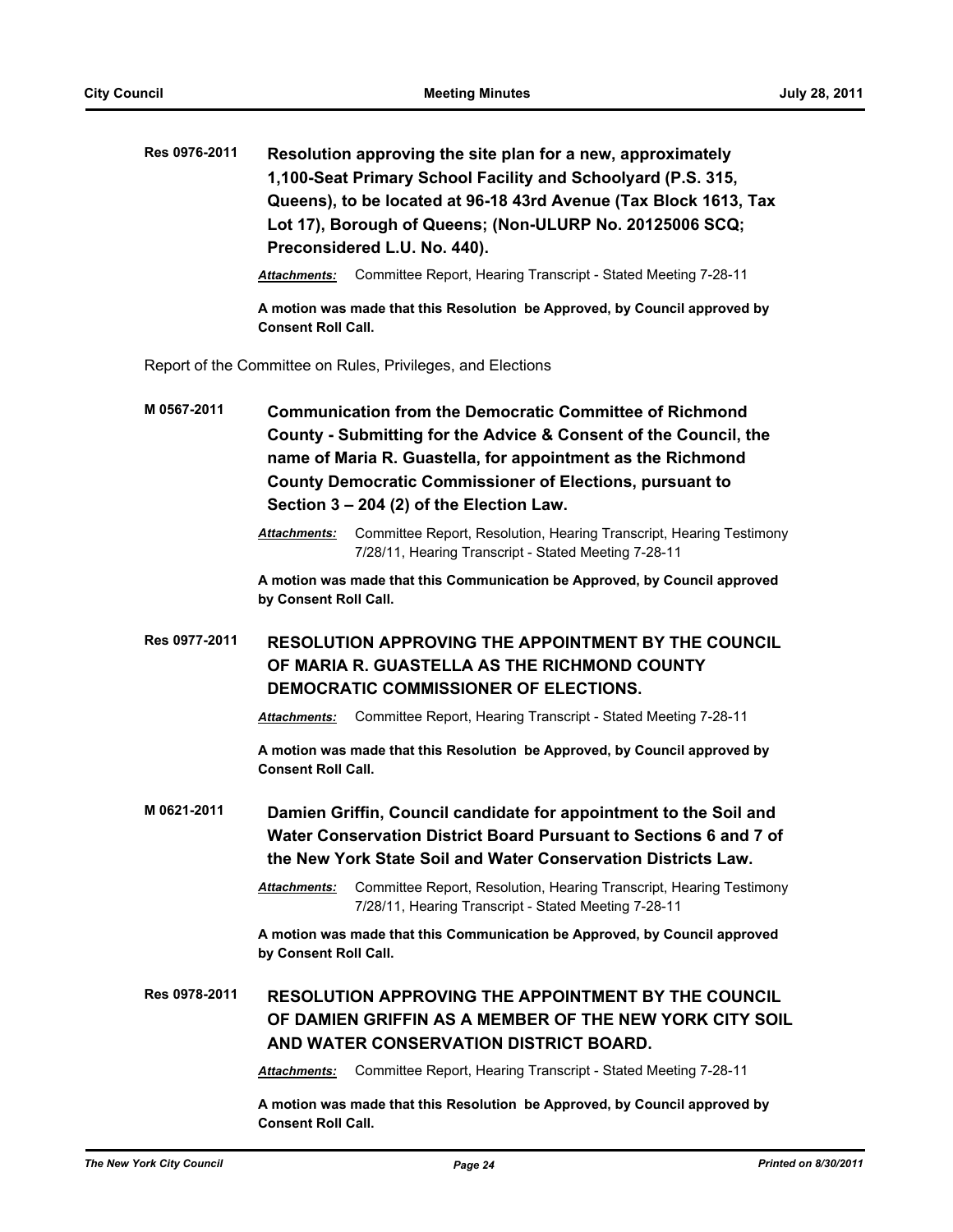#### 12. General Orders Calendar

**LU 0421-2011 Application no. C 110207 ZMQ submitted by the Department of City Planning pursuant to Sections 197-c and 201 of the New York City Charter for an amendment of the Zoning Map, Section Nos. 9b and 9d , Council District 26.**

> *Attachments:* Land Use Calendar - Week of June 20 - June 24, 2011, Land Use Calendar - June 23, 2011, Hearing Testimony - Zoning 6/21/11, Hearing Transcript - Zoning 6-21-11, Hearing Transcript - Land Use 6-23-11, Hearing Transcript - Stated Meeting 6-28-11, Hearing Transcript - Stated Meeting 6-29-11, Committee Report, Resolution, Hearing Transcript - Stated Meeting 7-28-11

**A motion was made that this Land Use Application be Approved, by Council approved by Consent Roll Call.**

**Res 0979-2011 Resolution approving with modifications the decision of the City Planning Commission on ULURP No. C 110207 ZMQ, a Zoning Map amendment (L.U. No. 421).**

*Attachments:* Committee Report, Hearing Transcript - Stated Meeting 7-28-11

**A motion was made that this Resolution be Approved, by Council approved by Consent Roll Call.**

- **LU 0422-2011 Application no. N 110208 ZRQ submitted by the Department of City Planning. pursuant to Section 201 of the New York City Charter, for an amendment of the Zoning Resolution of the City of New York, concerning Appendix F (Inclusionary Housing Designated Areas), relating to the extension of the Inclusionary Housing Program to proposed R7X and C4-5X districts in Community District 2, Borough of Queens Council District 26.**
	- *Attachments:* Land Use Calendar Week of June 20 June 24, 2011, Land Use Calendar - June 23, 2011, Hearing Testimony - Zoning 6/21/11, Hearing Transcript - Zoning 6-21-11, Hearing Transcript - Land Use 6-23-11, Hearing Transcript - Stated Meeting 6-28-11, Hearing Transcript - Stated Meeting 6-29-11, Committee Report, Resolution, Hearing Transcript - Stated Meeting 7-28-11

**A motion was made that this Land Use Application be Approved, by Council approved by Consent Roll Call.**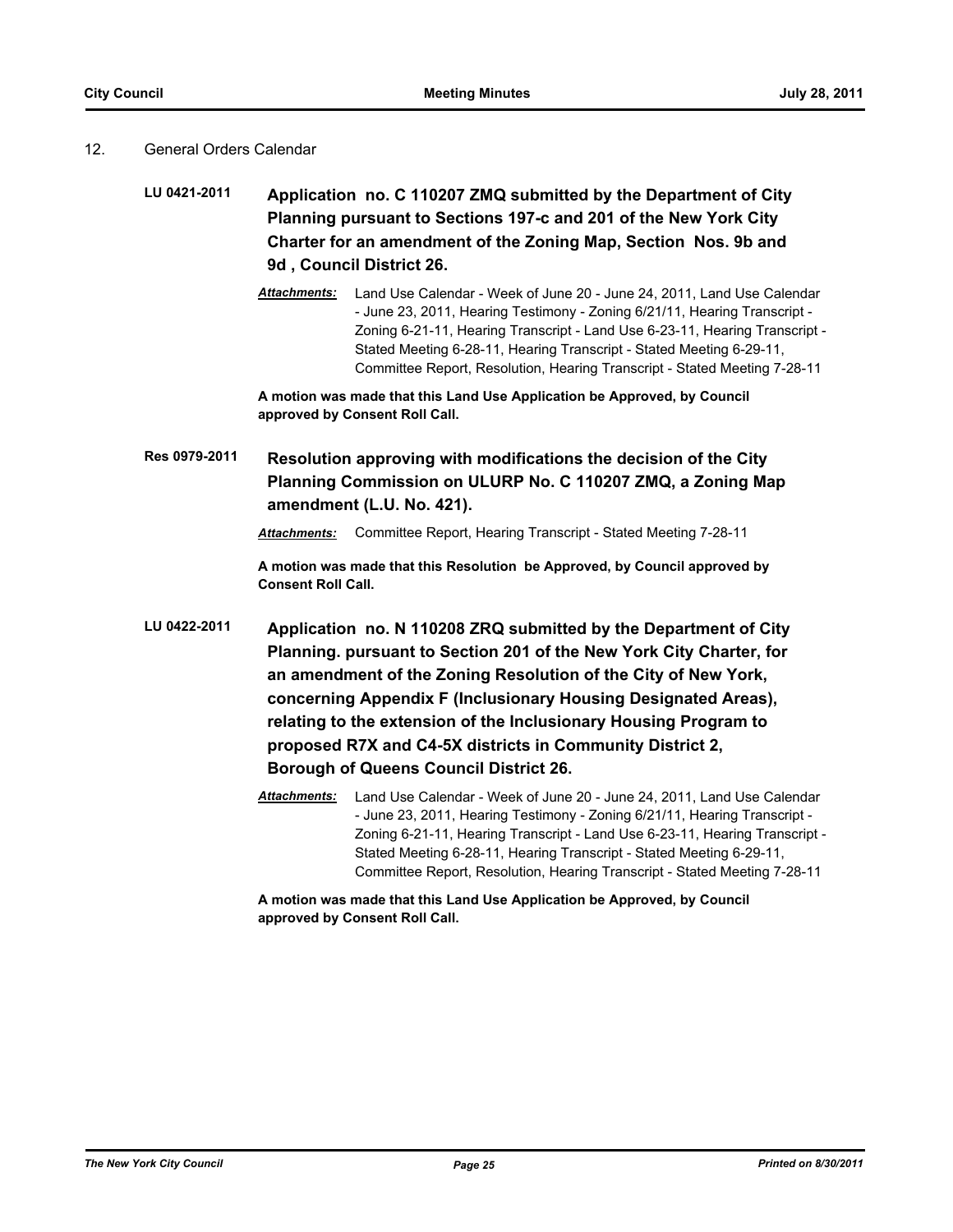**Res 0980-2011 Resolution approving with modifications the decision of the City Planning Commission on Application No. N 110208 ZRQ, for an amendment of the Zoning Resolution of the City of New York, concerning Appendix F (Inclusionary Housing Designated Areas), relating to the extension of the Inclusionary Housing Program to proposed R7X and C4-5X districts in Community District 2, Borough of Queens (L.U. No. 422).**

*Attachments:* Committee Report, Hearing Transcript - Stated Meeting 7-28-11

**A motion was made that this Resolution be Approved, by Council approved by Consent Roll Call.**

**LU 0423-2011 Application no. N 110209 ZRQ submitted by the Department of City Planning. pursuant to Section 201 of the New York City Charter, for an amendment of the Zoning Resolution of the City of New York, concerning Article 1, Chapter 4 (Sidewalk Café Regulations), relating to the types of sidewalk cafés permitted along portions of Skillman Avenue and Queens Boulevard located in Community District 2, Borough of Queens Council District 26.**

> *Attachments:* Land Use Calendar - Week of June 20 - June 24, 2011, Land Use Calendar - June 23, 2011, Hearing Testimony - Zoning 6/21/11, Hearing Transcript - Zoning 6-21-11, Hearing Transcript - Land Use 6-23-11, Hearing Transcript - Stated Meeting 6-28-11, Hearing Transcript - Stated Meeting 6-29-11, Committee Report, Resolution, Hearing Transcript - Stated Meeting 7-28-11

**A motion was made that this Land Use Application be Approved, by Council approved by Consent Roll Call.**

**Res 0964-2011 Resolution approving the decision of the City Planning Commission on Application No. N 110209 ZRQ, for an amendment of the Zoning Resolution of the City of New York, concerning Article 1, Chapter 4 (Sidewalk Café Regulations), relating to the types of sidewalk cafés permitted along portions of Skillman Avenue and Queens Boulevard in Community District 2, Borough of Queens (L.U. No. 423).**

*Attachments:* Committee Report, Hearing Transcript - Stated Meeting 7-28-11

**A motion was made that this Resolution be Approved, by Council approved by Consent Roll Call.**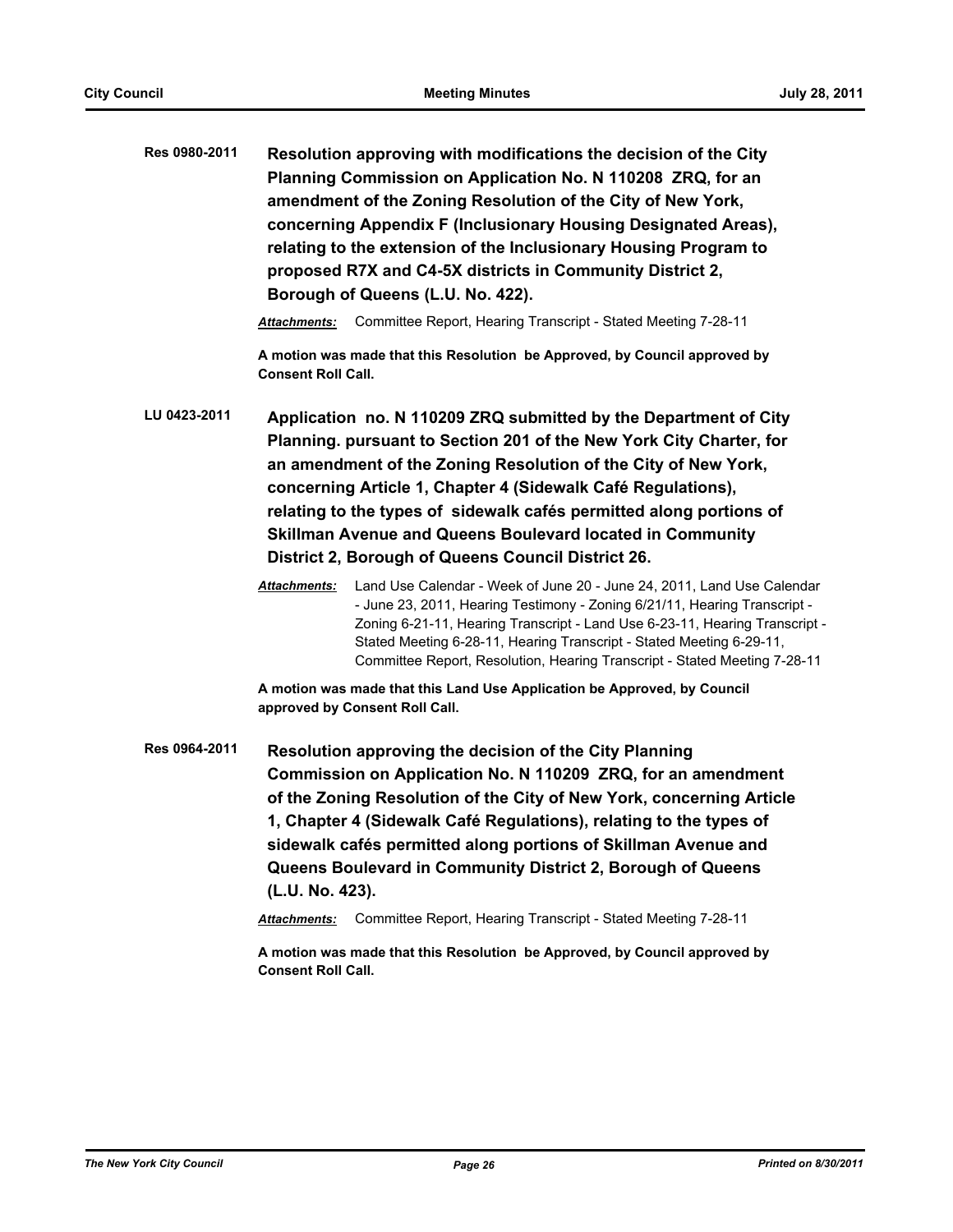#### **T2010-0002 Commissioner of Deeds**

*Attachments:* Hearing Transcript - Charter Meeting 1/6/10, Hearing Transcript - Stated Meeting 1/21/10, Hearing Transcript - Stated Meeting 2/3/10, Hearing Transcript - Stated Meeting 2/11/10, Hearing Transcript - Stated Meeting 3/3/10, Hearing Transcript - Stated Meeting 3/25/10, Hearing Transcript - Stated Meeting 4/14/10, Hearing Transcript - Stated Meeting 4/29/10, Hearing Transcript - Stated Meeting 5/12/10, Hearing Transcript - Stated Meeting 5/25/10, Hearing Transcript - Stated Meeting 6/9/10, Hearing Transcript - Stated Meeting 6/29/10, Hearing Transcript - Stated Meeting 7/29/10, Hearing Transcript - Stated Meeting 8/25/10, Hearing Transcript - Stated Meeting 9-16-10, Hearing Transcript - Stated Meeting 9-29-10, Hearing Transcript - Stated Meeting 10-13-10, Hearing Transcript - Stated Meeting 10-27-10, Hearing Transcript - Stated Meeting 11-17-10, Hearing Transcript - Stated Meeting 11-30-10, Hearing Transcript - Stated Meeting 12-8-10, Hearing Transcript - Stated Meeting 12-20-10, Hearing Transcript - Stated Meeting 1/5//11, Hearing Transcript - Stated Meeting 1-18-11, Hearing Transcript - Stated Meeting 2-2-11, Hearing Transcript - Stated Meeting 2-16-11, Hearing Transcript - Stated Meeting 3-2-11, Hearing Transcript - Stated Meeting 3-23-11, Hearing Transcript - Stated Meeting 4-6-11, Hearing Transcript - Stated Meeting 4-28-11, Hearing Transcript - Stated Meeting 5-11-11, Hearing Transcript - Stated Meeting 5-26-11, Hearing Transcript - Stated Meeting 6-14-11, Hearing Transcript - Stated Meeting 6-28-11, Hearing Transcript - Stated Meeting 6-29-11, Hearing Transcript - Stated Meeting 7-28-11

**A motion was made that this Commissioner of Deeds be Approved, by Council approved by Consent Roll Call.**

Coupled on General Order Calendar

**Contracts** 

## **Int 0452-2011 A Local Law to amend the administrative code of the city of New York, in relation to the purchase of New York state food.** *Attachments:* Int. No. 452 - 1/18/11, Committee Report 2/28/11, Hearing Testimony 2/28/11, Hearing Testimony 2/28/11 (Con't), Hearing Transcript 2/28/11, Committee Report 7/26/11, Hearing Transcript 7/26/11, Hearing Transcript - Stated Meeting 7-28-11 **Enactment No:** 2011/050 **Int 0461-2011 A Local Law to amend the administrative code of the city of New York, in relation to establishing packaging reduction guidelines for contractors with city agencies.** *Attachments:* Int. No. 461 - 1/18/11, Committee Report 2/28/11, Hearing Transcript 2/28/11, Committee Report 7/26/11, Hearing Testimony 7/26/11, Hearing Transcript 7/26/11, Hearing Transcript - Stated Meeting 7-28-11

**Enactment No:** 2011/051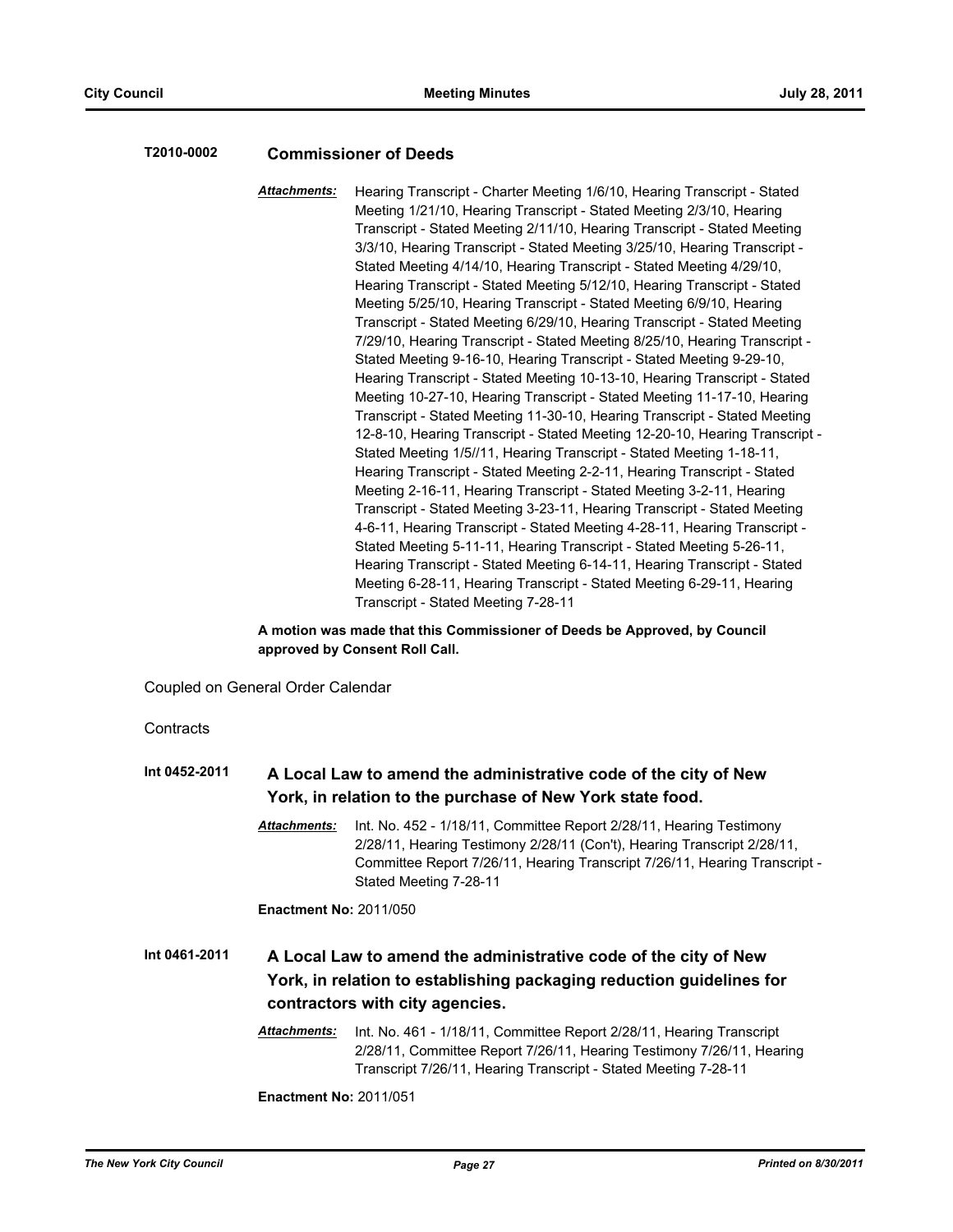Finance

**Res 0963-2011 RESOLUTION APPROVING THE MODIFICATION OF UNITS OF APPROPRIATION AND THE TRANSFER OF CITY FUNDS BETWEEN AGENCIES PROPOSED BY THE MAYOR PURSUANT TO SECTION 107(b) OF THE CHARTER OF THE CITY OF NEW YORK.**

**Res 0960-2011 Resolution approving the new designation and changes in the designation of certain organizations to receive funding in the Expense Budget.**

**Res 0965-2011 Resolution approving an exemption from real property taxes for property located at (Block 2435, Lots 44 and 45), The Bronx, pursuant to Section 577 of the Private Housing Finance Law (Preconsidered L.U. No. 435).**

**Res 0966-2011 Resolution approving an exemption from real property taxes for property located at (Block 3623, Lot1), The Bronx, pursuant to Section 577 of the Private Housing Finance Law (Preconsidered L.U. No. 436).**

*Attachments:* Memorandum, Hearing Transcript - Stated Meeting 7-28-11

Governmental Operations

**Int 0248-2010 A Local Law to amend the administrative code of the city of New York, in relation to establishing reporting requirements for the department of citywide administrative services on the status of city-owned real property**

> *Attachments:* Int. No. 248 - 5/25/10, Proposed Int. No. 248-A - 6/16/11, Committee Report 6/16/11, Hearing Testimony 6/16/11, Hearing Transcript 6/16/11, Committee Report 7/27/11, Hearing Transcript 7/27/11, Hearing Transcript - Stated Meeting 7-28-11

**Enactment No:** 2011/048

*Attachments:* Committee Report, Memorandum, Hearing Transcript - Stated Meeting 7-28-11

*Attachments:* Committee Report, Hearing Transcript, Hearing Transcript - Stated Meeting 7-28-11

*Attachments:* Memorandum, Hearing Transcript - Stated Meeting 7-28-11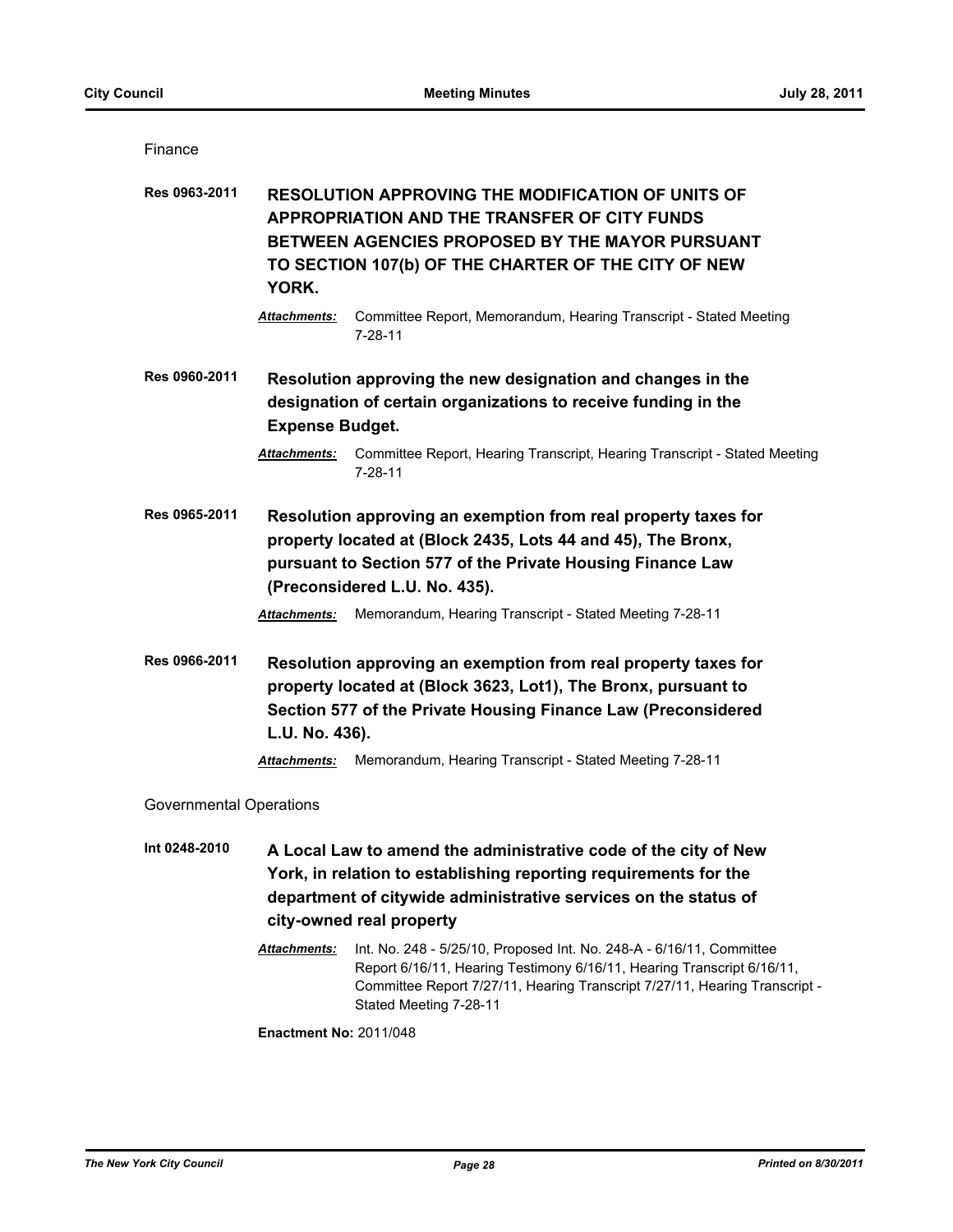- **Int 0615-2011 A Local Law to amend the administrative code of the city of New York, in relation to establishing reporting requirements regarding the production, processing, distribution and consumption of food in and for the city, and to repeal section 17-325.2 of the administrative code of the city of New York, relating to reports on green carts.**
	- *Attachments:* Preconsidered Int. No. 615, Proposed Int. No. 615-A 6/16/11, Committee Report 6/16/11, Hearing Testimony 6/16/11, Hearing Transcript 6/16/11, Committee Report 7/27/11, Hearing Transcript 7/27/11, Hearing Transcript - Stated Meeting 7-28-11

**Enactment No:** 2011/052

Housing and Buildings

## **Int 0338-2010 A Local Law to amend the administrative code of the city of New York and the New York city building code, in relation to greenhouses.**

*Attachments:* Int No 338 - 9/29/10, Committee Report 10-20-10, Hearing Testimony 10-20-10, Hearing Testimony - Jerilyn Perine 10-20-10, Hearing Testimony - Small Winds Concerns 10-20-10, Hearing Testimony - Wendy Todd 10-20-10, Hearing Testimony - Matt Levin 10-20-10, Hearing Testimony - Michael Seilback10-20-10, Hearing Testimony - Benjamin Flanner 10-20-10, Hearing Testimony - Anthony Pereira 10-20-10, Hearing Transcript 10-20-10, Committee Report 7/28/11, Hearing Transcript 7/28/11, Hearing Transcript - Stated Meeting 7-28-11

**Enactment No:** 2011/049

Land Use

**Res 0967-2011 Resolution approving the decision of the City Planning Commission on an application submitted by the New York City Department of Housing Preservation and Development, ULURP No. C 110250 HAK, approving the designation of property located at 21 Truxton Street (Block 1542, Lot 44), Borough of Brooklyn, as an Urban Development Action Area, approving the project for the area as an Urban Development Action Area Project, and approving the disposition of such property to a developer selected by the New York City Department of Housing Preservation and Development (L.U. No. 389; C 110250 HAK).**

*Attachments:* Committee Report, Hearing Transcript - Stated Meeting 7-28-11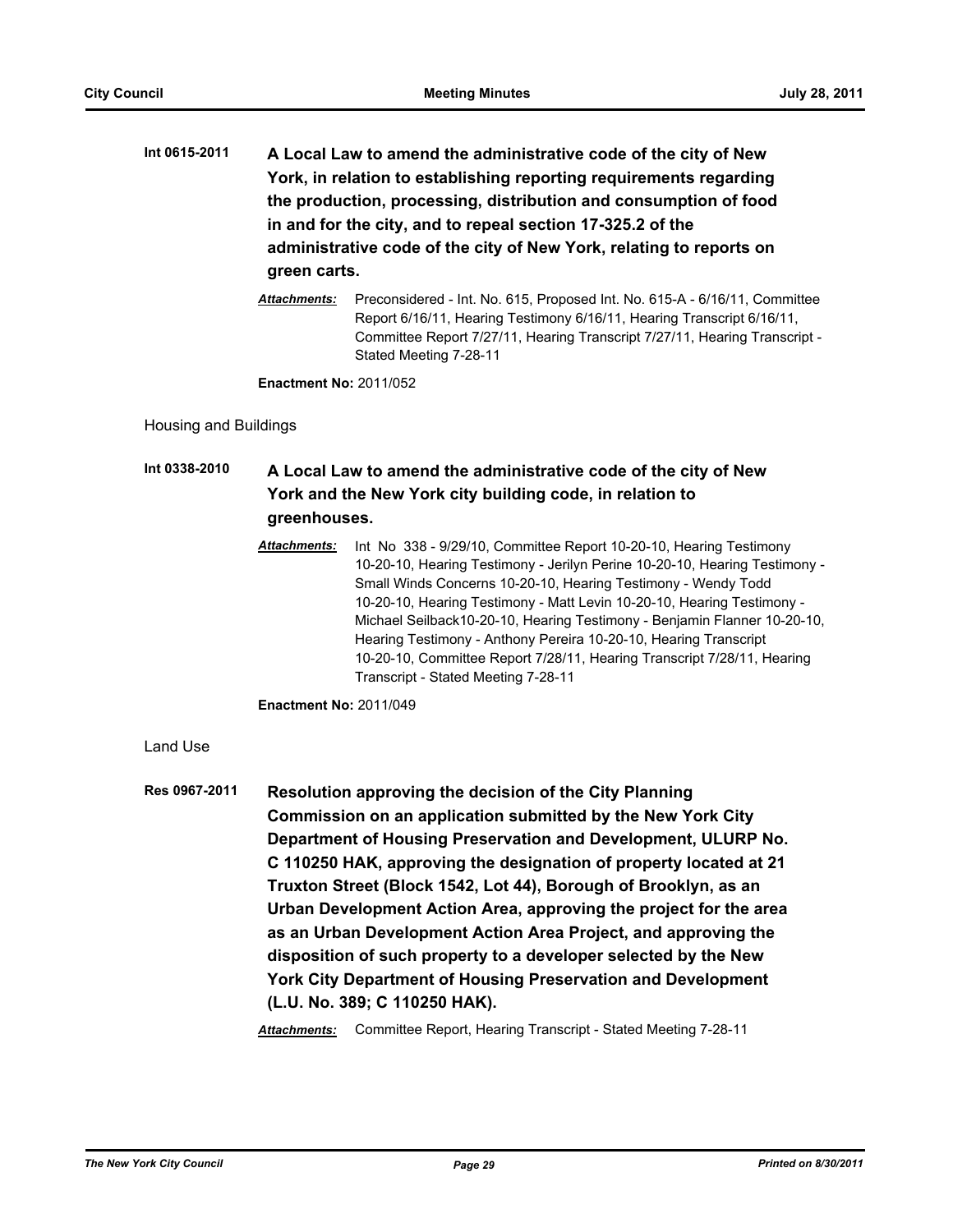| Res 0968-2011 | Resolution approving the decision of the City Planning                                                                                                                                                                                                                                                                                                                                                                                                                                    |  |  |
|---------------|-------------------------------------------------------------------------------------------------------------------------------------------------------------------------------------------------------------------------------------------------------------------------------------------------------------------------------------------------------------------------------------------------------------------------------------------------------------------------------------------|--|--|
|               | Commission on ULURP No. C 100175 ZMQ, a Zoning Map                                                                                                                                                                                                                                                                                                                                                                                                                                        |  |  |
|               | amendment (L.U. No. 430).                                                                                                                                                                                                                                                                                                                                                                                                                                                                 |  |  |
|               | Committee Report, Hearing Transcript - Stated Meeting 7-28-11<br>Attachments:                                                                                                                                                                                                                                                                                                                                                                                                             |  |  |
| Res 0969-2011 | Resolution affirming the designation by the Landmarks<br>Preservation Commission of the St. Paul's Evangelical Lutheran<br>Church, Sunday School and Parsonage located at 334 South 5th<br>Street a.k.a. 324-334 South 5th Street and 306-312 Rodney Street<br>(Tax Map Block 2462, Lot 2), Borough of Brooklyn, Designation<br>List No. 441, LP-2418 (L.U. No. 431; 20115689 HKK; N 110296 HKK).<br>Committee Report, Hearing Transcript - Stated Meeting 7-28-11<br><b>Attachments:</b> |  |  |
| Res 0970-2011 | Resolution affirming the designation by the Landmarks<br>Preservation Commission of the Brooklyn Union Gas Company<br>Building located at 176 Remsen Street a.k.a. 172-178 Remsen Street<br>(Tax Map Block 255, Lot 36 in part), Borough of Brooklyn,<br>Designation List No. 442, LP-2336 (L.U. No. 432; 20115756 HKK; N<br>110345 HKK).                                                                                                                                                 |  |  |
|               | Committee Report, Hearing Transcript - Stated Meeting 7-28-11<br><b>Attachments:</b>                                                                                                                                                                                                                                                                                                                                                                                                      |  |  |
| Res 0971-2011 | Resolution affirming the designation by the Landmarks<br>Preservation Commission of the Free Public Baths of the City of<br>New York, East 54th Street Bath and Gymnasium located at 342-348<br>East 54th Street (Tax Map Block 1346, Lot 32), Borough of<br>Manhattan, Designation List No. 442, LP-2435 (L.U. No. 433;<br>20115757 HKM; N 110344 HKM).                                                                                                                                  |  |  |
|               | Committee Report, Hearing Transcript - Stated Meeting 7-28-11<br><b>Attachments:</b>                                                                                                                                                                                                                                                                                                                                                                                                      |  |  |
| Res 0972-2011 | Resolution approving the decision of the City Planning<br>Commission on ULURP No. C 110225 PPQ, for a modification to a<br>previously approved disposition of one (1) city-owned property<br>located at 28-10 Queens Plaza South (Block 420), Borough of<br>Queens, pursuant to zoning (L.U. No. 434).                                                                                                                                                                                    |  |  |

*Attachments:* Committee Report, Hearing Transcript - Stated Meeting 7-28-11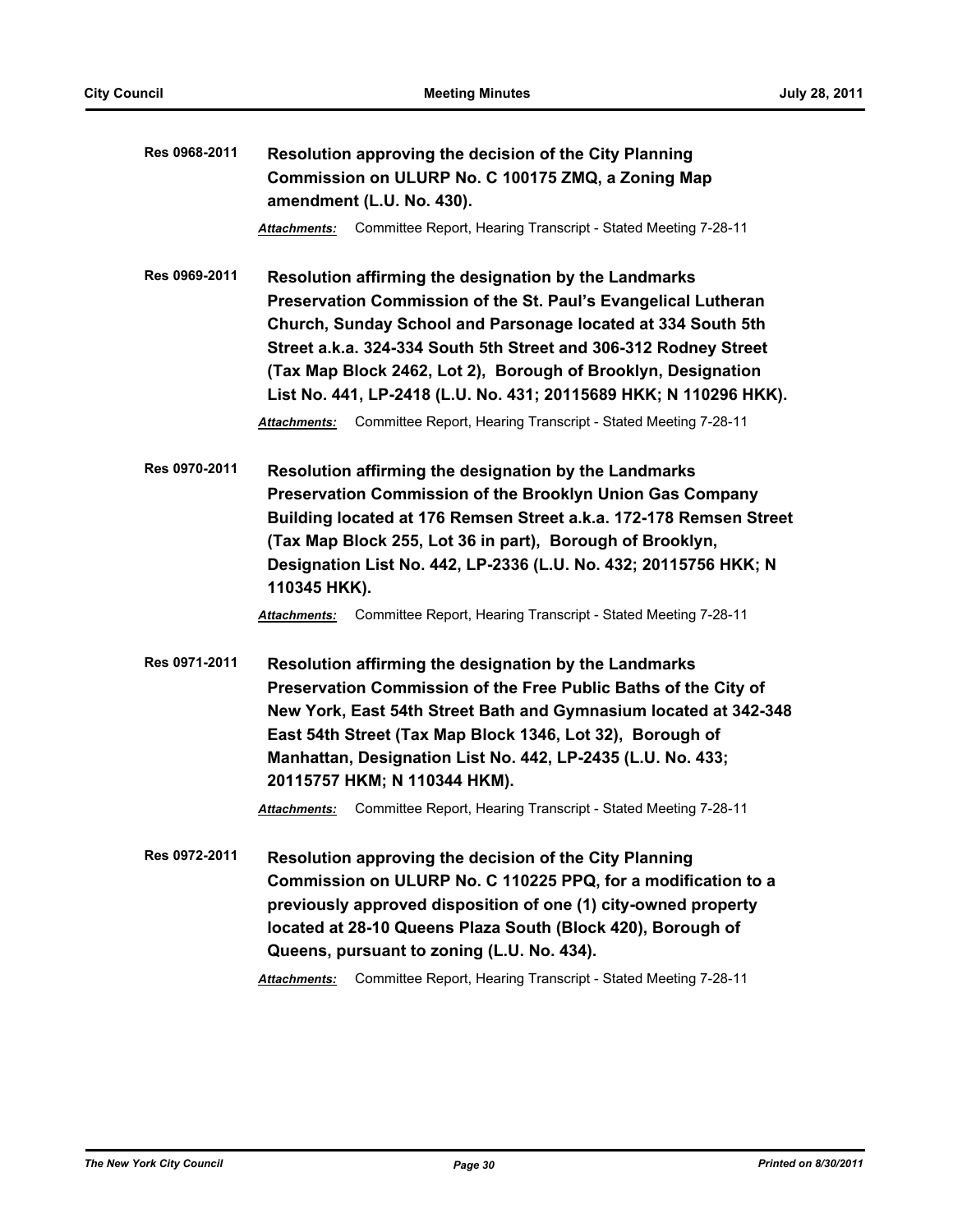| Res 0973-2011                    | Resolution approving the site plan for a new, approximately<br>785-Seat Intermediate School Facility and Schoolyard (I.S. 311,<br>Queens), to be located at 97-36 43rd Avenue (Tax Block 1628, Tax<br>Lot 21), Borough of Queens; (Non-ULURP No. 20105361 SCQ;<br>Preconsidered L.U. No. 437).                                                                               |  |  |
|----------------------------------|------------------------------------------------------------------------------------------------------------------------------------------------------------------------------------------------------------------------------------------------------------------------------------------------------------------------------------------------------------------------------|--|--|
|                                  | Committee Report, Hearing Transcript - Stated Meeting 7-28-11<br><b>Attachments:</b>                                                                                                                                                                                                                                                                                         |  |  |
| Res 0974-2011                    | Resolution approving the site plan for a new, approximately<br>476-Seat Primary School Facility to be located at 1 Peck Slip (Tax<br>Block 106, Lot 9), Borough of Manhattan; (Non-ULURP No.<br>20115806 SCM; Preconsidered L.U. No. 438).<br>Committee Report, Hearing Transcript - Stated Meeting 7-28-11<br><b>Attachments:</b>                                           |  |  |
|                                  |                                                                                                                                                                                                                                                                                                                                                                              |  |  |
| Res 0975-2011                    | Resolution approving the site plan for a new, approximately<br>1,440-Seat High School Facility to be located at 521 West 43rd<br>Street (Tax Block 1072, Tax Lot 15), Borough of Manhattan;<br>(Non-ULURP No. 20125005 SCM; Preconsidered L.U. No. 439).<br>Committee Report, Hearing Transcript - Stated Meeting 7-28-11<br>Attachments:                                    |  |  |
| Res 0976-2011                    | Resolution approving the site plan for a new, approximately<br>1,100-Seat Primary School Facility and Schoolyard (P.S. 315,<br>Queens), to be located at 96-18 43rd Avenue (Tax Block 1613, Tax<br>Lot 17), Borough of Queens; (Non-ULURP No. 20125006 SCQ;<br>Preconsidered L.U. No. 440).<br>Committee Report, Hearing Transcript - Stated Meeting 7-28-11<br>Attachments: |  |  |
| Rules, Privileges, and Elections |                                                                                                                                                                                                                                                                                                                                                                              |  |  |
| Res 0977-2011                    | RESOLUTION APPROVING THE APPOINTMENT BY THE COUNCIL                                                                                                                                                                                                                                                                                                                          |  |  |

**Res 0977-2011 RESOLUTION APPROVING THE APPOINTMENT BY THE COUNCIL OF MARIA R. GUASTELLA AS THE RICHMOND COUNTY DEMOCRATIC COMMISSIONER OF ELECTIONS.** *Attachments:* Committee Report, Hearing Transcript - Stated Meeting 7-28-11 **Res 0978-2011 RESOLUTION APPROVING THE APPOINTMENT BY THE COUNCIL OF DAMIEN GRIFFIN AS A MEMBER OF THE NEW YORK CITY SOIL AND WATER CONSERVATION DISTRICT BOARD.** *Attachments:* Committee Report, Hearing Transcript - Stated Meeting 7-28-11

General Order Calendar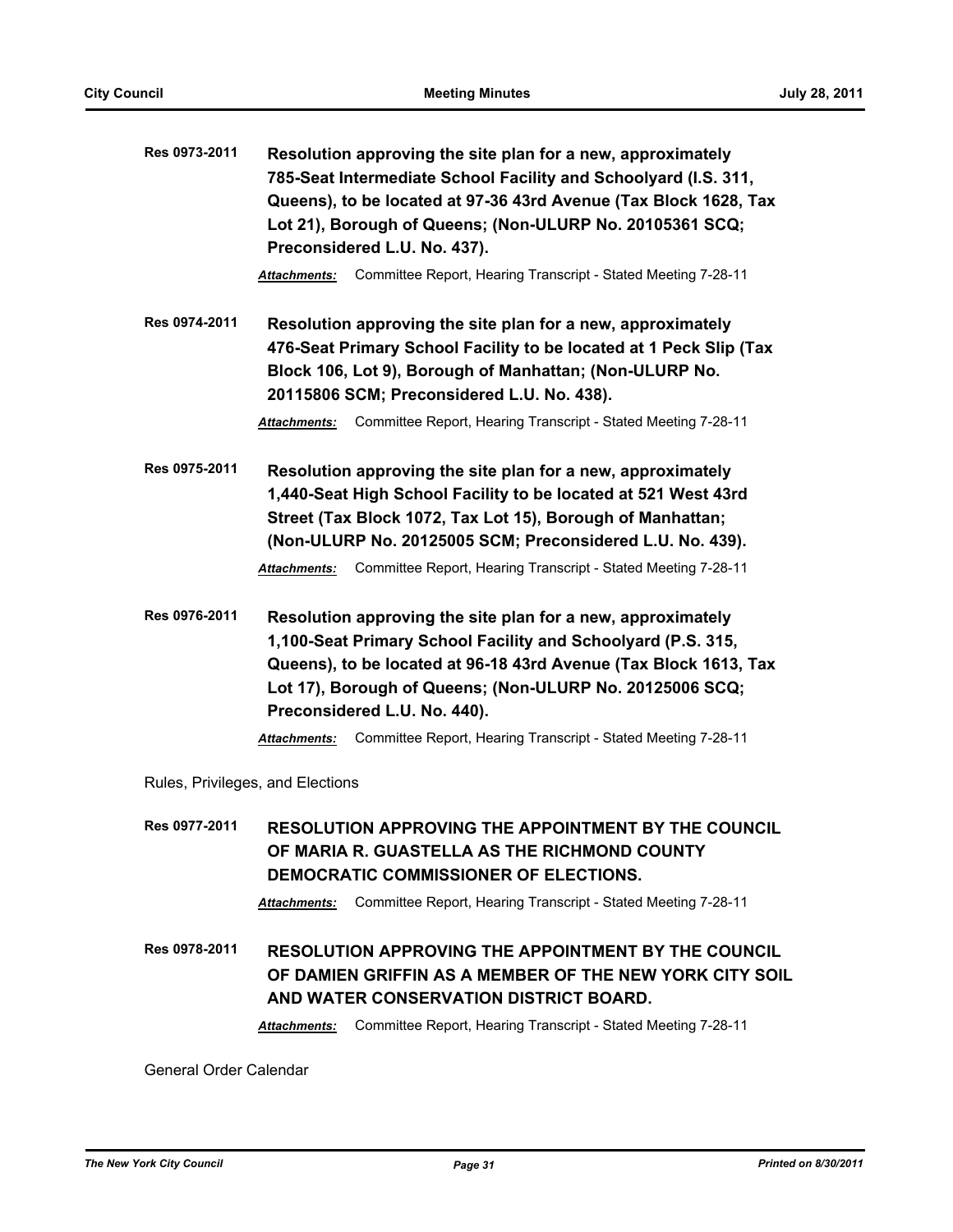| Res 0979-2011 | Resolution approving with modifications the decision of the City<br>Planning Commission on ULURP No. C 110207 ZMQ, a Zoning Map<br>amendment (L.U. No. 421).                                                                                                                                                                                                                                                                           |  |  |
|---------------|----------------------------------------------------------------------------------------------------------------------------------------------------------------------------------------------------------------------------------------------------------------------------------------------------------------------------------------------------------------------------------------------------------------------------------------|--|--|
|               | Committee Report, Hearing Transcript - Stated Meeting 7-28-11<br><b>Attachments:</b>                                                                                                                                                                                                                                                                                                                                                   |  |  |
| Res 0980-2011 | Resolution approving with modifications the decision of the City<br>Planning Commission on Application No. N 110208 ZRQ, for an<br>amendment of the Zoning Resolution of the City of New York,<br>concerning Appendix F (Inclusionary Housing Designated Areas),<br>relating to the extension of the Inclusionary Housing Program to<br>proposed R7X and C4-5X districts in Community District 2,<br>Borough of Queens (L.U. No. 422). |  |  |
|               | Committee Report, Hearing Transcript - Stated Meeting 7-28-11<br><b>Attachments:</b>                                                                                                                                                                                                                                                                                                                                                   |  |  |
| Res 0964-2011 | Resolution approving the decision of the City Planning<br>Commission on Application No. N 110209 ZRQ, for an amendment<br>of the Zoning Resolution of the City of New York, concerning Article<br>1, Chapter 4 (Sidewalk Café Regulations), relating to the types of<br>sidewalk cafés permitted along portions of Skillman Avenue and<br>Queens Boulevard in Community District 2, Borough of Queens<br>(L.U. No. 423).               |  |  |

*Attachments:* Committee Report, Hearing Transcript - Stated Meeting 7-28-11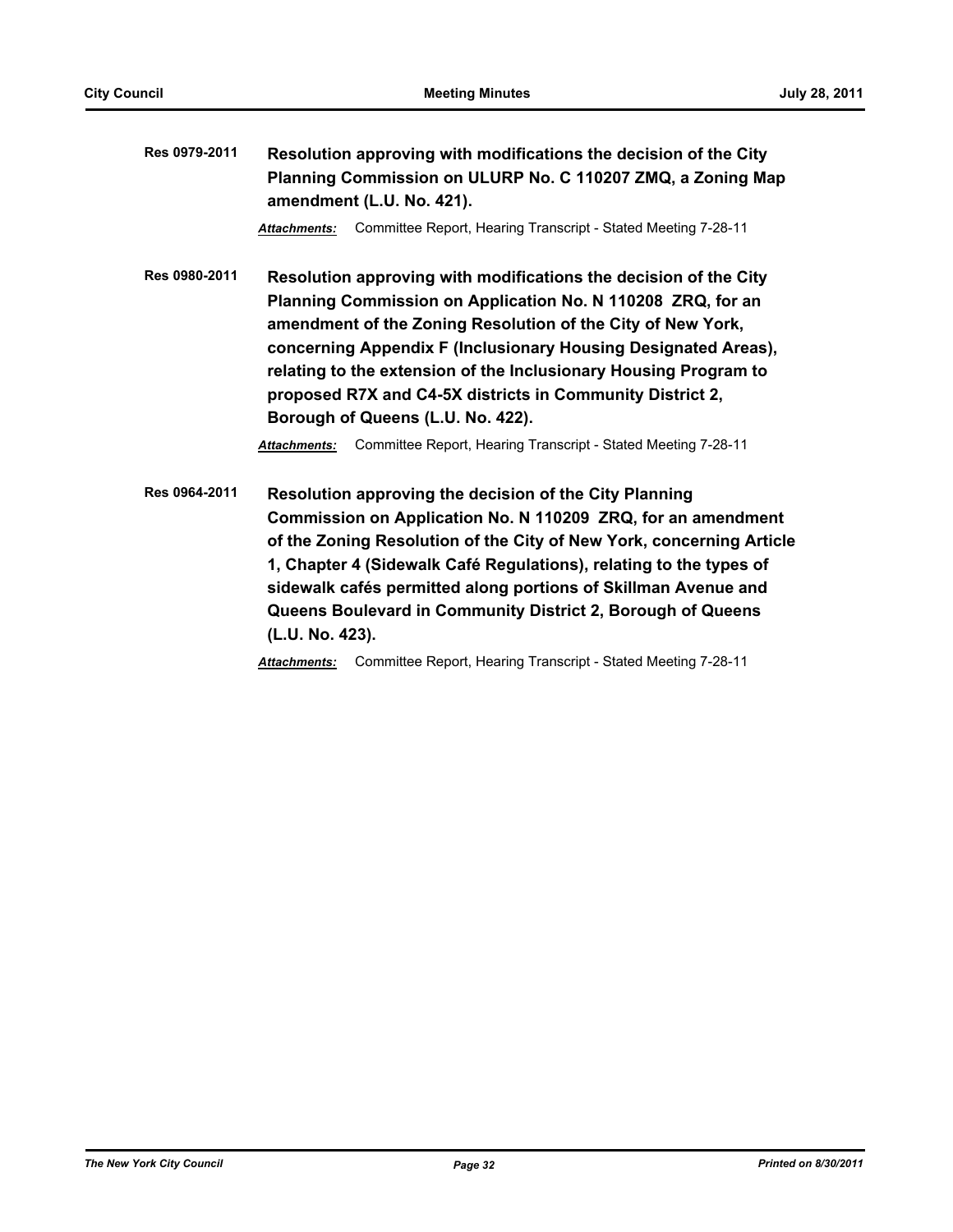#### **T2010-0002 Commissioner of Deeds**

*Attachments:* Hearing Transcript - Charter Meeting 1/6/10, Hearing Transcript - Stated Meeting 1/21/10, Hearing Transcript - Stated Meeting 2/3/10, Hearing Transcript - Stated Meeting 2/11/10, Hearing Transcript - Stated Meeting 3/3/10, Hearing Transcript - Stated Meeting 3/25/10, Hearing Transcript - Stated Meeting 4/14/10, Hearing Transcript - Stated Meeting 4/29/10, Hearing Transcript - Stated Meeting 5/12/10, Hearing Transcript - Stated Meeting 5/25/10, Hearing Transcript - Stated Meeting 6/9/10, Hearing Transcript - Stated Meeting 6/29/10, Hearing Transcript - Stated Meeting 7/29/10, Hearing Transcript - Stated Meeting 8/25/10, Hearing Transcript - Stated Meeting 9-16-10, Hearing Transcript - Stated Meeting 9-29-10, Hearing Transcript - Stated Meeting 10-13-10, Hearing Transcript - Stated Meeting 10-27-10, Hearing Transcript - Stated Meeting 11-17-10, Hearing Transcript - Stated Meeting 11-30-10, Hearing Transcript - Stated Meeting 12-8-10, Hearing Transcript - Stated Meeting 12-20-10, Hearing Transcript - Stated Meeting 1/5//11, Hearing Transcript - Stated Meeting 1-18-11, Hearing Transcript - Stated Meeting 2-2-11, Hearing Transcript - Stated Meeting 2-16-11, Hearing Transcript - Stated Meeting 3-2-11, Hearing Transcript - Stated Meeting 3-23-11, Hearing Transcript - Stated Meeting 4-6-11, Hearing Transcript - Stated Meeting 4-28-11, Hearing Transcript - Stated Meeting 5-11-11, Hearing Transcript - Stated Meeting 5-26-11, Hearing Transcript - Stated Meeting 6-14-11, Hearing Transcript - Stated Meeting 6-28-11, Hearing Transcript - Stated Meeting 6-29-11, Hearing Transcript - Stated Meeting 7-28-11

*The President Pro Tempore (Council Member Rivera) put the question whether the Council would agree with and adopt such reports, which were decided in the affirmative by the following vote:*

#### Passed The Consent Agenda

#### **A motion was made that these files be approved by consent vote.**

#### **Affirmative:** 44 -

Speaker Quinn, Barron, Brewer, Cabrera, Chin, Comrie Jr., Crowley, Dickens, Dilan, Dromm, Eugene, Ferreras, Fidler, Garodnick, Gennaro, Gentile, Gonzalez, Greenfield, Halloran III, Ignizio, Jackson, James, Koo, Koppell, Koslowitz, Lander, Lappin, Levin, Mark-Viverito, Mealy, Nelson, Oddo, Recchia Jr., Reyna, Rivera, Rodriguez, Rose, Ulrich, Vacca, Vallone Jr., Van Bramer, Weprin, Williams and Wills

#### **Absent:** 5 -

Arroyo, Mendez, Sanders Jr., Seabrook and Vann

#### **Maternity:** 1 -

Foster

#### **Medical:** 1 -

Palma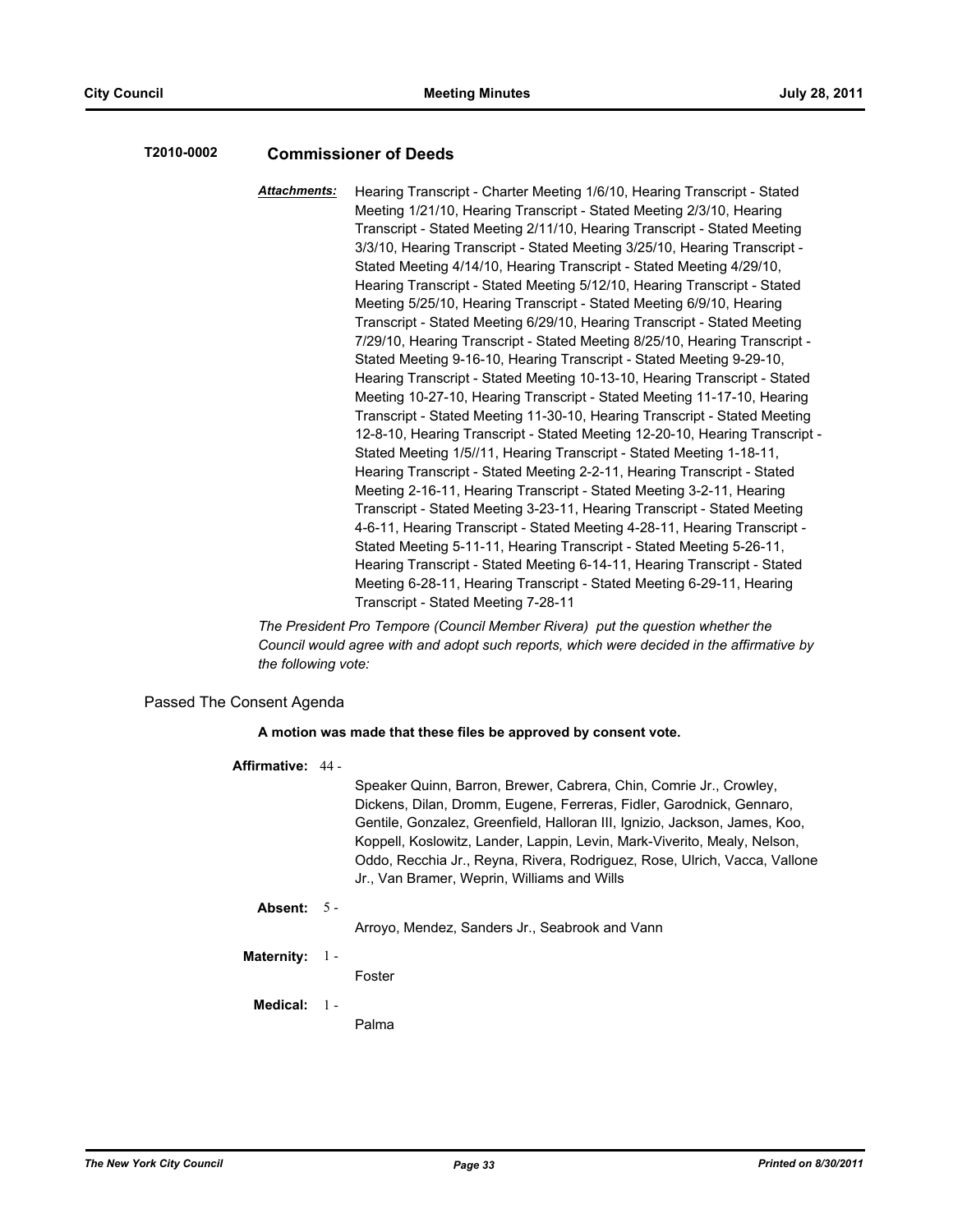*The following file was removed from the General Order Calendar and voted separately:*

*Int. No. 338-A*

*See file for individual vote.*

- Introduction & Reading of Bills See Attached 13.
- 14. Discussion of Resolutions
- 15. Resolutions
	- **Res 0507-2010 Resolution calling upon the New York State Legislature to amend section 499-aaa of the New York State Real Property Tax Law to allow the Green Roof Tax Abatement to extend to owners who produce live food producing plants.**
		- *Attachments:* Cover Sheet, Committee Report 10-20-10, Hearing Testimony Jerilyn Perine 10-20-10, Hearing Testimony - Small Winds Concerns 10-20-10, Hearing Testimony - Wendy Todd 10-20-10, Hearing Testimony - Matt Levin 10-20-10, Hearing Testimony - Michael Seilback10-20-10, Hearing Testimony - Benjamin Flanner 10-20-10, Hearing Testimony - Anthony Pereira 10-20-10, Hearing Testimony 10-20-10, Hearing Transcript 10-20-10, Committee Report 7/28/11, Hearing Transcript 7/28/11, Hearing Transcript - Stated Meeting 7-28-11

*Pursuant to Rule 8.50 of the Council, the President Pro Tempore (Council Member Rivera) called for a voice vote. Hearing no objections, President Pro Tempore (Council Member Rivera) declared the Resolution to be adopted. Adopted unanimously by the Council by voice-vote.*

**A motion was made that this Resolution be Approved, by Council approved by Voice Vote.**

- **Res 0627-2011 Resolution calling upon the New York State Legislature to amend the General Municipal Law to allow New York City to institute procurement preferences for the purchase of food originating within the New York region.**
	- *Attachments:* Committee Report 2/28/11, Hearing Transcript 2/28/11, Committee Report 7/26/11, Hearing Transcript 7/26/11, Hearing Transcript - Stated Meeting 7-28-11

*Pursuant to Rule 8.50 of the Council, the President Pro Tempore (Council Member Rivera) called for a voice vote. Hearing no objections, President Pro Tempore (Council Member Rivera) declared the Resolution to be adopted. Adopted unanimously by the Council by voice-vote.*

**A motion was made that this Resolution be Approved, by Council approved by Voice Vote.**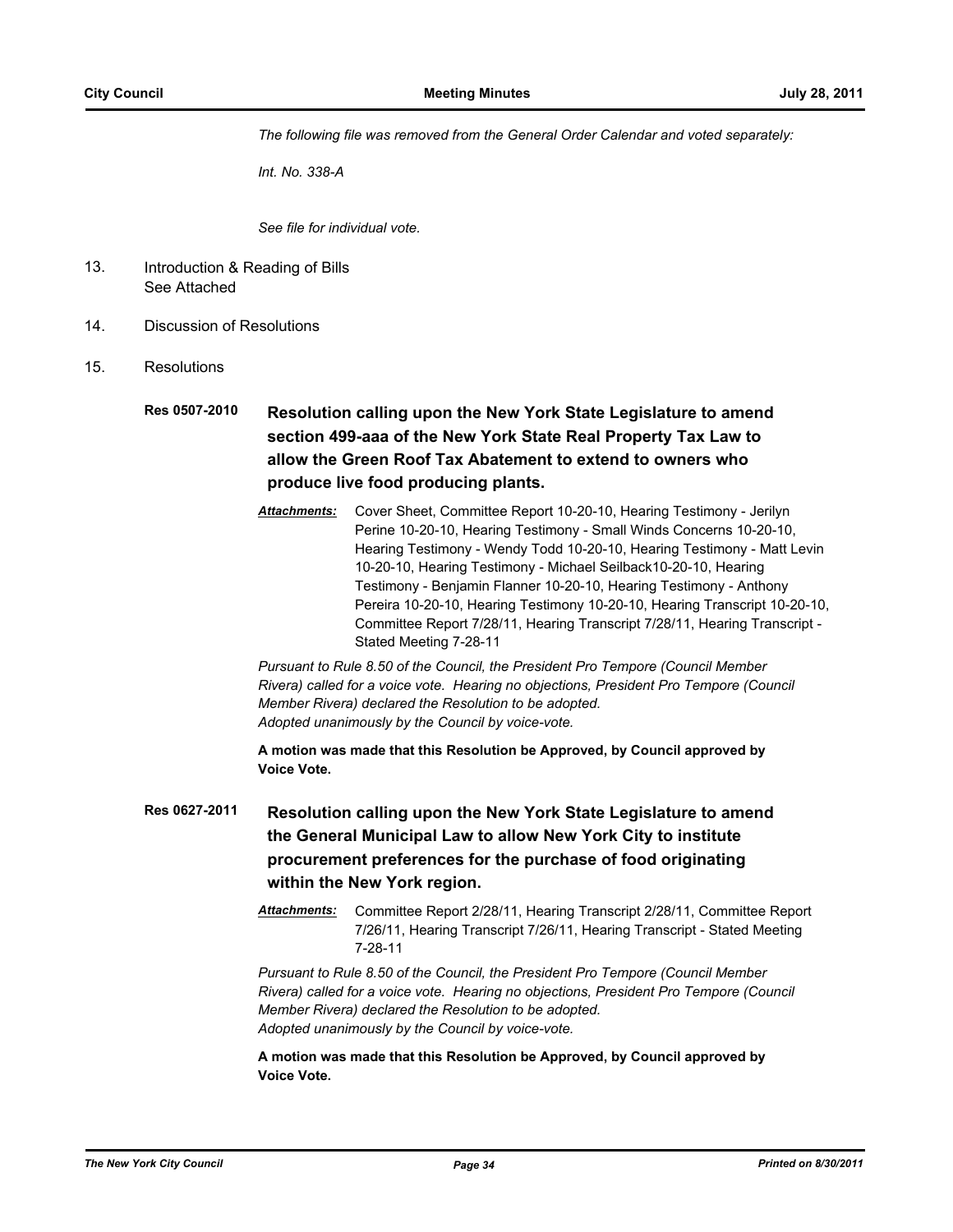- **Res 0628-2011 Resolution calling upon the New York State Legislature to pass and the Governor to enact legislation that regulates the amount and type of packaging used to encase goods procured by the State and all localities.**
	- *Attachments:* Committee Report 2/28/11, Hearing Transcript 2/28/11, Hearing Testimony 2/28/11, Committee Report 7/26/11, Hearing Transcript 7/26/11, Hearing Transcript - Stated Meeting 7-28-11

*Pursuant to Rule 8.50 of the Council, the President Pro Tempore (Council Member Rivera) called for a voice vote. Hearing no objections, President Pro Tempore (Council Member Rivera) declared the Resolution to be adopted. Adopted unanimously by the Council by voice-vote.*

**A motion was made that this Resolution be Approved, by Council approved by Voice Vote.**

**Res 0962-2011 Resolution authorizing the Council of the City of New York to intervene or file an amicus brief in Chelsea Business & Property Owners' Association v. City of New York, for the purpose of defending provisions of the New York City Administrative Code that limit the size of homeless shelters for adults to two hundred persons.**

> *Attachments:* Committee Report, Hearing Transcript, Hearing Transcript - Stated Meeting 7-28-11

*Pursuant to Rule 8.50 of the Council, the President Pro Tempore (Council Member Rivera) called for a voice vote. Hearing no objections, President Pro Tempore (Council Member Rivera) declared the Resolution to be adopted. Adopted unanimously by the Council by voice-vote.*

**A motion was made that this Resolution be Approved, by Council approved by Voice Vote.**

- 16. General Discussion
- 17. Extension of Remarks

INTRODUCTION AND READING OF BILLS

**Int 0634-2011 A Local Law to amend the administrative code of the city of New York, in relation to requiring notice to the city council of challenges to local laws.**

> *Sponsors:* By Council Members Brewer, Dickens, Dromm, Fidler, Foster, James, Koslowitz, Lander, Williams and Nelson

**This Introduction was Referred to Comm by Council to the Committee on Governmental Operations**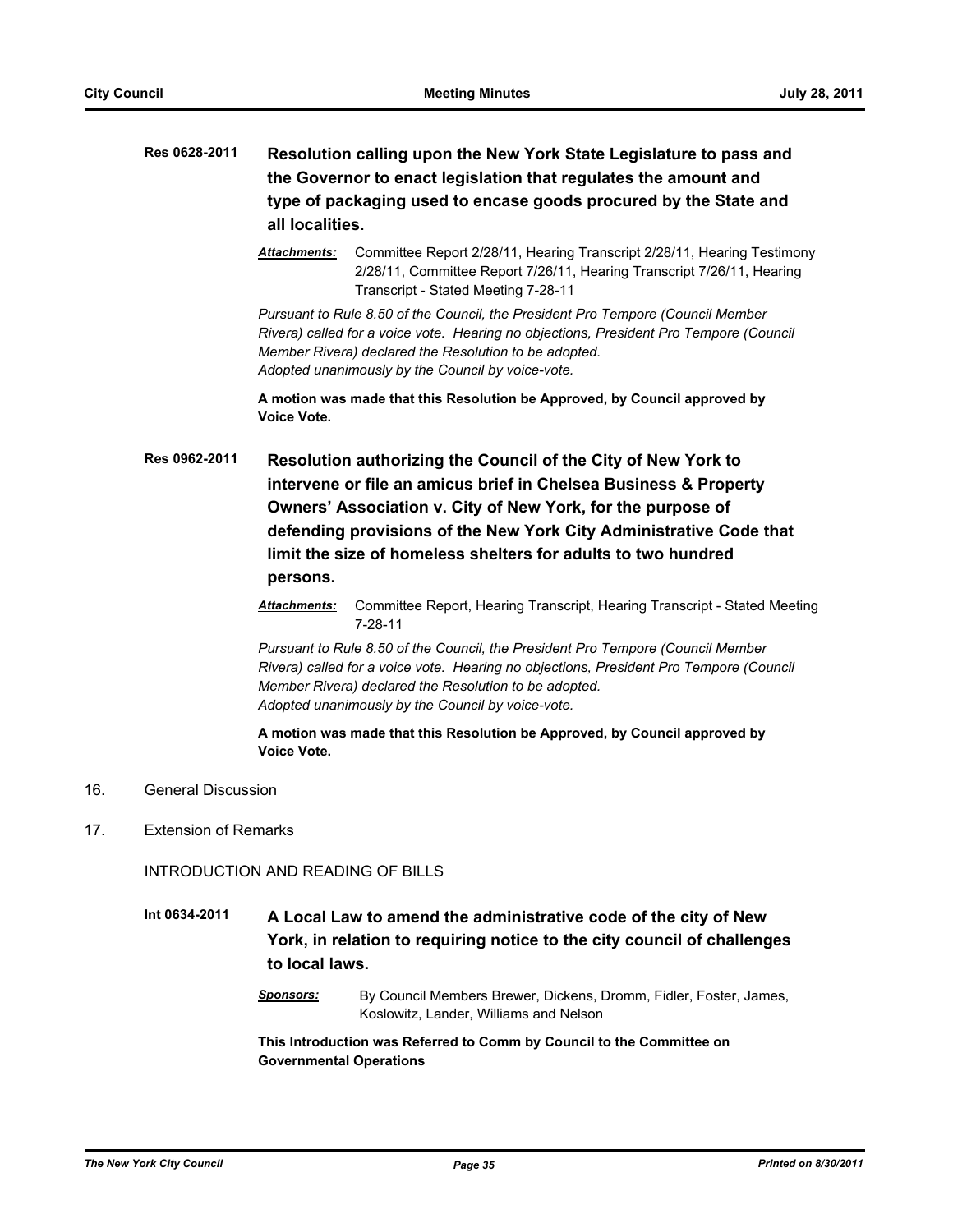| Int 0635-2011 | A Local Law to amend the administrative code of the city of New<br>York, in relation to requiring community board notification prior to<br>the establishment of a commuter van route and online publication<br>of such routes. |                                                                                                                                                                                                                                                                                                                                                     |  |
|---------------|--------------------------------------------------------------------------------------------------------------------------------------------------------------------------------------------------------------------------------|-----------------------------------------------------------------------------------------------------------------------------------------------------------------------------------------------------------------------------------------------------------------------------------------------------------------------------------------------------|--|
|               | <b>Sponsors:</b>                                                                                                                                                                                                               | By Council Members Crowley, Fidler, Gentile, James, Koppell, Koslowitz,<br>Mealy, Rose, Rivera, Vallone Jr., Gonzalez, Nelson and Ulrich                                                                                                                                                                                                            |  |
|               | <b>Transportation</b>                                                                                                                                                                                                          | This Introduction was Referred to Comm by Council to the Committee on                                                                                                                                                                                                                                                                               |  |
| Int 0636-2011 | A Local Law to amend the administrative code of the city of New<br>York, in relation to requiring the department of environmental<br>protection to meet certain standards for fire hydrant repairs.                            |                                                                                                                                                                                                                                                                                                                                                     |  |
|               | <b>Sponsors:</b>                                                                                                                                                                                                               | By Council Members Crowley, Ferreras, James, Koppell, Mealy, Rose,<br>Lander, Greenfield, Rivera, Vallone Jr., Fidler, Gonzalez and Nelson                                                                                                                                                                                                          |  |
|               | <b>Environmental Protection</b>                                                                                                                                                                                                | This Introduction was Referred to Comm by Council to the Committee on                                                                                                                                                                                                                                                                               |  |
| Res 0952-2011 |                                                                                                                                                                                                                                | Resolution calling upon the New York State Legislature to pass and<br>the Governor to sign the Companion Animal Access and Rescue<br>Act, A.7321B/S.5363B, legislation that would establish standards<br>for the care of abandoned, stray, or seized animals and requires the<br>release of a shelter animal to a rescue group prior to euthanasia. |  |
|               | <b>Sponsors:</b>                                                                                                                                                                                                               | By Council Members Dromm, Brewer, Gentile, James, Koppell, Koslowitz,<br>Recchia Jr., Rose, Williams, Nelson and Ulrich                                                                                                                                                                                                                             |  |
|               |                                                                                                                                                                                                                                | This Resolution was Referred to Comm by Council to the Committee on Health                                                                                                                                                                                                                                                                          |  |
| Res 0953-2011 |                                                                                                                                                                                                                                | Resolution calling upon the United States Senate to ratify the<br>Convention on the Rights of Persons with Disabilities and for the<br>United States Senate to approve and President Barack Obama to<br>sign and ratify the Optional Protocol to the Convention on the<br><b>Rights of Persons with Disabilities.</b>                               |  |
|               | <u>Sponsors:</u>                                                                                                                                                                                                               | By Council Members Dromm, Brewer, James, Koppell, Koslowitz, Lander,<br>Rose and Williams                                                                                                                                                                                                                                                           |  |
|               |                                                                                                                                                                                                                                | This Resolution was Referred to Comm by Council to the Committee on Mental<br>Health, Mental Retardation, Alcoholism, Drug Abuse and Disability Services                                                                                                                                                                                            |  |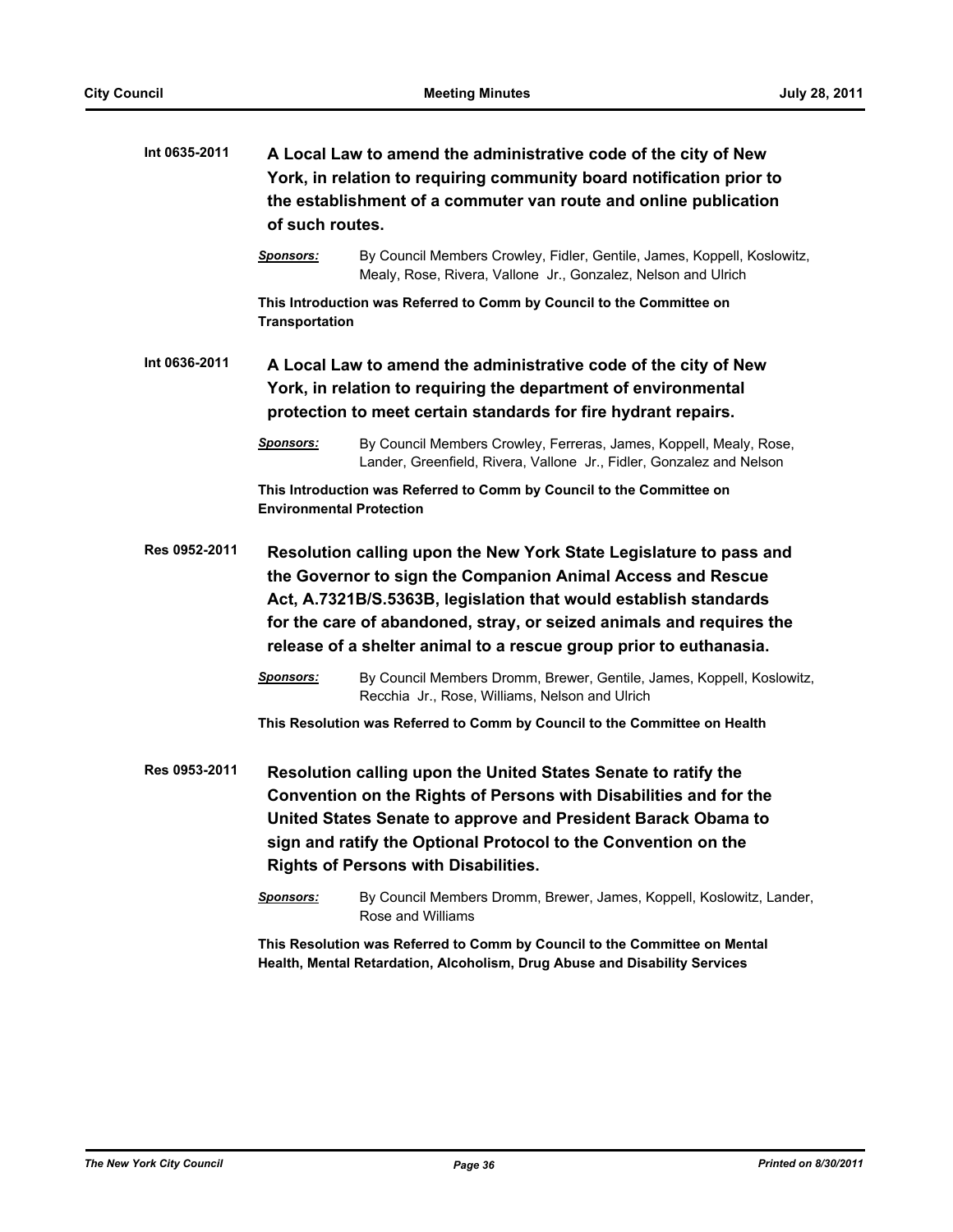| Res 0954-2011                                      | Resolution calling on the United States Congress and the United<br>States Department of Defense to amend the current policy and<br>allow women to serve in active combat positions in all branches of<br>the United States military. |                                                                                                                                                                                                                                                                                              |  |
|----------------------------------------------------|--------------------------------------------------------------------------------------------------------------------------------------------------------------------------------------------------------------------------------------|----------------------------------------------------------------------------------------------------------------------------------------------------------------------------------------------------------------------------------------------------------------------------------------------|--|
|                                                    | <b>Sponsors:</b>                                                                                                                                                                                                                     | By Council Members Dromm, Brewer, Chin, Ferreras, James and Lander                                                                                                                                                                                                                           |  |
|                                                    |                                                                                                                                                                                                                                      | This Resolution was Referred to Comm by Council to the Committee on Veterans                                                                                                                                                                                                                 |  |
| Res 0955-2011                                      | <b>Resolution urging the United States Department of Homeland</b><br>Security to end the practice of detaining youth under eighteen<br>years of age.                                                                                 |                                                                                                                                                                                                                                                                                              |  |
|                                                    | <u>Sponsors:</u>                                                                                                                                                                                                                     | By Council Members Dromm, Brewer, Chin, Foster, James, Rose and<br>Williams                                                                                                                                                                                                                  |  |
|                                                    | Immigration                                                                                                                                                                                                                          | This Resolution was Referred to Comm by Council to the Committee on                                                                                                                                                                                                                          |  |
| Int 0637-2011<br>development.                      |                                                                                                                                                                                                                                      | A Local Law to amend the administrative code of the city of New<br>York, in relation to the creation of a division of youth employment<br>services within the department of youth and community                                                                                              |  |
|                                                    | <b>Sponsors:</b>                                                                                                                                                                                                                     | By Council Members Foster, Chin, Ferreras, James, Rose, Williams and<br><b>Nelson</b>                                                                                                                                                                                                        |  |
|                                                    | <b>Services</b>                                                                                                                                                                                                                      | This Introduction was Referred to Comm by Council to the Committee on Youth                                                                                                                                                                                                                  |  |
| Int 0638-2011                                      | A Local Law to amend the administrative code of the city of New<br>York, in relation to permit fees for farmers markets in low-income<br>neighborhoods.                                                                              |                                                                                                                                                                                                                                                                                              |  |
|                                                    | <b>Sponsors:</b>                                                                                                                                                                                                                     | By Council Members Garodnick, Brewer, Dromm, Ferreras, Foster,<br>James, Koppell, Koslowitz, Lander and Williams                                                                                                                                                                             |  |
|                                                    | and Recreation                                                                                                                                                                                                                       | This Introduction was Referred to Comm by Council to the Committee on Parks                                                                                                                                                                                                                  |  |
| Int 0639-2011<br>and the auxiliary police program. |                                                                                                                                                                                                                                      | A Local Law to amend the administrative code of the city of New<br>York in relation to requiring the police department of the city of New<br>York to submit certain information to the City Council and to adhere<br>to certain reporting requirements relating to auxiliary police officers |  |
|                                                    | <b>Sponsors:</b>                                                                                                                                                                                                                     | By Council Members Gentile, Vallone Jr., Chin, Fidler, James, Williams,<br>Nelson, Halloran III and Ulrich                                                                                                                                                                                   |  |
|                                                    | <b>Safety</b>                                                                                                                                                                                                                        | This Introduction was Referred to Comm by Council to the Committee on Public                                                                                                                                                                                                                 |  |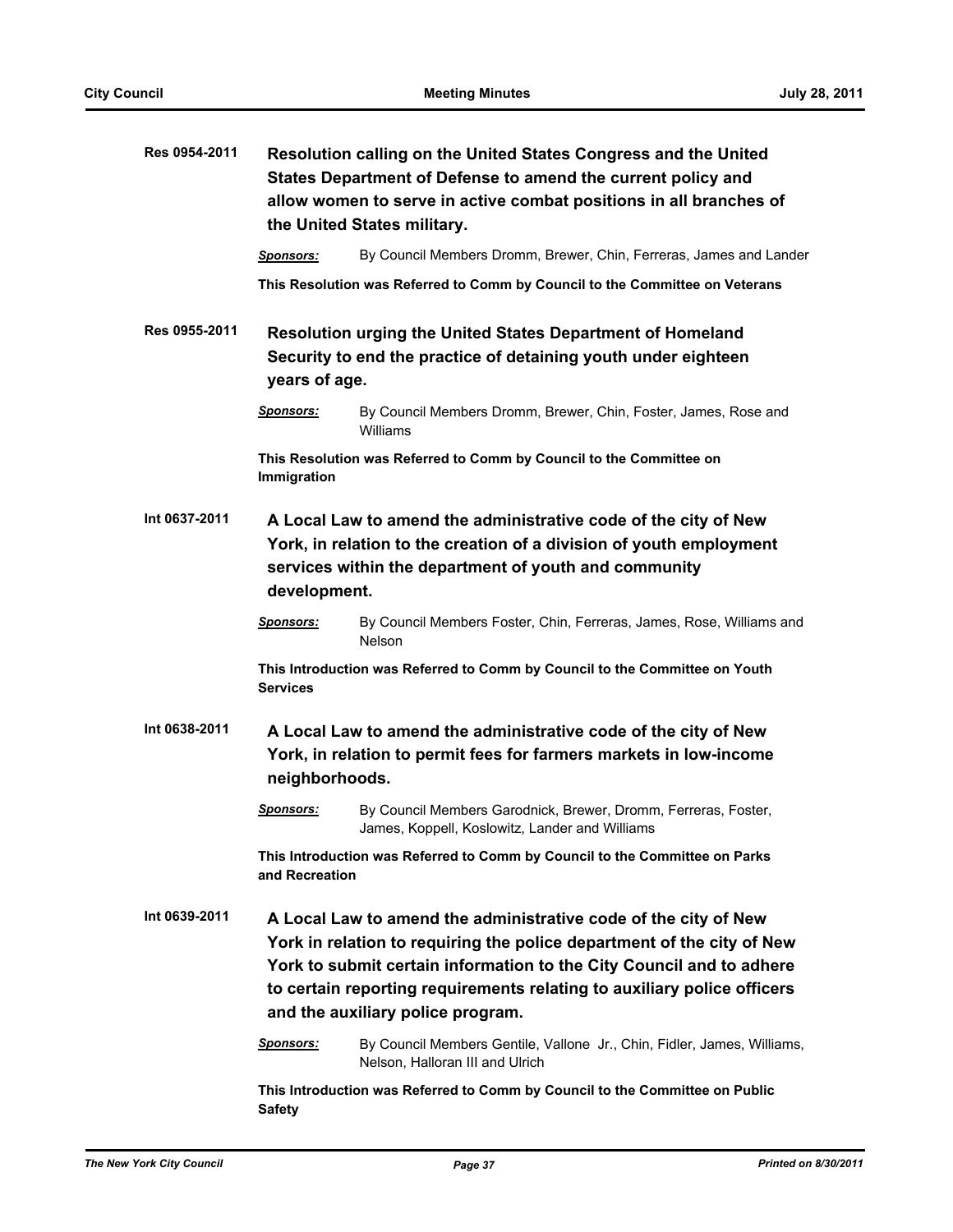| Int 0640-2011 | A Local Law to amend the New York City charter, in relation to<br>identifying businesses that are environmentally friendly.                                                           |                                                                                                                                                                                                                                                                                                                                                                                                     |  |
|---------------|---------------------------------------------------------------------------------------------------------------------------------------------------------------------------------------|-----------------------------------------------------------------------------------------------------------------------------------------------------------------------------------------------------------------------------------------------------------------------------------------------------------------------------------------------------------------------------------------------------|--|
|               | <b>Sponsors:</b>                                                                                                                                                                      | By Council Members Gentile, Gennaro, Koslowitz, Chin, Dromm, Fidler,<br>James, Rose and Williams                                                                                                                                                                                                                                                                                                    |  |
|               | <b>Business</b>                                                                                                                                                                       | This Introduction was Referred to Comm by Council to the Committee on Small                                                                                                                                                                                                                                                                                                                         |  |
| Int 0641-2011 | A Local Law to amend the administrative code of the city of New<br>York, in relation to requiring a permit prior to installing a<br>non-structural non-permeable surface on property. |                                                                                                                                                                                                                                                                                                                                                                                                     |  |
|               | <b>Sponsors:</b>                                                                                                                                                                      | By Council Members Lander, Brewer, Dromm, James, Mealy and Williams                                                                                                                                                                                                                                                                                                                                 |  |
|               | and Buildings                                                                                                                                                                         | This Introduction was Referred to Comm by Council to the Committee on Housing                                                                                                                                                                                                                                                                                                                       |  |
| Res 0956-2011 |                                                                                                                                                                                       | Resolution calling upon Congress to pass and the President to<br>sign The Humphrey-Hawkins 21st Century Full Employment and<br>Training Act, H.R. 870.                                                                                                                                                                                                                                              |  |
|               | <b>Sponsors:</b>                                                                                                                                                                      | By Council Members Lander, Brewer, Chin, Dromm, James, Rose and<br>Williams                                                                                                                                                                                                                                                                                                                         |  |
|               | <b>Community Development</b>                                                                                                                                                          | This Resolution was Referred to Comm by Council to the Committee on                                                                                                                                                                                                                                                                                                                                 |  |
| Res 0957-2011 |                                                                                                                                                                                       | Resolution to amend the text of the New York City Zoning<br><b>Resolution to create Industrial Employment Districts.</b>                                                                                                                                                                                                                                                                            |  |
|               | <b>Sponsors:</b>                                                                                                                                                                      | By Council Members Lander, Reyna, Chin, Dromm, James, Koslowitz,<br>Recchia Jr. and Nelson                                                                                                                                                                                                                                                                                                          |  |
|               |                                                                                                                                                                                       | This Resolution was Referred to Comm by Council to the Committee on Land Use                                                                                                                                                                                                                                                                                                                        |  |
| Res 0958-2011 |                                                                                                                                                                                       | Resolution urging the United States Congress to pass and the<br>President to sign H.R. 930, a bill to amend Title 38 of the United<br>States Code to improve the disability compensation evaluation<br>procedure of the Secretary of Veterans Affairs for veterans with<br>post-traumatic stress disorder or mental health conditions related<br>to military sexual trauma, and for other purposes. |  |
|               | <b>Sponsors:</b>                                                                                                                                                                      | By Council Members Lappin, Brewer, Chin, Dromm, Gentile, Koslowitz,<br>Lander, Williams, Koo and Ulrich                                                                                                                                                                                                                                                                                             |  |
|               |                                                                                                                                                                                       | This Resolution was Referred to Comm by Council to the Committee on Veterans                                                                                                                                                                                                                                                                                                                        |  |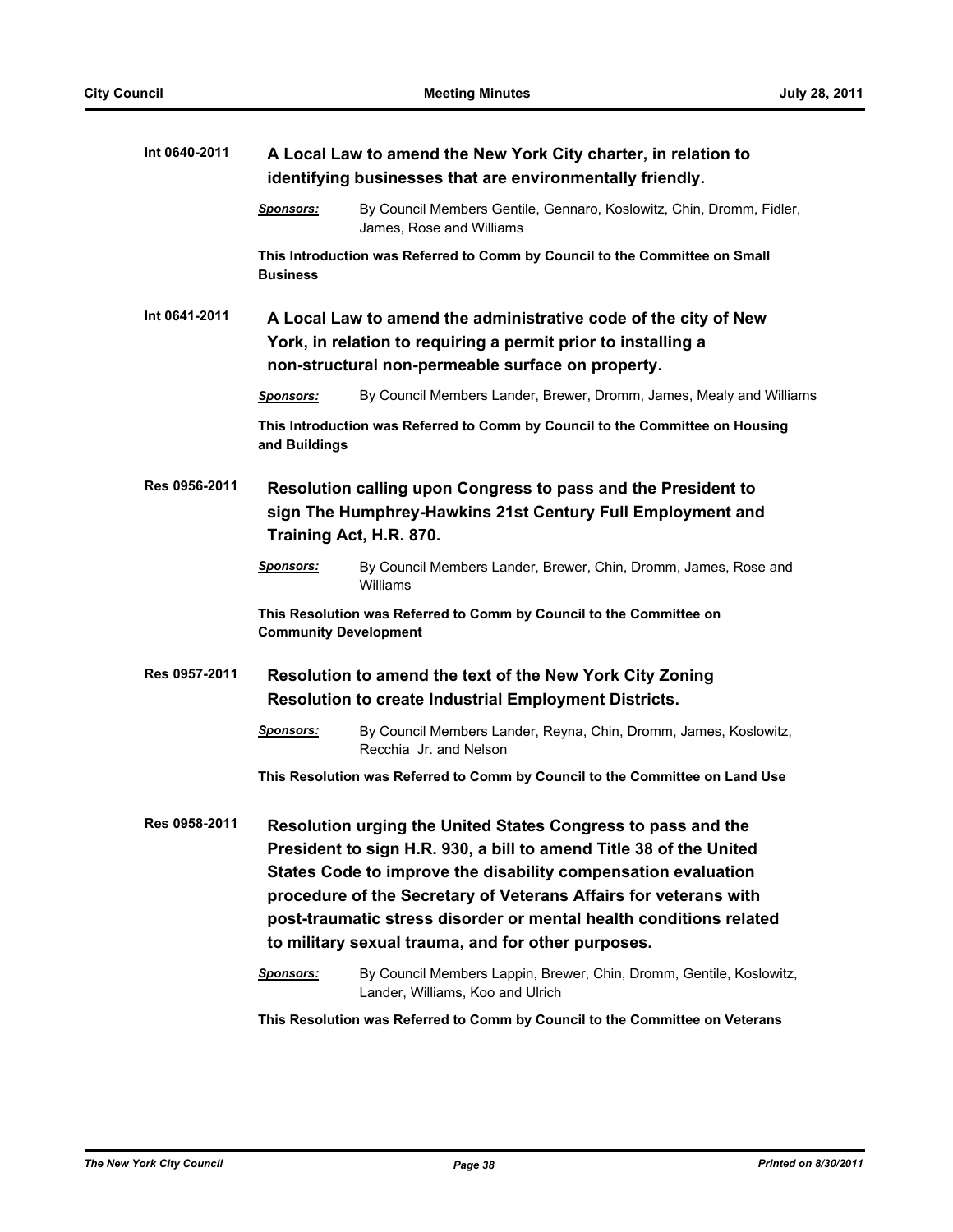| Int 0642-2011 |                                                                                                                                                                                                                                                                                                    | A Local Law to amend the administrative code of the city of New<br>York, in relation to illegal dumping.                                                                                                                                                               |  |  |
|---------------|----------------------------------------------------------------------------------------------------------------------------------------------------------------------------------------------------------------------------------------------------------------------------------------------------|------------------------------------------------------------------------------------------------------------------------------------------------------------------------------------------------------------------------------------------------------------------------|--|--|
|               | <u>Sponsors:</u>                                                                                                                                                                                                                                                                                   | By Council Members Nelson, James, Mealy, Recchia Jr., Dickens,<br>Sanders Jr., Jackson, Dromm and Ulrich                                                                                                                                                               |  |  |
|               |                                                                                                                                                                                                                                                                                                    | This Introduction was Referred to Comm by Council to the Committee on<br><b>Sanitation and Solid Waste Management</b>                                                                                                                                                  |  |  |
| Int 0643-2011 | A Local Law to amend the administrative code of the city of New<br>York, in relation to authorizing the taxi and limousine commission<br>to collect the commercial motor vehicle tax imposed on medallion<br>taxicabs and on certain other motor vehicles for the transportation<br>of passengers. |                                                                                                                                                                                                                                                                        |  |  |
|               | Sponsors:                                                                                                                                                                                                                                                                                          | By Council Members Recchia Jr. and Koo (by request of the Mayor)                                                                                                                                                                                                       |  |  |
|               | Attachments:                                                                                                                                                                                                                                                                                       | TLC Commercial Motor Vehicle Tax PEG Proposal, Memo In Support                                                                                                                                                                                                         |  |  |
|               |                                                                                                                                                                                                                                                                                                    | This Introduction was Referred to Comm by Council to the Committee on Finance                                                                                                                                                                                          |  |  |
| Int 0644-2011 | A Local Law to amend the administrative code of the city of New<br>York, in relation to the establishment of the Westchester Square<br>business improvement district.                                                                                                                              |                                                                                                                                                                                                                                                                        |  |  |
|               | <b>Sponsors:</b>                                                                                                                                                                                                                                                                                   | By Council Members Recchia Jr., Vacca, Williams and Koo (by request of<br>the Mayor)                                                                                                                                                                                   |  |  |
|               | Attachments:                                                                                                                                                                                                                                                                                       | Memo In Support                                                                                                                                                                                                                                                        |  |  |
|               |                                                                                                                                                                                                                                                                                                    | This Introduction was Referred to Comm by Council to the Committee on Finance                                                                                                                                                                                          |  |  |
| Res 0959-2011 |                                                                                                                                                                                                                                                                                                    | Resolution concerning the establishment of the Westchester<br>Square Business Improvement District in the Borough of the Bronx<br>and setting the date, time and place for the public hearing to hear<br>all persons interested in the establishment of such district. |  |  |
|               | Sponsors:                                                                                                                                                                                                                                                                                          | By Council Members Recchia Jr., Vacca, James and Williams                                                                                                                                                                                                              |  |  |
|               | Attachments:                                                                                                                                                                                                                                                                                       | Memo In Support                                                                                                                                                                                                                                                        |  |  |
|               |                                                                                                                                                                                                                                                                                                    | This Resolution was Referred to Comm by Council to the Committee on Finance                                                                                                                                                                                            |  |  |
| Res 0960-2011 | <b>Expense Budget.</b>                                                                                                                                                                                                                                                                             | Resolution approving the new designation and changes in the<br>designation of certain organizations to receive funding in the                                                                                                                                          |  |  |
|               | Sponsors:                                                                                                                                                                                                                                                                                          | By Council Member Recchia Jr.                                                                                                                                                                                                                                          |  |  |
|               | Attachments:                                                                                                                                                                                                                                                                                       | Committee Report, Hearing Transcript, Hearing Transcript - Stated Meeting<br>$7 - 28 - 11$                                                                                                                                                                             |  |  |
|               |                                                                                                                                                                                                                                                                                                    | This Resolution was Referred to Comm by Council to the Committee on Finance                                                                                                                                                                                            |  |  |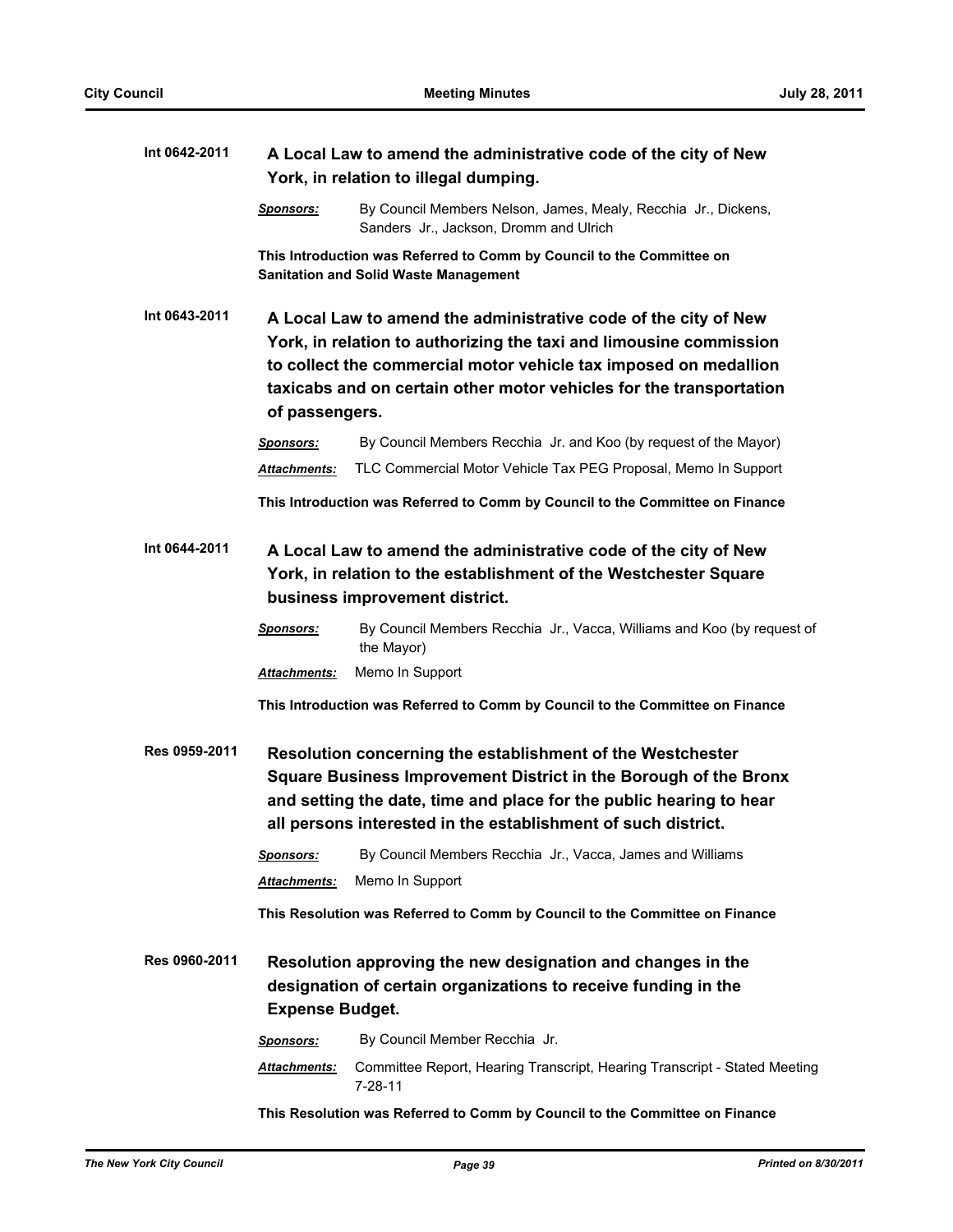| Int 0645-2011 | A Local Law to amend the administrative code of the city of New<br>York, in relation to creating a publicly accessible dangerous dog<br>registry.                                                                                                                                                                                                   |                                                                                                                                   |
|---------------|-----------------------------------------------------------------------------------------------------------------------------------------------------------------------------------------------------------------------------------------------------------------------------------------------------------------------------------------------------|-----------------------------------------------------------------------------------------------------------------------------------|
|               | <b>Sponsors:</b>                                                                                                                                                                                                                                                                                                                                    | By Council Members Vallone Jr., James, Koslowitz and Greenfield                                                                   |
|               |                                                                                                                                                                                                                                                                                                                                                     | This Introduction was Referred to Comm by Council to the Committee on Health                                                      |
| Int 0646-2011 | cabinets.                                                                                                                                                                                                                                                                                                                                           | A Local Law to amend the New York city charter, in relation to<br>inter-agency coordination by borough boards and borough service |
|               | Sponsors:                                                                                                                                                                                                                                                                                                                                           | By Council Members Vallone Jr., Foster, James, Williams, Halloran III and<br>Koo                                                  |
|               | <b>Governmental Operations</b>                                                                                                                                                                                                                                                                                                                      | This Introduction was Referred to Comm by Council to the Committee on                                                             |
| Res 0961-2011 | Resolution calling upon the New York State Legislature to amend<br>and pass S.5172 and upon the Governor to sign the amended<br>legislation, to ensure the protection of farm animals and the<br>integrity of New York State's food supply from unlawful tampering,<br>without hampering investigations of animal cruelty.                          |                                                                                                                                   |
|               | <b>Sponsors:</b>                                                                                                                                                                                                                                                                                                                                    | By Council Members Vallone Jr., Chin, Williams and Nelson                                                                         |
|               |                                                                                                                                                                                                                                                                                                                                                     | This Resolution was Referred to Comm by Council to the Committee on Health                                                        |
| Res 0962-2011 | Resolution authorizing the Council of the City of New York to<br>intervene or file an amicus brief in Chelsea Business & Property<br>Owners' Association v. City of New York, for the purpose of<br>defending provisions of the New York City Administrative Code that<br>limit the size of homeless shelters for adults to two hundred<br>persons. |                                                                                                                                   |
|               | <u>Sponsors:</u>                                                                                                                                                                                                                                                                                                                                    | By Council Members Vann, Palma, The Speaker (Council Member Quinn),<br>Lander, Levin, Reyna, Wills, Van Bramer and James          |
|               | Attachments:                                                                                                                                                                                                                                                                                                                                        | Committee Report, Hearing Transcript, Hearing Transcript - Stated Meeting<br>$7 - 28 - 11$                                        |
|               | Welfare                                                                                                                                                                                                                                                                                                                                             | This Resolution was Referred to Comm by Council to the Committee on General                                                       |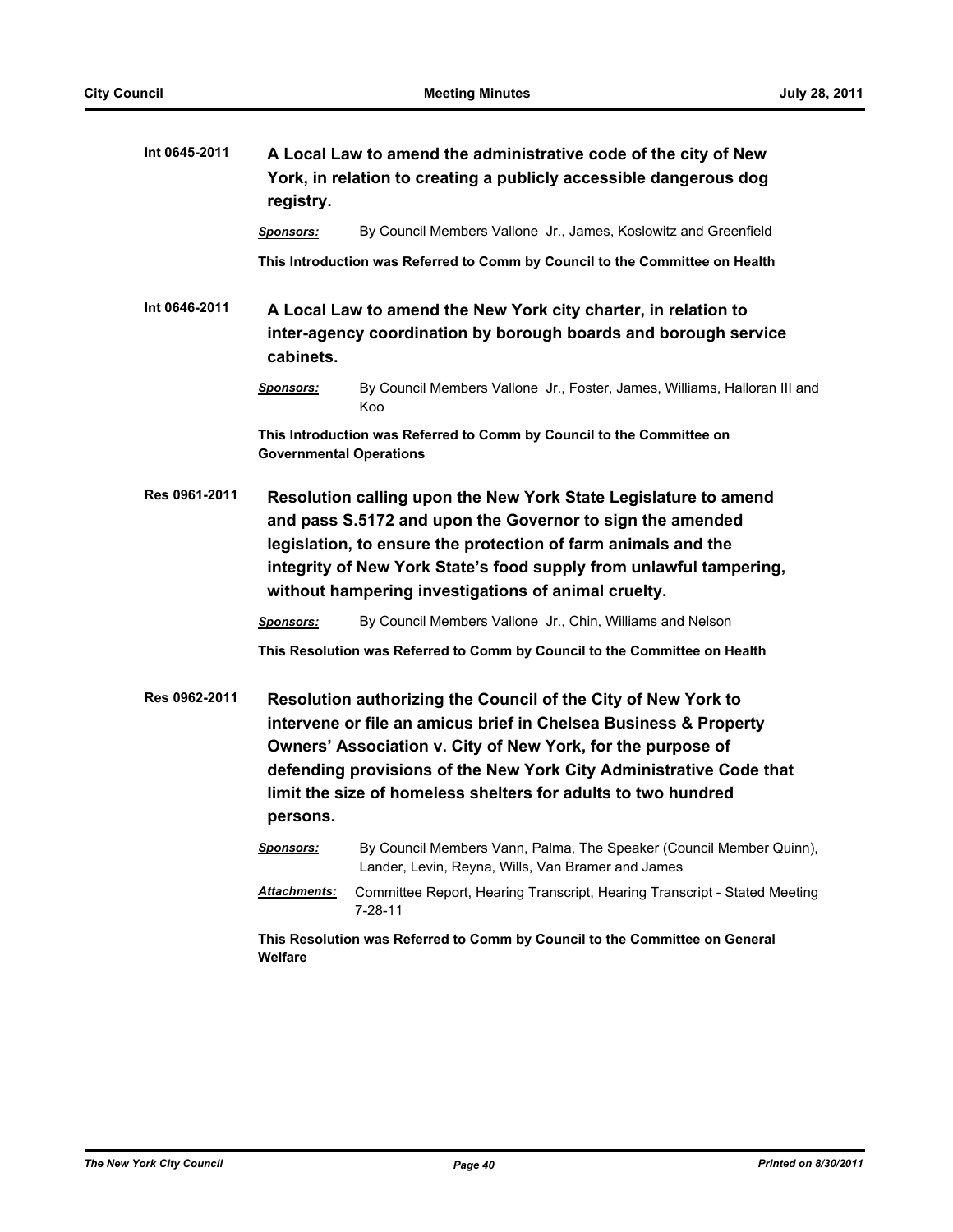| LU 0435-2011 | Findlay Teller, Block 2435, Lots 44 and 45, Bronx, Council District<br>No.16.                                                                                                                                                                                                                                                                                                    |                                                                                                                                                                                                                                                                                                                                                                                                                     |  |
|--------------|----------------------------------------------------------------------------------------------------------------------------------------------------------------------------------------------------------------------------------------------------------------------------------------------------------------------------------------------------------------------------------|---------------------------------------------------------------------------------------------------------------------------------------------------------------------------------------------------------------------------------------------------------------------------------------------------------------------------------------------------------------------------------------------------------------------|--|
|              | Sponsors:                                                                                                                                                                                                                                                                                                                                                                        | By Council Member Recchia Jr.                                                                                                                                                                                                                                                                                                                                                                                       |  |
|              | Attachments:                                                                                                                                                                                                                                                                                                                                                                     | Resolution, Memorandum, Hearing Transcript, Hearing Transcript - Stated<br>Meeting 7-28-11                                                                                                                                                                                                                                                                                                                          |  |
|              | <b>Finance</b>                                                                                                                                                                                                                                                                                                                                                                   | This Land Use Application was Referred to Comm by Council to the Committee on                                                                                                                                                                                                                                                                                                                                       |  |
|              | Attachments:                                                                                                                                                                                                                                                                                                                                                                     | Resolution, Memorandum, Hearing Transcript, Hearing Transcript - Stated<br>Meeting 7-28-11                                                                                                                                                                                                                                                                                                                          |  |
|              | <b>Land Use</b>                                                                                                                                                                                                                                                                                                                                                                  | This Land Use Application was Referred to Comm by Council to the Committee on                                                                                                                                                                                                                                                                                                                                       |  |
| LU 0436-2011 |                                                                                                                                                                                                                                                                                                                                                                                  | Lafayette Boynton, Block 3623, Lot 1, Bronx, Council District No. 17                                                                                                                                                                                                                                                                                                                                                |  |
|              | Sponsors:                                                                                                                                                                                                                                                                                                                                                                        | By Council Member Recchia Jr.                                                                                                                                                                                                                                                                                                                                                                                       |  |
|              | Attachments:                                                                                                                                                                                                                                                                                                                                                                     | Resolution, Memorandum, Hearing Transcript, Hearing Transcript - Stated<br>Meeting 7-28-11                                                                                                                                                                                                                                                                                                                          |  |
|              | This Land Use Application was Referred to Comm by Council to the Committee on<br>Finance                                                                                                                                                                                                                                                                                         |                                                                                                                                                                                                                                                                                                                                                                                                                     |  |
|              | Attachments:                                                                                                                                                                                                                                                                                                                                                                     | Resolution, Memorandum, Hearing Transcript, Hearing Transcript - Stated<br>Meeting 7-28-11                                                                                                                                                                                                                                                                                                                          |  |
|              | <b>Land Use</b>                                                                                                                                                                                                                                                                                                                                                                  | This Land Use Application was Referred to Comm by Council to the Committee on                                                                                                                                                                                                                                                                                                                                       |  |
| LU 0437-2011 | Application no. 20105361 SCQ, a proposed site for a new,<br>approximately 800 seat Primary/Intermediate School Facility to be<br>located at 97-36 43rd Avenue (Block 1628, Lot 21), Community<br>School District No. 24, Borough of Queens. This matter is subject to<br>Council review and action pursuant Section 1732 of the New York<br><b>State Public Authorities Law.</b> |                                                                                                                                                                                                                                                                                                                                                                                                                     |  |
|              | <b>Sponsors:</b>                                                                                                                                                                                                                                                                                                                                                                 | By Council Member Comrie Jr.                                                                                                                                                                                                                                                                                                                                                                                        |  |
|              | <u> Attachments:</u>                                                                                                                                                                                                                                                                                                                                                             | Land Use Calendar - Week of July 25 - July 29, 2011, Hearing Testimony -<br>Landmarks 7/25/11, Hearing Transcript - Landmarks 7/25/11, Land Use<br>Calendar - July 26, 2011, Hearing Transcript - Land Use 7/26/11,<br>Continuation of Recessed Hearings, Land Use Calendar - July 28, 2011,<br>Hearing Transcript - Land Use 7/28/11, Committee Report, Resolution,<br>Hearing Transcript - Stated Meeting 7-28-11 |  |
|              |                                                                                                                                                                                                                                                                                                                                                                                  | This Land Use Application was Referred to Comm by Council to the<br>Subcommittee on Landmarks, Public Siting and Maritime Uses                                                                                                                                                                                                                                                                                      |  |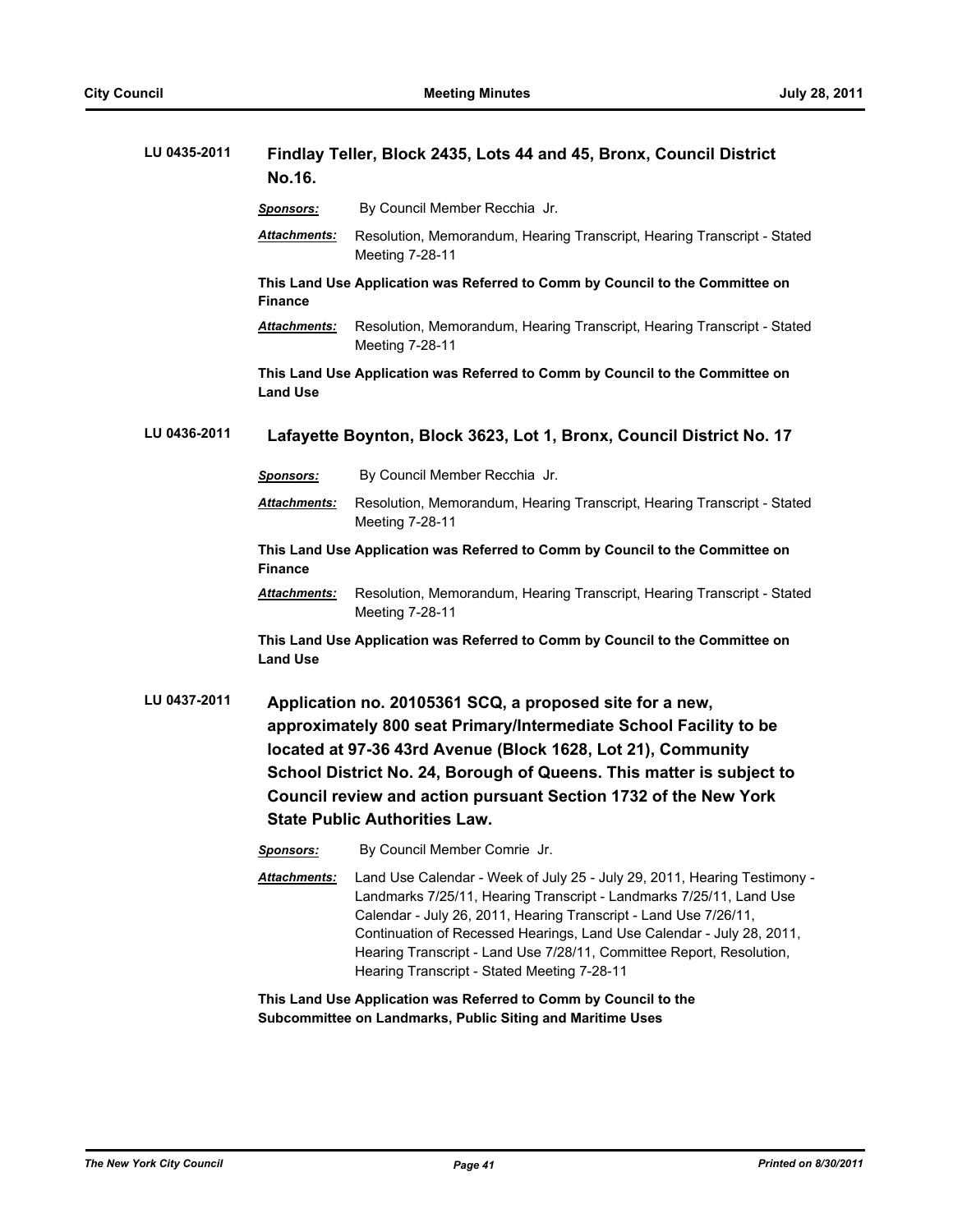*Attachments:* Land Use Calendar - Week of July 25 - July 29, 2011, Hearing Testimony - Landmarks 7/25/11, Hearing Transcript - Landmarks 7/25/11, Land Use Calendar - July 26, 2011, Hearing Transcript - Land Use 7/26/11, Continuation of Recessed Hearings, Land Use Calendar - July 28, 2011, Hearing Transcript - Land Use 7/28/11, Committee Report, Resolution, Hearing Transcript - Stated Meeting 7-28-11

**This Land Use Application was Referred to Comm by Council to the Committee on Land Use**

**LU 0438-2011 Application no. 20115806 SCM, a proposed site for a new, approximately 476 seat Primary School Facility to be located at 1 Peck Slip (Block 106, Lot 6), Community School District No. 2, Borough of Manhattan. This matter is subject to Council review and action pursuant Section 1732 of the New York State Public Authorities Law.**

*Sponsors:* By Council Member Comrie Jr.

*Attachments:* Land Use Calendar - Week of July 25 - July 29, 2011, Hearing Testimony - Landmarks 7/25/11, Hearing Transcript - Landmarks 7/25/11, Land Use Calendar - July 26, 2011, Hearing Transcript - Land Use 7/26/11, Continuation of Recessed Hearings, Land Use Calendar - July 28, 2011, Hearing Transcript - Land Use 7/28/11, Committee Report, Resolution, Hearing Transcript - Stated Meeting 7-28-11

#### **This Land Use Application was Referred to Comm by Council to the Subcommittee on Landmarks, Public Siting and Maritime Uses**

*Attachments:* Land Use Calendar - Week of July 25 - July 29, 2011, Hearing Testimony - Landmarks 7/25/11, Hearing Transcript - Landmarks 7/25/11, Land Use Calendar - July 26, 2011, Hearing Transcript - Land Use 7/26/11, Continuation of Recessed Hearings, Land Use Calendar - July 28, 2011, Hearing Transcript - Land Use 7/28/11, Committee Report, Resolution, Hearing Transcript - Stated Meeting 7-28-11

**This Land Use Application was Referred to Comm by Council to the Committee on Land Use**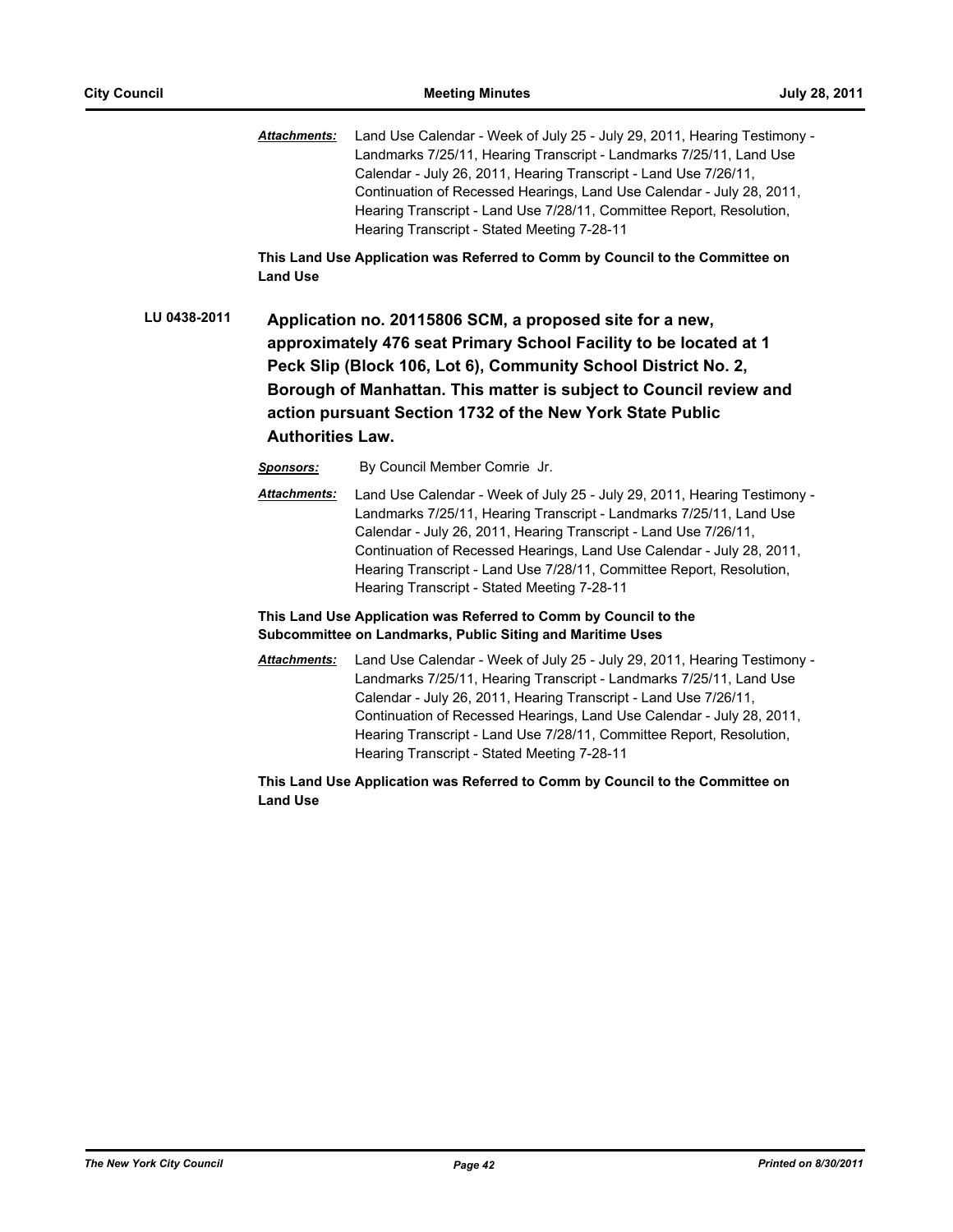**LU 0439-2011 Application no. 20125005 SCM, a proposed site for a new, approximately 1400 seat High School Facility to be located at 530 West 44th Street (Block 1072, Lot 15), Community School District No. 2, Borough of Manhattan. This matter is subject to Council review and action pursuant Section 1732 of the New York State Public Authorities Law.**

*Sponsors:* By Council Member Comrie Jr.

*Attachments:* Land Use Calendar - Week of July 25 - July 29, 2011, Hearing Testimony - Landmarks 7/25/11, Hearing Transcript - Landmarks 7/25/11, Land Use Calendar - July 26, 2011, Hearing Transcript - Land Use 7/26/11, Continuation of Recessed Hearings, Land Use Calendar - July 28, 2011, Hearing Transcript - Land Use 7/28/11, Committee Report, Resolution, Hearing Transcript - Stated Meeting 7-28-11

**This Land Use Application was Referred to Comm by Council to the Subcommittee on Landmarks, Public Siting and Maritime Uses**

*Attachments:* Land Use Calendar - Week of July 25 - July 29, 2011, Hearing Testimony - Landmarks 7/25/11, Hearing Transcript - Landmarks 7/25/11, Land Use Calendar - July 26, 2011, Hearing Transcript - Land Use 7/26/11, Continuation of Recessed Hearings, Land Use Calendar - July 28, 2011, Hearing Transcript - Land Use 7/28/11, Committee Report, Resolution, Hearing Transcript - Stated Meeting 7-28-11

**This Land Use Application was Referred to Comm by Council to the Committee on Land Use**

- **LU 0440-2011 Application no. 20125006 SCQ, a proposed site for a new, approximately 1100 seat Primary School Facility to be located at 96-18 43rd Avenue (Block 1613, Lot 17), Community School District No. 24, Borough of Queens. This matter is subject to Council review and action pursuant Section 1732 of the New York State Public Authorities Law.**
	- *Sponsors:* By Council Member Comrie Jr.
	- *Attachments:* Land Use Calendar Week of July 25 July 29, 2011, Hearing Testimony Landmarks 7/25/11, Hearing Transcript - Landmarks 7/25/11, Land Use Calendar - July 26, 2011, Hearing Transcript - Land Use 7/26/11, Continuation of Recessed Hearings, Land Use Calendar - July 28, 2011, Hearing Transcript - Land Use 7/28/11, Committee Report, Resolution, Hearing Transcript - Stated Meeting 7-28-11

**This Land Use Application was Referred to Comm by Council to the Subcommittee on Landmarks, Public Siting and Maritime Uses**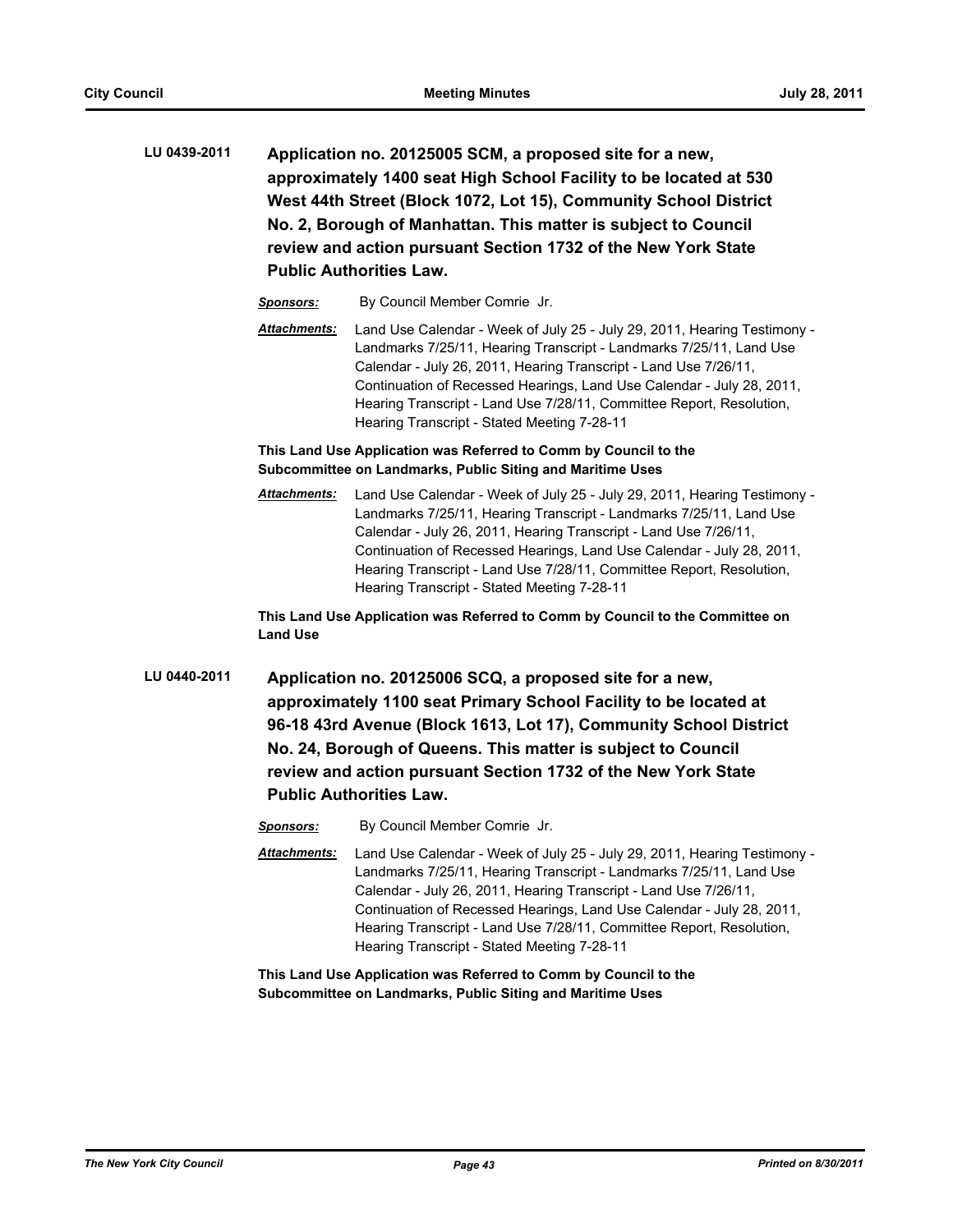*Attachments:* Land Use Calendar - Week of July 25 - July 29, 2011, Hearing Testimony - Landmarks 7/25/11, Hearing Transcript - Landmarks 7/25/11, Land Use Calendar - July 26, 2011, Hearing Transcript - Land Use 7/26/11, Continuation of Recessed Hearings, Land Use Calendar - July 28, 2011, Hearing Transcript - Land Use 7/28/11, Committee Report, Resolution, Hearing Transcript - Stated Meeting 7-28-11

**This Land Use Application was Referred to Comm by Council to the Committee on Land Use**

**LU 0441-2011 Application no. 20115580 TCM, pursuant to §20-226 of the Administrative Code of the City of New York, concerning the petition Grillade, LLC of d.b.a. Grillade, to establish, maintain and operate an unenclosed sidewalk café located at 28 Seventh Avenue South, Borough of Manhattan, Council District no.3. This application is subject to review and action by the Land Use Committee only if called-up by vote of the Council pursuant to Rule 11.20b of the Council and §20-226(g) of the New York City Administrative Code.**

|              | <b>Sponsors:</b>                                                                                                                                                                                                                                                                                                                                                                                                                                                                                                                                                                 | By Council Member Comrie Jr.                                                                                                        |  |
|--------------|----------------------------------------------------------------------------------------------------------------------------------------------------------------------------------------------------------------------------------------------------------------------------------------------------------------------------------------------------------------------------------------------------------------------------------------------------------------------------------------------------------------------------------------------------------------------------------|-------------------------------------------------------------------------------------------------------------------------------------|--|
|              | <b>Attachments:</b>                                                                                                                                                                                                                                                                                                                                                                                                                                                                                                                                                              | Land Use Calendar - Week of August 15 - August 19, 2011, Land Use<br>Calendar - August 16, 2011, Hearing Testimony - Zoning 8/15/11 |  |
|              | This Land Use Application was Referred to Comm by Council to the<br><b>Subcommittee on Zoning and Franchises</b>                                                                                                                                                                                                                                                                                                                                                                                                                                                                 |                                                                                                                                     |  |
|              | <b>Attachments:</b>                                                                                                                                                                                                                                                                                                                                                                                                                                                                                                                                                              | Land Use Calendar - Week of August 15 - August 19, 2011, Land Use<br>Calendar - August 16, 2011, Hearing Testimony - Zoning 8/15/11 |  |
|              | <b>Land Use</b>                                                                                                                                                                                                                                                                                                                                                                                                                                                                                                                                                                  | This Land Use Application was Referred to Comm by Council to the Committee on                                                       |  |
| LU 0442-2011 | Application no. 20115475 TCM, pursuant to §20-226 of the<br>Administrative Code of the City of New York, concerning the<br>petition of 9Th Avenue Saloon, Inc. d.b.a. Rudy's Bar & Grill, to<br>continue to maintain and operate an unenclosed sidewalk café<br>located at 627 Ninth Avenue, Borough of Manhattan, Council<br>District no.3. This application is subject to review and action by the<br>Land Use Committee only if called-up by vote of the Council<br>pursuant to Rule 11.20b of the Council and §20-226(g) of the New<br><b>York City Administrative Code.</b> |                                                                                                                                     |  |

*Sponsors:* By Council Member Comrie Jr.

**This Land Use Application was Referred to Comm by Council to the Subcommittee on Zoning and Franchises**

**This Land Use Application was Referred to Comm by Council to the Committee on Land Use**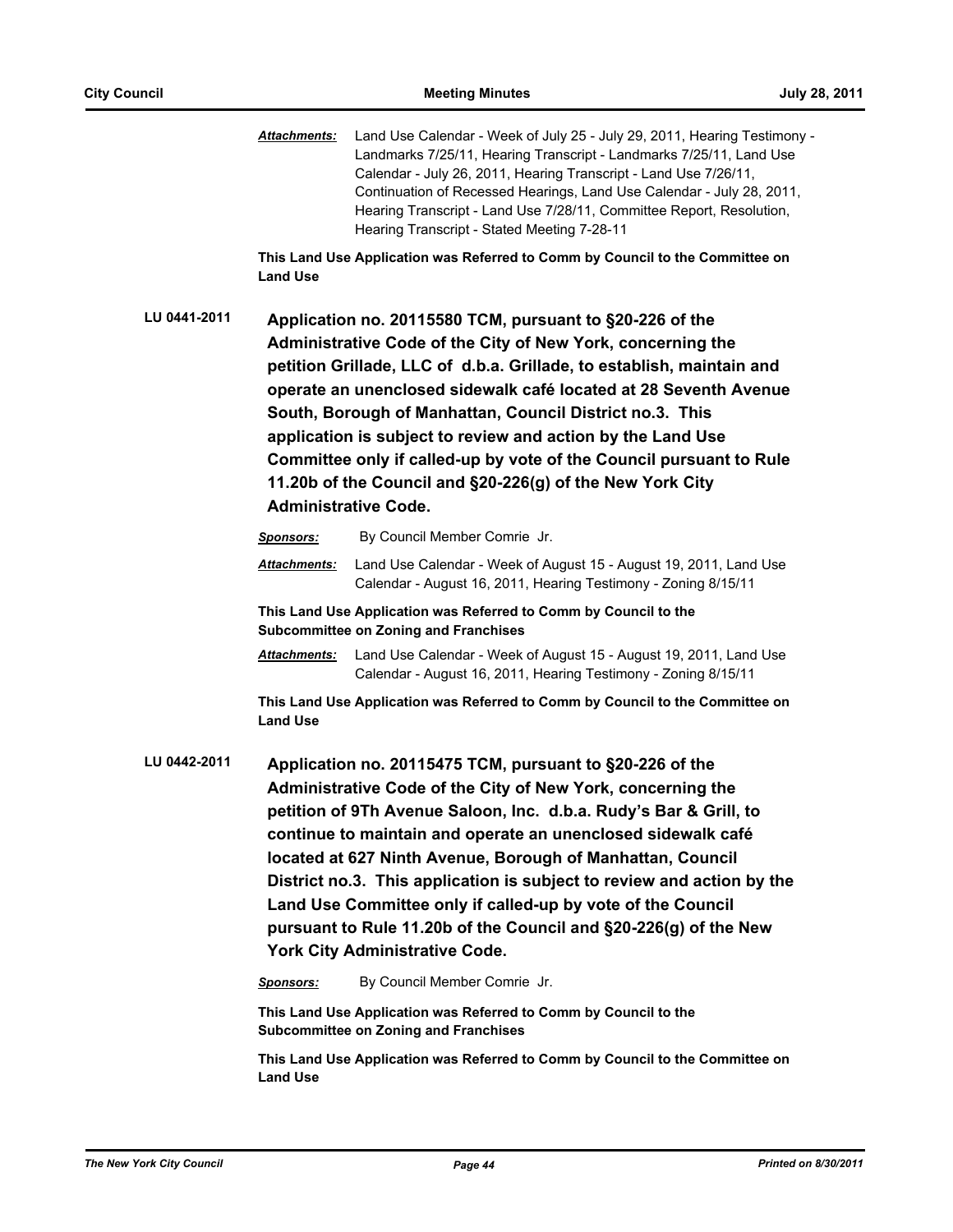**LU 0443-2011 Application no. 20115653 TCK, pursuant to §20-226 of the Administrative Code of the City of New York, concerning the petition of Moulinas LLC d.b.a. Bar Tabac, to continue to maintain and operate an unenclosed sidewalk café located at 128 Smith Street, Borough of Brooklyn, Council District no.33. This application is subject to review and action by the Land Use Committee only if called-up by vote of the Council pursuant to Rule 11.20b of the Council and §20-226(g) of the New York City Administrative Code.**

*Sponsors:* By Council Member Comrie Jr.

*Attachments:* Land Use Calendar - Week of August 15 - August 19, 2011, Land Use Calendar - August 16, 2011, Hearing Testimony - Zoning 8/15/11

**This Land Use Application was Referred to Comm by Council to the Subcommittee on Zoning and Franchises**

*Attachments:* Land Use Calendar - Week of August 15 - August 19, 2011, Land Use Calendar - August 16, 2011, Hearing Testimony - Zoning 8/15/11

**This Land Use Application was Referred to Comm by Council to the Committee on Land Use**

**LU 0444-2011 Application no. 20115678 TCK, pursuant to §20-226 of the Administrative Code of the City of New York, concerning the petition Urban Rush LLC. , to continue to maintain and operate an unenclosed sidewalk café located at 318 Grand Street, Borough of Brooklyn, Council District no.34. This application is subject to review and action by the Land Use Committee only if called-up by vote of the Council pursuant to Rule 11.20b of the Council and §20-226(g) of the New York City Administrative Code.**

| <b>Sponsors:</b>                                                                            | By Council Member Comrie Jr.                                                                                     |  |
|---------------------------------------------------------------------------------------------|------------------------------------------------------------------------------------------------------------------|--|
| <b>Attachments:</b>                                                                         | Land Use Calendar - Week of August 15 - August 19, 2011                                                          |  |
|                                                                                             | This Land Use Application was Referred to Comm by Council to the<br><b>Subcommittee on Zoning and Franchises</b> |  |
| <b>Attachments:</b>                                                                         | Land Use Calendar - Week of August 15 - August 19, 2011                                                          |  |
| This Land Use Application was Referred to Comm by Council to the Committee on<br>and lise ا |                                                                                                                  |  |

*At this point the Speaker (Council Member Quinn) made the following annoucements:*